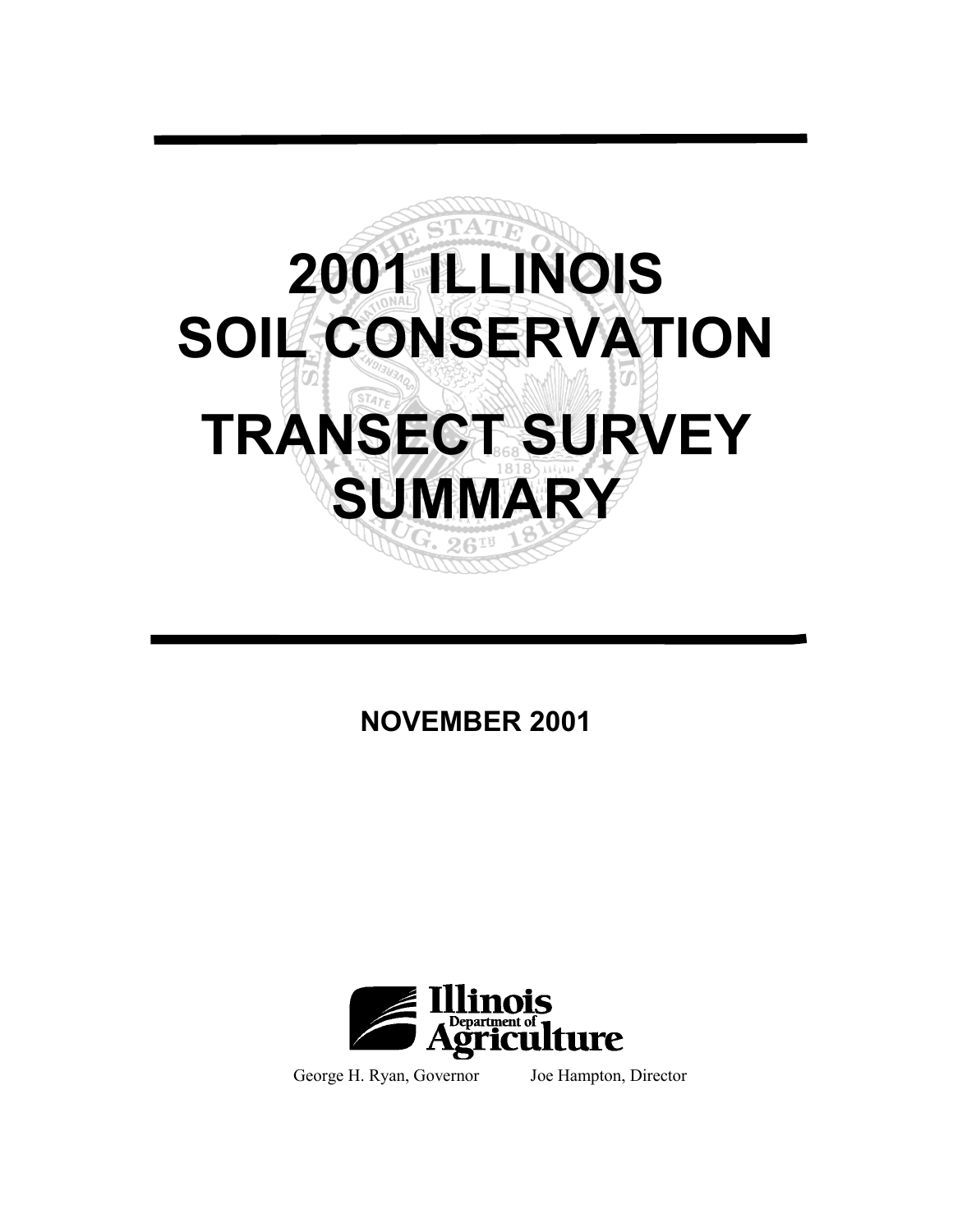#### **2001 ILLINOIS SOIL CONSERVATION TRANSECT SURVEY SUMMARY**

The results of the eighth statewide Soil Conservation Transect Survey conducted this past spring and early summer indicate that Illinois producers are continuing to manage their cropland to minimize soil erosion. The survey, initiated by the Illinois Department of Agriculture (IDA), involved the cooperation of Illinois' 98 Soil and Water Conservation Districts (SWCD), and the USDA Natural Resources Conservation Service (NRCS). The annual surveys measure progress in reducing soil erosion to T or tolerable soil loss levels statewide. The tolerable soil loss for most soils is between 3 and 5 tons per acre per year. This is the amount of soil loss that can theoretically occur and be replaced by natural soil-building processes. Reducing soil loss to T is essential to maintaining the long-term agricultural productivity of the soil and to protecting water resources from sedimentation due to soil erosion**.** 

#### **Transect Survey Background**

The Soil Conservation Transect Survey provides a snapshot of the current status of soil conservation efforts in Illinois. Survey results provide data on the presence of conservation practices in each county, as well as an estimate of remaining land treatment needs.

Since 1982, the Conservation Technology Information Center, in cooperation with local SWCDs and the NRCS, has conducted an annual survey of tillage practices. During the 1980s, local staff estimated usage of various conservation tillage systems within their county**.** Although this method required only a small amount of time to complete the survey, it was soon recognized that a different procedure was needed to provide more useful data.

In an effort to improve the quality of the county-level data generated for the annual tillage survey, representatives from the state's natural resource management agencies and organizations met in 1993 and reviewed several survey options. The group recommended a county transect- survey method for use in Illinois. In the transect survey, SWCD and NRCS staff collect data from approximately 500 fields along a random route that intersects each township in the county twice. The survey is conducted each year after the crops are planted in the spring. Some counties with a significant amount of small grains conduct an additional survey in the fall to collect data on fall-planted crops.

Information on tillage systems and crop residue amounts is collected at more than 50,000 points across the state. In addition to collecting information on crop residue management and tillage practices, the surveyors also collect data on sheet/rill and ephemeral soil erosion. After the survey is completed for each of the 99 counties in Illinois that conduct a cropland survey, the data are sent to the Illinois Department of Agriculture to be analyzed. Data for each county and the entire state are available on soil loss, crop residue amounts and tillage systems.

Transect surveys have been completed for eight consecutive years (1994-2001). The eight years of data have provided an opportunity to analyze some trends in soil loss reductions, tillage systems and crop residue amounts. A brief analysis of the data is included in the summary tables and narrative that follow.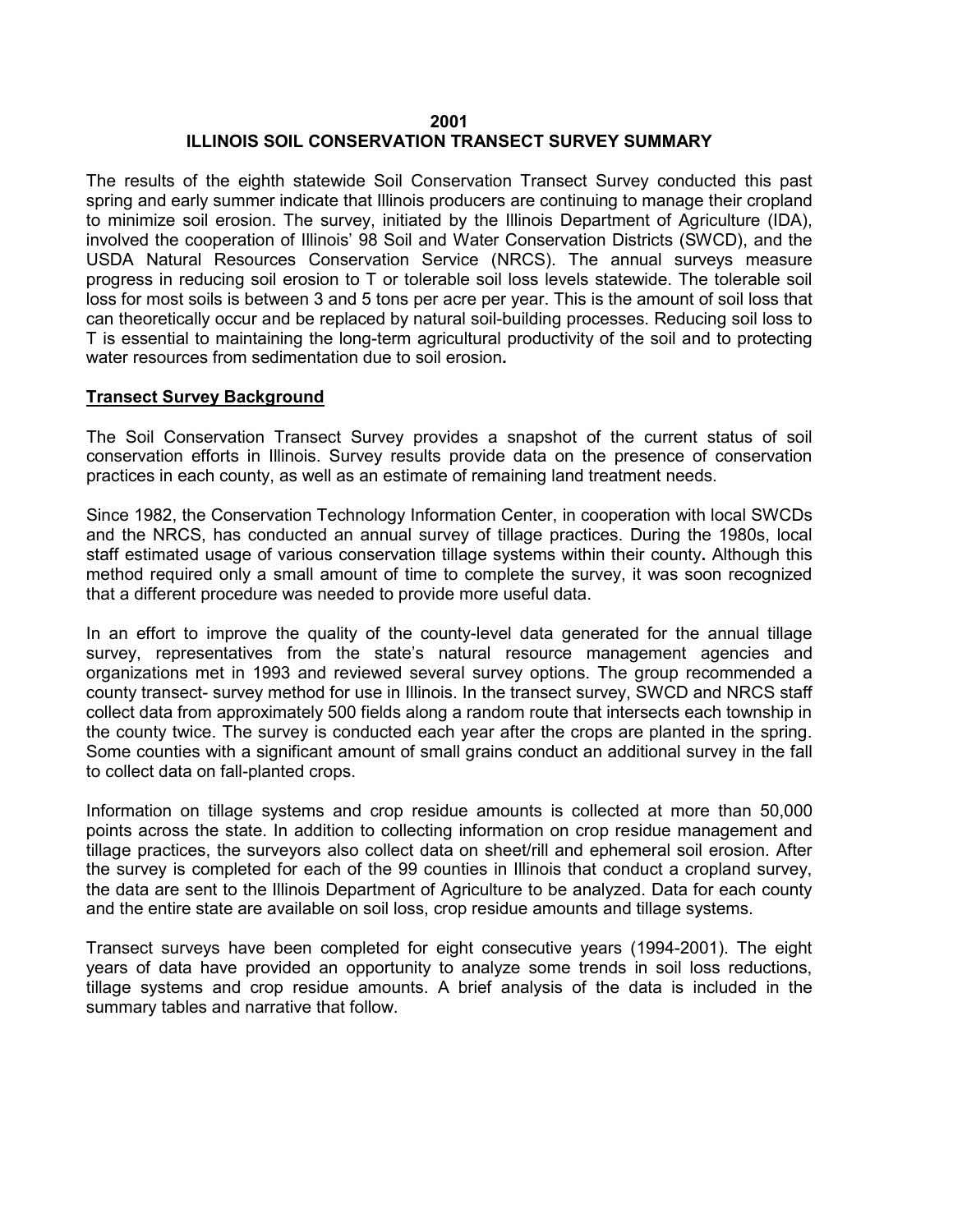### **Soil Savings Trends**

Table 1 summarizes soil loss data by T value for 1994 through 2001. The soil loss estimates for 1997-2001 were developed using the Revised Universal Soil Loss Equation (RUSLE), which was adopted as the formula for predicting soil loss by the NRCS in 1997. Since 1997, the IDA has used the revised version of the Universal Soil Loss Equation to estimate soil losses from sheet and rill erosion. The National Resource Inventory (NRI) is conducted by NRCS every five years to measure trends in soil conservation. The Universal Soil Loss Equation (USLE) was used by NRCS to calculate soil loss for all NRIs to date, including the 1997 NRI. The NRI provides data that are statistically reliable at the state level. While the Transect Survey data are not statistically reliable at either the state or county level, the survey provides much detailed information that is useful for local planning and strategy development.

The 2001 survey showed that 85% of the points surveyed were at or below T or tolerable soil loss levels. This is slightly less than the survey conducted in 2000, which showed that 85.7% of the points surveyed were at T or less. In 1999, the Soil Conservation Transect Survey also showed that 85.7% of the points surveyed were at or below T. Data collected by the Soil Conservation Transect Surveys and NRIs confirm a very positive trend in reducing soil erosion on cropland to tolerable soil loss levels. The 1994 Soil Conservation Transect Survey, the first ever conducted, estimated that 74.1% of the points surveyed were meeting T. Previous surveys conducted by the NRCS using the USLE indicated that 59.4% of the total cropland acres were at T or less in 1982, 67.7% were at T or less in 1987, 73.6% were at T or less in 1992, and 78.4% of the state's cropland was at, or less than, the tolerable soil loss level in 1997.

The 2001 results also indicate that about 15% of the points surveyed were still exceeding tolerable soil loss levels, about the same as the results of the 2000 survey. Only about 4.1% of the points surveyed exceeded 2T. For most of the survey points at which estimated soil loss was greater than T, estimated soil losses were in the 1- to 2-T category (2 to 10 tons per acre per year). Soil loss on about two-thirds of these points was between 1 and 3 tons per acre above T (Table 2). With some slight adjustments in management systems to retain more crop residue, these acres could easily be brought to T or below.

### **Tillage System Trends**

The survey also provided information on tillage systems used in planting corn and soybean crops this past spring, and small grain crops last fall. The data for 1994 through 2001 are summarized in Tables 3 and 4. Statewide, the survey showed that 29.3% of corn, soybeans and small grain fields surveyed in 2001 were farmed using no-till practices, which leave the soil virtually undisturbed from harvest through planting. The percent is very similar to the 2000 figure of 29.1%.

The largest increase in no-till was in corn. No-till corn increased from 16.4% to 17% from 2000 to 2001, marking the third year this trend has been observed. About 42.1% of all soybean fields surveyed were planted no-till, up from 41.7% in 2000. No-till soybeans have increased each year for 5 years in fields surveyed. About 32.4% of small grain fields were planted no-till in 2001, compared with 38.2% in 2000.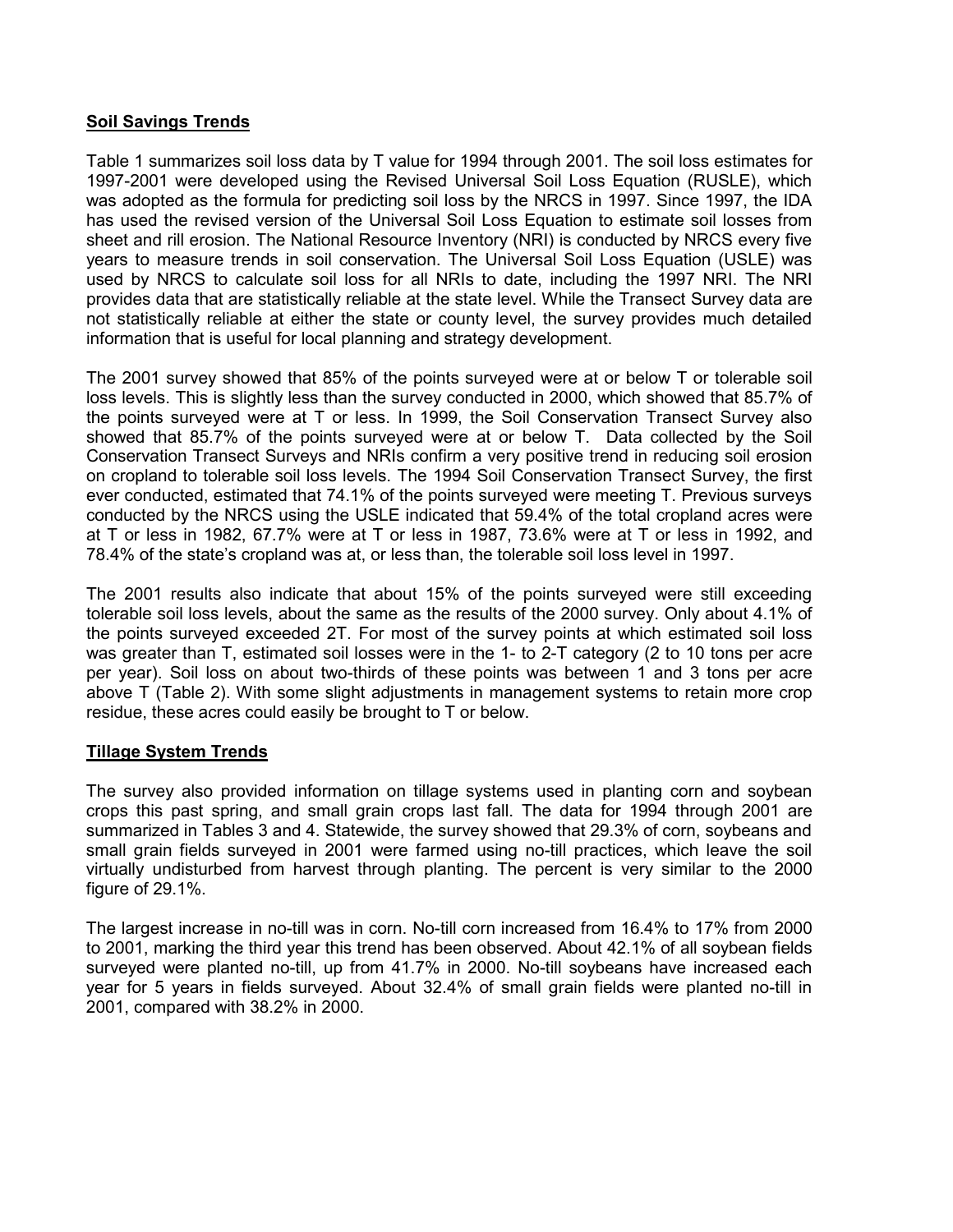About 17.8% of the fields surveyed were planted with a mulch-till system in 2001. This represents a decrease of 1 percentage point from 2000 mulch-till acres planted. To qualify as mulch tillage, at least 30% of the residue from the previous crop must remain on the soil surface after planting a new crop. Residue is important because it shields the ground from the eroding effects of rain and helps retain moisture for crops. Mulch-till and no-till are conservation tillage systems. The number of fields with conservation tillage decreased slightly from 47.8% in 2000 to 47.1 percent in 2001.

In 2001, mulch-till soybeans decreased by 1.2 percentage points, from 26% of the total soybeans fields surveyed in 2000 to 24.8% in 2001. Fields with mulch-till corn also decreased by 1 percentage point, from 11.5% in 2000 to 10.5% in 2001. Fields with mulch-till small grains increased by 6 percentage points, from 21.9% in 2000 to 27.9% in 2001.

Statewide, 31.7% of the cropland fields surveyed in 2001 were planted conventionally, compared to 30.4% in 2000, an increase of 1.3 percentage points. Conventionally planted cropland fields surveyed have generally been on the decline in the past few years. Since 1994, when 46% of the cropland fields surveyed in the state were planted conventionally, there has been a decrease of about 14 percentage points. Most of those fields are now in either no-till or mulch-till forms of conservation tillage.

Approximately 21.2% of the fields surveyed in 2001 were planted with a reduced tillage system, the same percentage as in 2000. A reduced tillage system retains some crop residues that protect the soil surface from erosion. Although a reduced tillage system does provide some level of soil conservation, crop residues are not present in the amounts necessary to be categorized as conservation tillage.

### **Crop Residue Level Trends**

Crop residue, which is directly related to the type of tillage system used, is an important factor in reducing soil erosion. The amount of residue remaining between fall harvest and after spring planting the following year has a direct correlation to soil loss levels. The greater the percent of the soil surface covered by residue, the greater the level of protection from soil erosion.

Farmers continue to adopt tillage systems that result in greater residue levels. Survey results for 1994 through 2001 show a consistent increase in the number of fields with more than 30 percent residue cover (Tables 5 and 6), and an equivalent decrease in the 0 to15 percent and 16 to 30 percent residue categories. In 2001, residue amounts of 30 percent or greater were measured on 47.4% of all fields surveyed. This was a slight increase over the 47.2% of the fields surveyed that had 30 percent or more residue levels in 2000. Between 1994 and 2001 residue levels of 30 percent or greater increased by nearly 15 percentage points.

In 2001, the percentage of soybean fields with residue levels of 30 percent or greater remaining. Decreased to 67.5% from 67.7% in 2000. From 1994 to 2001, the percentage of soybean fields surveyed with greater than 30% residue increased by nearly 24 points. The 30 percent or greater residue levels for cornfields surveyed increased slightly, from 27% in 2000 to 27.4% in 2001. Small grain fields with 30 percent or greater residue also increased from 57.3% in 2000 to 60.1% in 2001.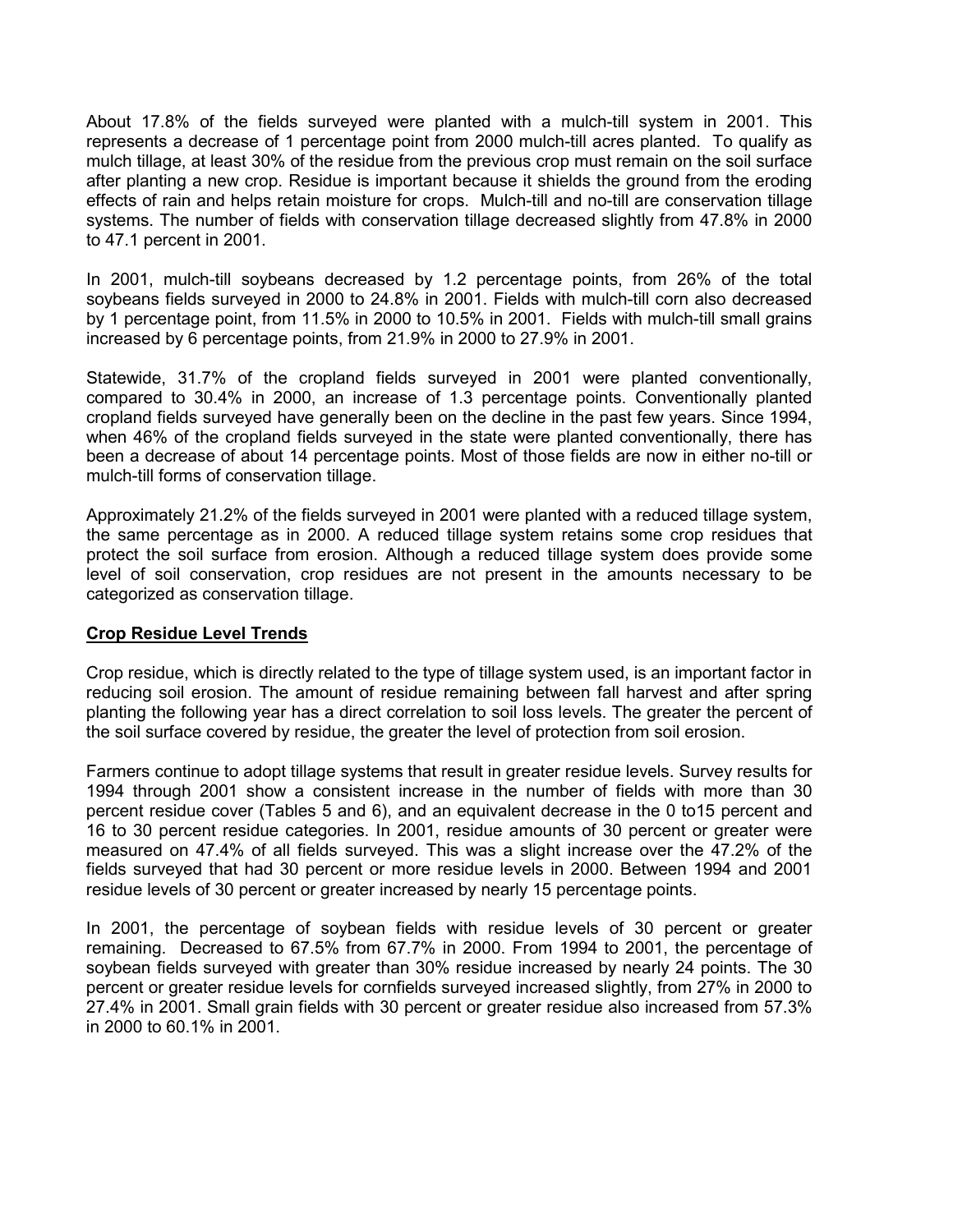### **Ephemeral Erosion Trends**

Since 1995, surveyors have collected data on ephemeral or gully erosion in surveyed fields. Surveyors identify fields in which ephemeral erosion has occurred or is likely to occur in areas of concentrated surface water flow. This type of erosion requires structural conservation practices, such as grassed waterways, in addition to tillage or other cultural erosion control practices.

In both 1995 and 1996, the Transect Survey documented either ephemeral or gully erosion on 14% of the fields. In 1997, the number of fields increased to 16%. In 1998, the percentage of cropland fields with ephemeral/gully erosion increased to 22%. Heavy spring and summer precipitation was a factor in the increase of ephemeral/gully erosion from 1997 to 1998. In 1999, surveyors noted ephemeral or gully erosion on 18% of the fields. In 2000, actual erosion or potential ephemeral/gully erosion was observed on 22% of the fields. In 2001, the number of fields surveyed in which actual or potential ephemeral/gully erosion was observed increased once again to 23.6%.

### **Summary**

The Illinois Department of Agriculture, local Soil and Water Conservation Districts and the USDA Natural Resources Conservation Service will use the survey data to plan future conservation efforts. The information will be vital in determining the course each Soil and Water Conservation District will take to reach Illinois' goal of reducing soil erosion and sedimentation and improving water quality.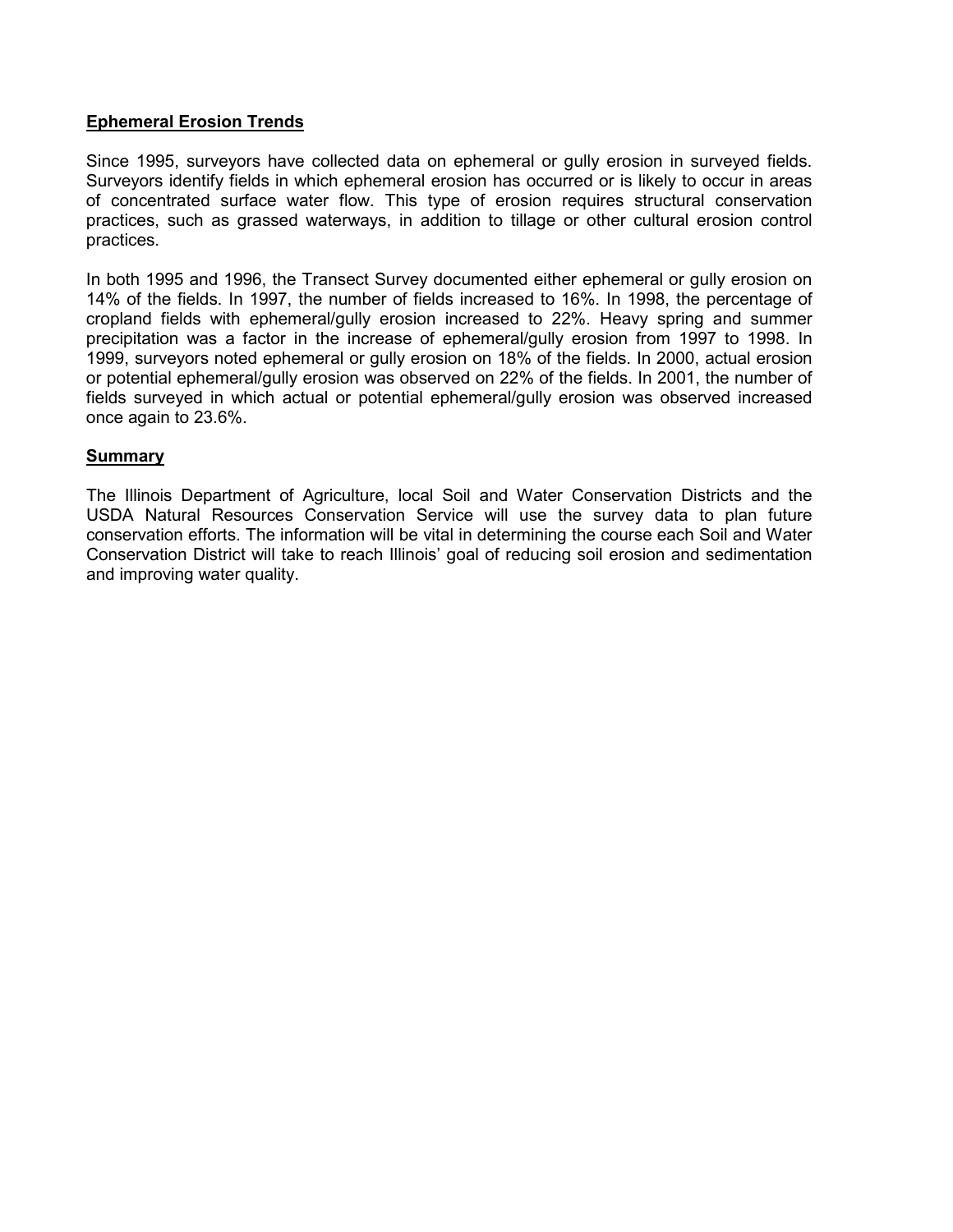#### **2001 ILLINOIS SOIL CONSERVATION TRANSECT SURVEY SUMMARY NARRATIVE**

Soil Savings Trends Tillage System Trends Crop Residue Level Trends Ephemeral/Concentrated Flow Erosion Trends Summary

#### Table 1 - Percent of Points Surveyed With Relative Soil Loss by T Value, 1994-2001

#### Table 2 - Percent of Points Surveyed With Incremental Soil Loss Relative to T Value, 1994-2001

- Table 3 Percent of Fields Surveyed With Each Tillage System, By Year, (Corn, Soybeans, Small Grain), 1994-2001
- Table 4 Percent of Fields Surveyed With Indicated Tillage Systems Used For Each Crop, 1994-2001
- Table 5 Percent of Fields Surveyed With Crop Residue Levels For All Crops, By Year (Corn, Soybeans and Small Grains), 1994-2001
- Table 6 Percent of Fields Surveyed With Crop Residue Levels For Each Crop, 1994-2001

#### **2001 SOIL EROSION AND CROP TILLAGE TRANSECT SURVEY COUNTY SUMMARY REPORTS**

- Report 1 Percent (Number) of Points Surveyed With Indicated **Relative Soil Loss**
- Report 2 Percent (Number) of Points Surveyed With **Soil Loss "T"**
- Report 3 Percent (Number) of Fields Surveyed With Indicated **Tillage System** For Each **Present Crop**
- Report 4 Percent (Number) of **Corn Fields** Surveyed With Indicated **Tillage System**
- Report 5 Percent (Number) of **Soybean Fields** Surveyed With Indicated **Tillage System**
- Report 6 Percent (Number) of **Small Grain Fields** Surveyed With Indicated **Tillage System**
- Report 7 Percent (Number) of **Corn Fields** Surveyed With Indicated **Residue Level**
- Report 8 Percent (Number) of **Soybean Fields** Surveyed With Indicated **Residue Level**
- Report 9 Percent (Number) of **Small Grain Fields** Surveyed With Indicated **Residue Level**
- Report 10 Percent (Number) of Fields Surveyed With Indicated **Ephemeral Erosion** By County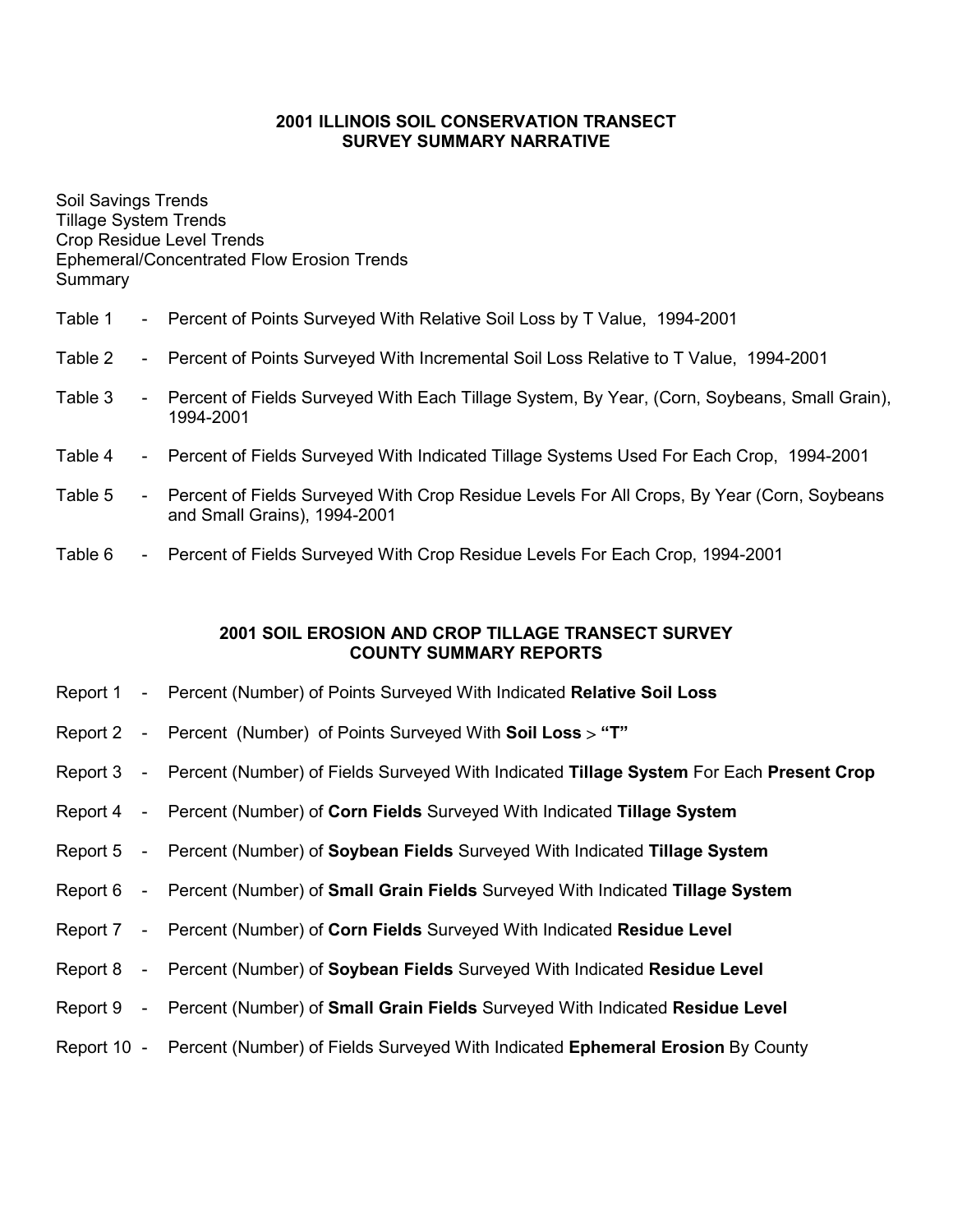#### **PERCENT OF POINTS SURVEYED WITH RELATIVE SOIL LOSS BY T VALUE 1994 – 2001**

|       |      | 1-2 T | >27 | <b>Unknown</b> | Total % |  |
|-------|------|-------|-----|----------------|---------|--|
| 2001* | 85.0 | 10.6  | 4.1 | 0.3            | 100     |  |
| 2000* | 85.7 | 10.4  | 3.6 | 0.3            | 100     |  |
| 1999* | 85.7 | 10.5  | 3.6 | 0.2            | 100     |  |
| 1998* | 86.5 | 9.9   | 3.4 | 0.2            | 100     |  |
| 1997* | 86.2 | 9.8   | 3.7 | 0.3            | 100     |  |
| 1996  | 76.2 | 14.8  | 6.4 | 2.6            | 100     |  |
| 1995  | 76.7 | 15.3  | 6.3 | 1.7            | 100     |  |
| 1994  | 74.1 | 16.7  | 7.1 | 100<br>2.1     |         |  |

## **TABLE 2**

#### **PERCENT OF POINTS SURVEYED WITH INCREMENTAL SOIL LOSS RELATIVE TO T VALUE 1994 – 2001**

|       |      | $0-1$ Ton>T | 1-2 Tons>T | 2-3 Tons>T | >3 Tons>T | <b>Unknown</b> | <b>Total %</b> |
|-------|------|-------------|------------|------------|-----------|----------------|----------------|
|       |      |             |            |            |           |                |                |
| 2001* | 85.0 | 4.5         | 3.0        | 2.1        | 5.1       | 0.3            | 100            |
| 2000* | 85.7 | 4.5         | 2.8        | 2.0        | 4.7       | 0.3            | 100            |
| 1999* | 85.7 | 4.4         | 2.9        | 2.0        | 4.8       | 0.2            | 100            |
| 1998* | 86.5 | 4.4         | 2.7        | 1.7        | 4.5       | 0.2            | 100            |
| 1997* | 86.2 | 4.4         | 2.7        | 1.7        | 4.7       | 0.3            | 100            |
| 1996  | 76.2 | 6.3         | 4.0        | 2.4        | 8.5       | 2.6            | 100            |
| 1995  | 76.7 | 6.5         | 4.2        | 2.7        | 8.2       | 1.7            | 100            |
| 1994  | 74.1 | 6.8         | 4.8        | 3.2        | 9.0       | 2.1            | 100            |

\*The Revised Universal Soil Loss Equation (RUSLE) was used to estimate soil loss.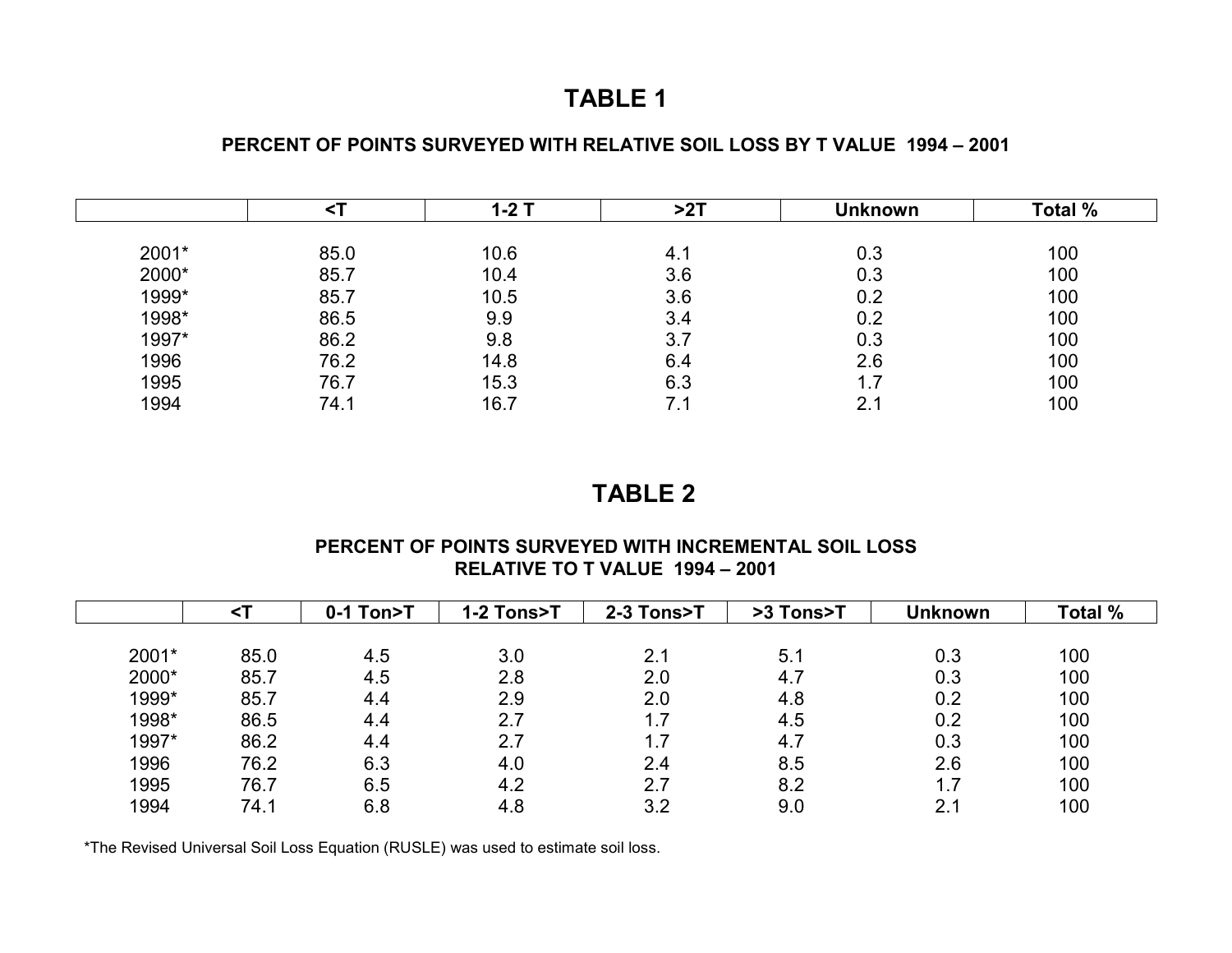### **PERCENT OF FIELDS SURVEYED WITH EACH TILLAGE SYSTEM, BY YEAR (CORN, SOYBEANS, SMALL GRAIN) 1994 – 2001**

|              | 2001   | 2000   | 1999   | 1998   | 1997   | 1996   | 1995   | 1994   |
|--------------|--------|--------|--------|--------|--------|--------|--------|--------|
|              |        |        |        |        |        |        |        |        |
| Conventional | 31.7   | 30.4   | 36.4   | 38.1   | 33.6   | 36.5   | 33.5   | 46.1   |
| Reduced      | 21.2   | 21.2   | 22.0   | 22.7   | 21.7   | 23.8   | 26.3   | 20.4   |
| Mulch        | 17.8   | 18.7   | 15.0   | 13.7   | 19.1   | 16.3   | 14.7   | 9.8    |
| No-Till      | 29.3   | 29.1   | 25.8   | 24.6   | 24.6   | 22.7   | 24.8   | 22.7   |
| NA/Unknown   | 0      | 0.6    | 0.8    | 0.9    | 1.0    | 0.7    | 0.7    | 1.0    |
| <b>TOTAL</b> | 100.0% | 100.0% | 100.0% | 100.0% | 100.0% | 100.0% | 100.0% | 100.0% |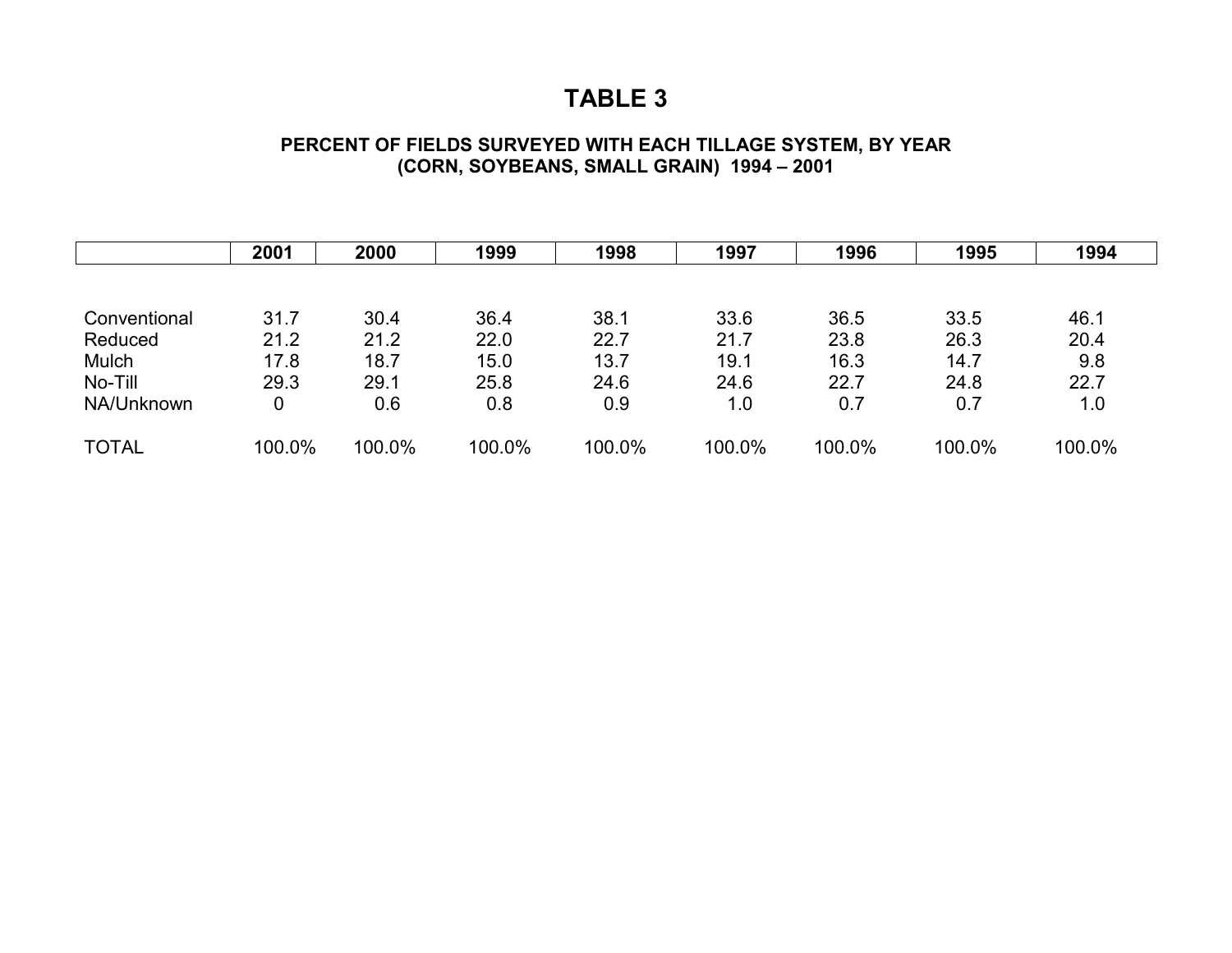#### **PERCENT OF FIELDS SURVEYED WITH INDICATED TILLAGE SYSTEMS USED FOR EACH CROP 1994 – 2001**

|      | <b>Conventional</b> | <b>Reduced</b> | <b>Mulch</b>        | No-Till | <b>NA/Unknown</b> | Total % |
|------|---------------------|----------------|---------------------|---------|-------------------|---------|
|      |                     |                |                     |         |                   |         |
|      |                     |                | <b>CORN</b>         |         |                   |         |
| 2001 | 49.0                | 23.5           | 10.5                | 17.0    | 0                 | 100     |
| 2000 | 48.7                | 23.2           | 11.5                | 16.4    | 0.2               | 100     |
| 1999 | 56.2                | 21.3           | 8.5                 | 13.7    | 0.3               | 100     |
| 1998 | 56.7                | 22.4           | 8.2                 | 12.5    | 0.2               | 100     |
| 1997 | 50.4                | 22.6           | 12.3                | 14.4    | 0.3               | 100     |
| 1996 | 47.6                | 24.7           | 12.8                | 14.7    | 0.2               | 100     |
| 1995 | 44.3                | 27.7           | 11.0                | 16.9    | 0.1               | 100     |
| 1994 | 59.6                | 14.6           | 6.9                 | 18.8    | 0.1               | 100     |
|      |                     |                | <b>SOYBEANS</b>     |         |                   |         |
|      |                     |                |                     |         |                   |         |
| 2001 | 14.2                | 18.9           | 24.8                | 42.1    | 0                 | 100     |
| 2000 | 12.4                | 19.8           | 26.0                | 41.7    | 0.1               | 100     |
| 1999 | 16.4                | 23.2           | 21.9                | 38.3    | 0.2               | 100     |
| 1998 | 20.5                | 24.0           | 19.1                | 36.3    | 0.1               | 100     |
| 1997 | 16                  | 22.0           | 26.3                | 35.3    | 0.4               | 100     |
| 1996 | 25.5                | 23.2           | 19.8                | 31.2    | 0.3               | 100     |
| 1995 | 24.3                | 25.5           | 17.3                | 32.7    | 0.2               | 100     |
| 1994 | 32.0                | 23.8           | 15.5                | 28.6    | 0.1               | 100     |
|      |                     |                | <b>SMALL GRAINS</b> |         |                   |         |
|      |                     |                |                     |         |                   |         |
| 2001 | 20.8                | 18.9           | 27.9                | 32.4    | 0                 | 100     |
| 2000 | 16.9                | 13.2           | 21.9                | 38.2    | 9.8               | 100     |
| 1999 | 19.2                | 16.9           | 17.5                | 34.9    | 11.5              | 100     |
| 1998 | 21.8                | 15.2           | 17.9                | 33.3    | 11.8              | 100     |
| 1997 | 22.0                | 11.8           | 22.4                | 30.4    | 13.4              | 100     |
| 1996 | 15.4                | 20.6           | 22.5                | 32.4    | 9.1               | 100     |
| 1995 | 19.6                | 22.0           | 22.3                | 28.2    | 7.9               | 100     |
| 1994 | 24.6                | 26.3           | 16.9                | 14.2    | 18.0              | 100     |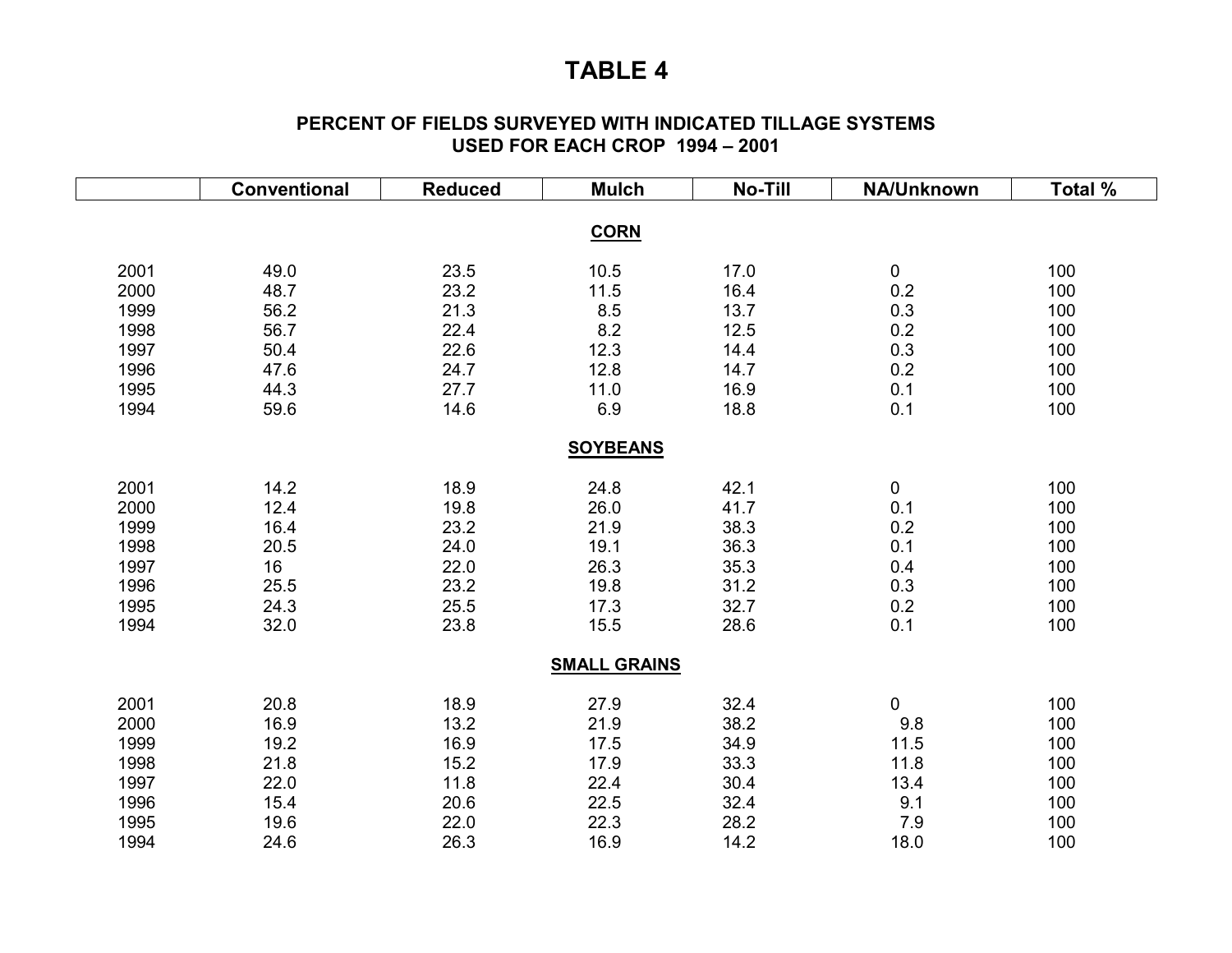#### **PERCENT OF FIELDS SURVEYED WITH CROP RESIDUE LEVELS FOR ALL CROPS BY YEAR (CORN, SOYBEANS AND SMALL GRAINS) 1994 – 2001**

|                                                     | 2001                      | 2000                        | 1999                        | 1998                        | 1997                        | 1996                        | 1995                        | 1994                        |
|-----------------------------------------------------|---------------------------|-----------------------------|-----------------------------|-----------------------------|-----------------------------|-----------------------------|-----------------------------|-----------------------------|
| $0 - 15%$<br>16-30%<br>$>30\%$<br><b>NA/Unknown</b> | 32.7<br>19.9<br>47.4<br>0 | 32.5<br>19.8<br>47.2<br>0.5 | 38.5<br>20.9<br>40.1<br>0.5 | 40.7<br>22.1<br>36.6<br>0.6 | 33.8<br>22.2<br>43.3<br>0.7 | 39.2<br>22.8<br>37.3<br>0.7 | 42.1<br>21.2<br>36.2<br>0.5 | 46.1<br>20.4<br>32.5<br>1.0 |
|                                                     |                           |                             |                             |                             |                             |                             |                             |                             |
| Total %:                                            | 100                       | 100                         | 100                         | 100                         | 100                         | 100                         | 100                         | 100                         |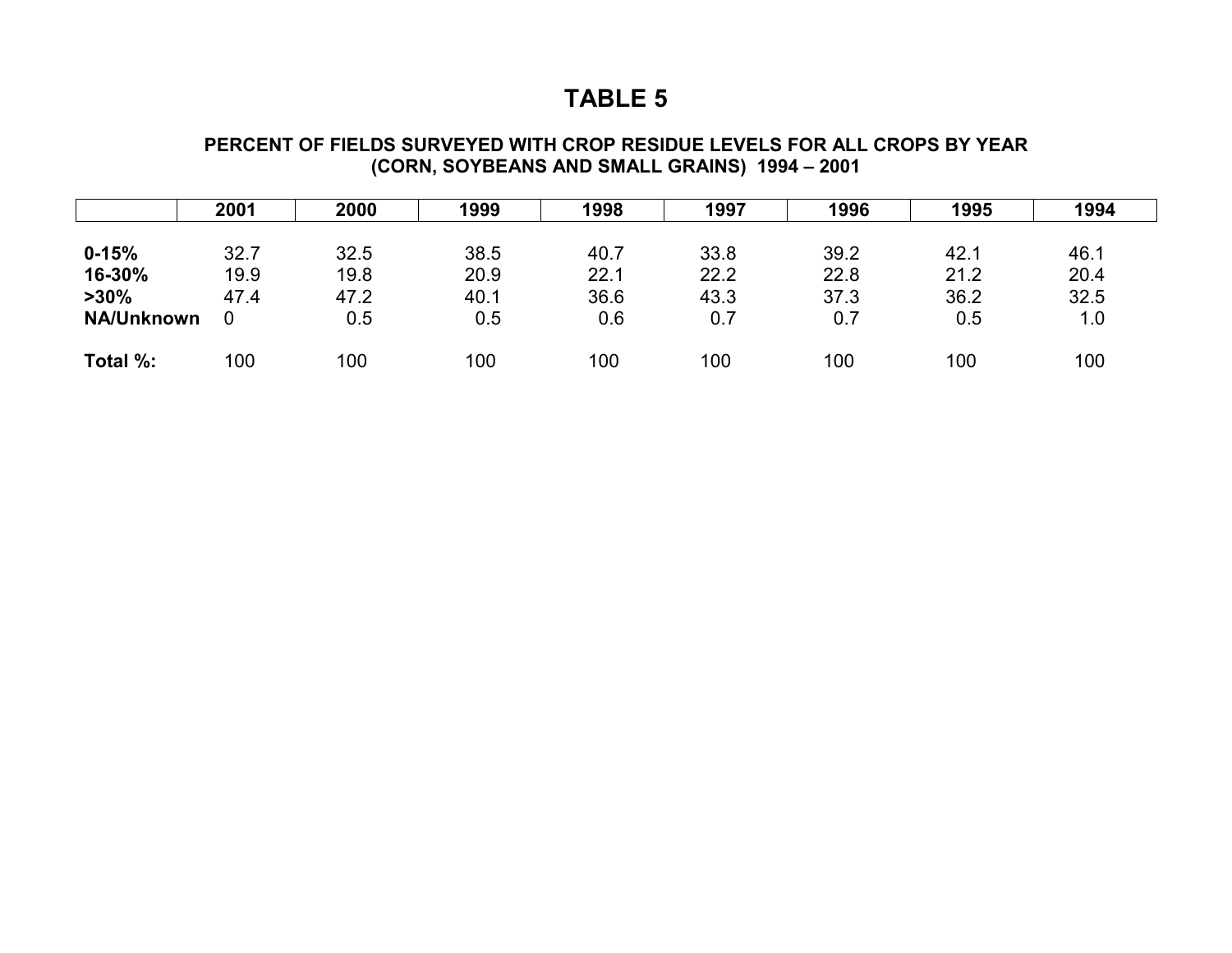### **PERCENT OF FIELDS SURVEYED WITH CROP RESIDUE LEVELS FOR EACH CROP 1994 – 2001**

|      | $0 - 15%$ | 16-30% | $>30\%$             | NA/Unknown | <b>Total</b> |
|------|-----------|--------|---------------------|------------|--------------|
|      |           |        |                     |            |              |
|      |           |        | <b>CORN</b>         |            |              |
| 2001 | 50.6      | 22.0   | 27.4                | $\pmb{0}$  | 100          |
| 2000 | 52.0      | 20.9   | 27.0                | 0.1        | 100          |
| 1999 | 59.4      | 19.6   | 21.0                | <1         | 100          |
| 1998 | 60.7      | 20.2   | 19.1                | $<$ 1      | 100          |
| 1997 | 51.0      | 23.4   | 25.5                | 0.1        | 100          |
| 1996 | 51.7      | 22.6   | 25.4                | 0.3        | 100          |
| 1995 | 56.5      | 19.5   | 24.0                | < 1        | 100          |
| 1994 | 59.6      | 16.5   | 23.9                | < 1        | 100          |
|      |           |        |                     |            |              |
|      |           |        | <b>SOYBEANS</b>     |            |              |
| 2001 | 14.6      | 17.9   | 67.5                | 0          | 100          |
| 2000 | 13.3      | 18.9   | 67.7                | 0.1        | 100          |
| 1999 | 17.6      | 22.4   | 60.0                | <1         | 100          |
| 1998 | 22.1      | 24.6   | 53.3                | $<$ 1      | 100          |
| 1997 | 16.2      | 21.8   | 61.9                | 0.1        | 100          |
| 1996 | 27.2      | 23.0   | 49.6                | $0.2\,$    | 100          |
| 1995 | 30.3      | 22.0   | 47.7                | <1         | 100          |
| 1994 | 32.0      | 24.3   | 43.7                | < 1        | 100          |
|      |           |        | <b>SMALL GRAINS</b> |            |              |
|      |           |        |                     |            |              |
| 2001 | 20.9      | 16.4   | 60.1                | 2.6        | 100          |
| 2000 | 16.4      | 16.6   | 57.3                | 9.7        | 100          |
| 1999 | 17.9      | 19.9   | 51.8                | 10.4       | 100          |
| 1998 | 19.4      | 18.7   | 51.8                | 10.1       | 100          |
| 1997 | 20.4      | 14.7   | 54.3                | 10.6       | 100          |
| 1996 | 13.3      | 23.9   | 55.7                | 7.1        | 100          |
| 1995 | 21.5      | 26.5   | 45.2                | $6.8\,$    | 100          |
| 1994 | 24.6      | 28.0   | 29.5                | 17.9       | 100          |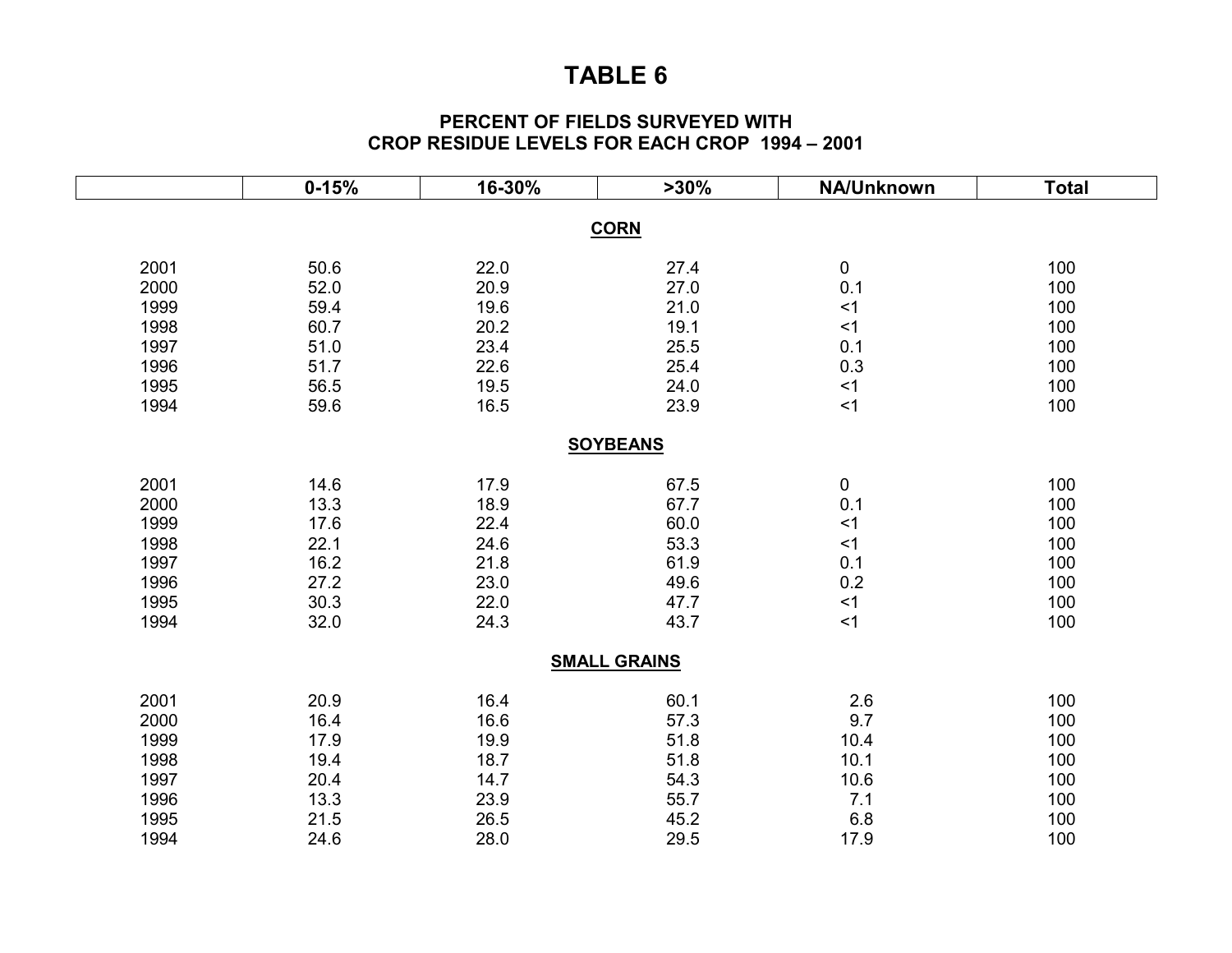# **REPORT 1**

Percent (Number) of Points Surveyed With Indicated **Soil Loss Relative to T** 

| County        | יי ביי<br><=1 | 1-2<br>יי דיי       | יי ביי<br>>2         | Unknown             | Total |
|---------------|---------------|---------------------|----------------------|---------------------|-------|
| Adams         | 79<br>(583)   | 15<br>(112)         | (41)<br>6            | 1<br>(4)            | (740) |
| Alexander     | 80<br>(115)   | 13<br>(18)          | 5<br>(7)             | $\mathbf{2}$<br>(3) | (143) |
| Bond          | 60<br>(267)   | 27<br>(121)         | (54)<br>12           | (2)<br>0            | (444) |
| Boone         | 91<br>(460)   | 7<br>(37)           | 2<br>(9)             | (2)<br>0            | (508) |
| Brown         | 83<br>(430)   | 13<br>(65)          | 4<br>(23)            | (1)<br>0            | (519) |
| <b>Bureau</b> | 98<br>(508)   | $\mathbf{2}$<br>(9) | (1)<br>0             | (0)<br>0            | (518) |
| Calhoun       | (215)<br>86   | 7<br>(18)           | 5<br>(13)            | 2<br>(4)            | (250) |
| Carroll       | 83<br>(468)   | 12<br>(69)          | 5<br>(29)            | (0)<br>$\mathbf 0$  | (566) |
| Cass          | 90<br>(570)   | 7<br>(47)           | $\mathbf{2}$<br>(13) | (2)<br>$\mathbf 0$  | (632) |
| Champaign     | 96<br>(583)   | 3<br>(18)           | (6)<br>$\mathbf 1$   | $\mathbf 0$<br>(0)  | (607) |
| Christian     | 86<br>(464)   | (59)<br>11          | 4<br>(19)            | (0)<br>0            | (542) |
| Clark         | 89<br>(446)   | 9<br>(44)           | (9)<br>2             | (2)<br>0            | (501) |
| Clay          | 80<br>(565)   | 13<br>(95)          | (43)<br>6            | (2)<br>0            | (705) |
| Clinton       | 88<br>(624)   | 10<br>(68)          | 2<br>(17)            | (1)<br>0            | (710) |
| Coles         | 93<br>(432)   | 6<br>(30)           | (3)<br>1             | (0)<br>0            | (465) |
| Crawford      | 56<br>(344)   | 29<br>(177)         | 15<br>(91)           | (0)<br>$\mathbf 0$  | (612) |
| Cumberland    | 83<br>(533)   | 14<br>(88)          | (20)<br>3            | (0)<br>$\mathbf 0$  | (641) |
| De Kalb       | 89<br>(429)   | 10<br>(49)          | (1)<br>0             | (2)<br>0            | (481) |
| De Witt       | (553)<br>91   | 7<br>(40)           | 2<br>(12)            | $\mathbf 0$<br>(0)  | (605) |
| Douglas       | 95<br>(488)   | 5<br>(24)           | (0)<br>0             | (1)<br>0            | (513) |
| Edgar         | 91<br>(435)   | 9<br>(41)           | (3)<br>1             | (0)<br>0            | (479) |
| Edwards       | 72<br>(322)   | 19<br>(86)          | (38)<br>8            | (3)<br>1            | (449) |
| Effingham     | 89<br>(554)   | 6<br>(35)           | (22)<br>4            | 1<br>(8)            | (619) |
| Fayette       | 91<br>(669)   | (52)<br>7           | 2<br>(14)            | (1)<br>0            | (736) |
| Ford          | 85<br>(545)   | 12<br>(75)          | $\mathbf{2}$<br>(15) | (3)<br>$\mathbf 0$  | (638) |
| Franklin      | 72<br>(369)   | 17<br>(90)          | (51)<br>10           | $1\,$<br>(6)        | (516) |
| Fulton        | 84<br>(515)   | (84)<br>14          | 2<br>(12)            | $\mathbf 0$<br>(1)  | (612) |
| Gallatin      | 69<br>(284)   | 19<br>(79)          | 11<br>(44)           | $\mathbf 0$<br>(2)  | (409) |
| Greene        | 80<br>(547)   | 16<br>(112)         | 3<br>(21)            | $\mathbf 1$<br>(4)  | (684) |
| Grundy        | 98<br>(497)   | 2<br>(8)            | (2)<br>0             | (0)<br>0            | (507) |
| Hamilton      | 79<br>(403)   | 14<br>(71)          | 7<br>(35)            | (0)<br>0            | (509) |
| Hancock       | 92<br>(488)   | 5<br>(29)           | 2<br>(12)            | (0)<br>0            | (529) |
| Hardin        | 87<br>(108)   | (5)<br>4            | (11)<br>9            | (0)<br>0            | (124) |
| Henderson     | 90<br>(414)   | 9<br>(40)           | (7)<br>2             | (0)<br>0            | (461) |
| Henry         | 81<br>(509)   | 12<br>(75)          | (42)<br>7            | (0)<br>0            | (626) |
| Iroquois      | 94<br>(418)   | 5<br>(24)           | (2)<br>$\circ$       | (0)<br>0            | (444) |
| Jackson       | 62<br>(373)   | 19<br>(114)         | 17<br>(104)          | 1<br>(7)            | (598) |
| Jasper        | 78 (485)      | 17 (107)            | $\sqrt{4}$<br>(27)   | 0(0)                | (619) |
| Jefferson     | 61 (298)      | 22 (109)            | 16 (80)              | 1(3)                | (490) |
| Jersey        | 76 (347)      | 21 (94)             | 3(15)                | 0 (0)               | (456) |
| Jo Daviess    | 76<br>(359)   | 15 (73)             | 8 (37)               | (2)<br>0            | (471) |
| Johnson       | 56<br>(109)   | 27 (52)             | 17 (34)              | (0)<br>0            | (195) |
| Kane          | (525)<br>95   | 4(22)               | $\circ$<br>(0)       | $\mathbf 1$<br>(4)  | (551) |
| Kankakee      | 99<br>(497)   | 1(4)                | (1)<br>$\circ$       | (0)<br>0            | (502) |
| Kendall       | 97<br>(476)   | 2(8)                | (1)<br>0             | 1<br>(7)            | (492) |
| Knox          | 88<br>(355)   | 9(36)               | 3(11)                | 0(0)                | (402) |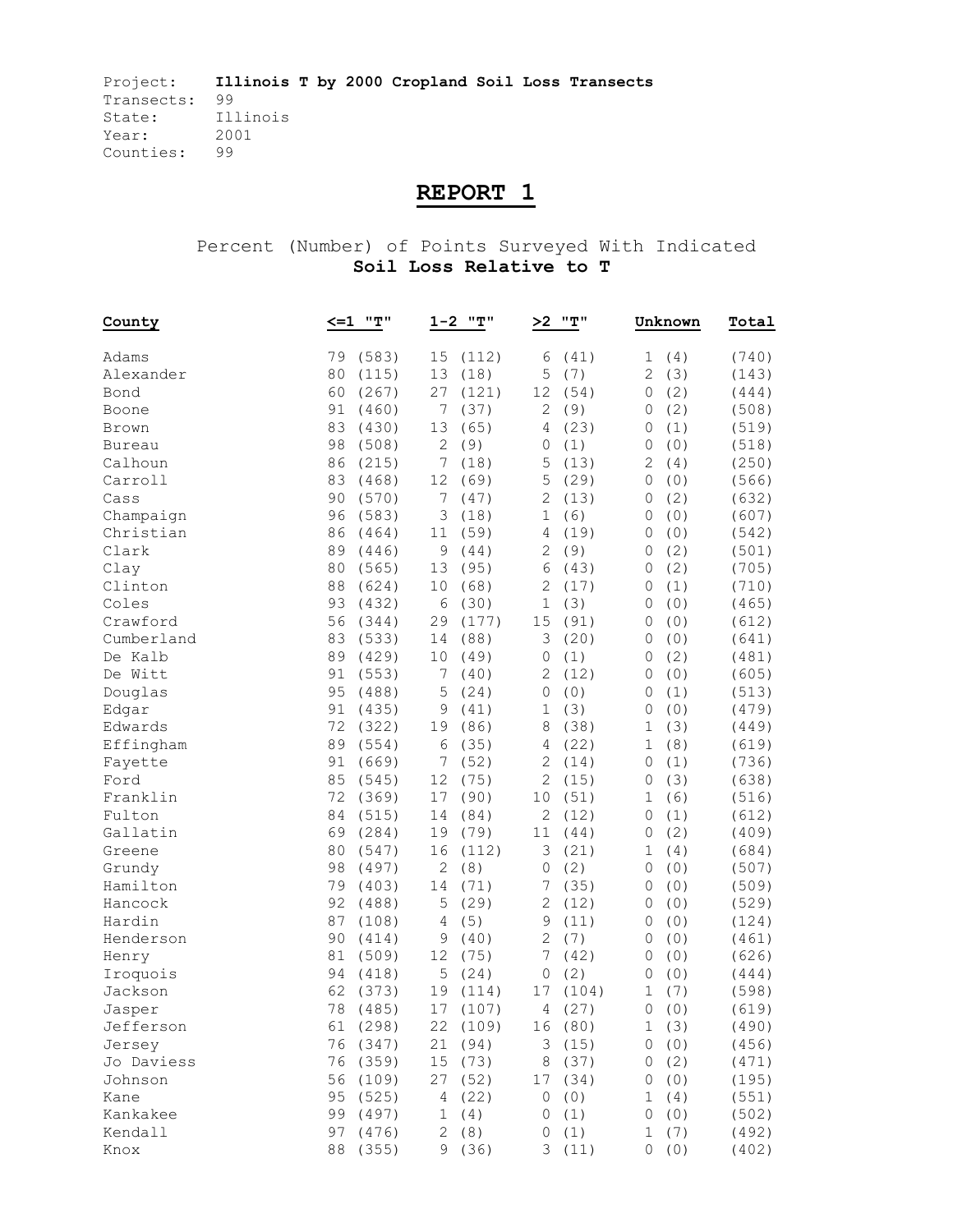| La Salle      | 96 | (411)            | 3              | (14)     | 0             | (1)                                      | 0            | (0)   | (426)   |
|---------------|----|------------------|----------------|----------|---------------|------------------------------------------|--------------|-------|---------|
| Lawrence      | 88 | (513)            | 9              | (51)     | 3             | (17)                                     | 0            | (1)   | (582)   |
| Lee           | 96 | (522)            | 3              | (17)     | $\mathbf 0$   | (1)                                      | 0            | (2)   | (542)   |
| Livingston    | 89 | (401)            | 9              | (41)     | $\mathbf{2}$  | (10)                                     | 0            | (0)   | (452)   |
| Logan         | 95 | (552)            | 4              | (26)     | 1             | (4)                                      | 0            | (1)   | (583)   |
| McDonough     | 86 | (429)            | 11             | (54)     | 4             | (18)                                     | 0            | (0)   | (501)   |
| McHenry       | 94 | (432)            | 5              | (24)     | 1             | (4)                                      | $\mathbf 0$  | (0)   | (460)   |
| McLean        | 85 | (420)            | 14             | (68)     | 0             | (2)                                      | 0            | (2)   | (492)   |
| Macon         | 86 | (484)            | 13             | (75)     | 1             | (4)                                      | 0            | (1)   | (564)   |
| Macoupin      | 86 | (438)            | 10             | (51)     | 4             | (18)                                     | 0            | (0)   | (507)   |
| Madison       | 66 | (210)            | 18             | (57)     | 14            | (44)                                     | $\mathbf{2}$ | (5)   | (316)   |
| Marion        | 80 | (419)            | 13             | (70)     | 7             | (37)                                     | 0            | (1)   | (527)   |
| Marshall      | 97 | (526)            | $\mathbf{2}$   | (13)     | $\mathbf 0$   | (2)                                      | $\mathbf 0$  | (0)   | (541)   |
| Mason         | 98 | (641)            | $\mathbf{2}$   | (11)     | 0             | (0)                                      | 0            | (1)   | (653)   |
| Massac        | 76 | (262)            | 14             | (48)     | 9             | (32)                                     | 1            | (4)   | (346)   |
| Menard        | 77 | (361)            | 20             | (92)     | 3             | (14)                                     | $\mathbf 0$  | (0)   | (467)   |
| Mercer        | 86 | (400)            | 11             | (51)     | 3             | (12)                                     | 0            | (0)   | (463)   |
| Monroe        | 65 | (235)            | 15             | (54)     | 20            | (72)                                     | 1            | (3)   | (364)   |
| Montgomery    | 86 | (399)            | 11             | (52)     | $\mathbf{2}$  | (10)                                     | 1            | (3)   | (464)   |
| Morgan        | 85 | (677)            | 12             | (92)     | $\mathcal{S}$ | (24)                                     | 0            | (0)   | (793)   |
| Moultrie      | 94 | (494)            | $\overline{4}$ | (23)     | $\mathbf{2}$  | (11)                                     | $\mathbf 0$  | (0)   | (528)   |
| Ogle          | 92 | (554)            | 8              | (46)     | $\mathbf 0$   | (2)                                      | $\mathbf 0$  | (0)   | (602)   |
| Peoria        | 94 | (548)            | 5              | (27)     | 1             | (5)                                      | $\mathbf 1$  | (6)   | (586)   |
| Perry         | 85 | (413)            | 11             | (53)     | 4             | (21)                                     | 0            | (0)   | (487)   |
|               | 93 |                  |                |          |               |                                          | $\mathbf 0$  |       |         |
| Piatt<br>Pike | 67 | (580)<br>(347)   | 7              | (41)     | 0             | (3)                                      |              | (0)   | (624)   |
|               |    |                  | 21             | (109)    | 12            | (62)                                     | 0            | (2)   | (520)   |
| Pope          | 89 | (310)            | 6              | (21)     | 5             | (19)                                     | 0            | (0)   | (350)   |
| Pulaski       | 57 | (116)            | 14             | (28)     | 30            | (61)                                     | 0            | (0)   | (205)   |
| Putnam        | 96 | (219)            | $\overline{4}$ | (8)      | $\mathbb O$   | (0)                                      | 0            | (0)   | (227)   |
| Randolph      | 65 | (360)            | 20             | (111)    | 14            | (77)                                     | 1            | (7)   | (555)   |
| Richland      | 81 | (444)            | 13             | (74)     | 6             | (33)                                     | 0            | (0)   | (551)   |
| Rock Island   | 79 | (377)            | 14             | (68)     | 7             | (32)                                     | 0            | (1)   | (478)   |
| St. Clair     | 77 | (263)            | 12             | (41)     | 9             | (29)                                     | 2            | (8)   | (341)   |
| Saline        | 85 | (393)            | $10$           | (47)     | 5             | (21)                                     | 0            | (0)   | (461)   |
| Sangamon      | 87 | (445)            | 10             | (49)     | 3             | (17)                                     | 0            | (0)   | (511)   |
| Schuyler      | 85 | (663)            | 12             | (94)     | 3             | (27)                                     | 0            | (0)   | (784)   |
| Scott         | 93 | (428)            | 6              | (27)     | 1             | (3)                                      | 0            | (1)   | (459)   |
| Shelby        | 78 | (668)            | 17             | (144)    | 5             | (43)                                     | 0            | (1)   | (856)   |
| Stark         | 95 | (569)            | 4              | (23)     | $\mathbf 1$   | (3)                                      | 0            | (1)   | (596)   |
| Stephenson    |    | 85 (544)         |                | 12 (74)  |               | 3(18)                                    |              | 1(4)  | (640)   |
| Tazewell      |    | 91 (456) 8 (38)  |                |          |               | 1(6)                                     |              | 0 (0) | (500)   |
| Union         |    | 83 (397) 11 (50) |                |          |               | 6 (29)                                   |              | 0(0)  | (476)   |
| Vermilion     |    | 92 (423) 7 (31)  |                |          |               | 1(3)                                     |              | 0(1)  | (458)   |
| Wabash        |    | 83 (427)         |                | 14 (70)  |               | 3(16)                                    |              | 0(2)  | (515)   |
| Warren        |    | 93 (432)         |                | 5 (24)   |               | 2(8)                                     |              | 0(1)  | (465)   |
| Washington    |    | 77 (555)         |                | 18 (131) |               | 5(33)                                    |              | 0(2)  | (721)   |
| Wayne         | 83 | (382)            |                | 11 (52)  |               | 6 (27)                                   |              | 0(1)  | (462)   |
| White         |    | 89 (441)         |                | 8 (37)   |               | 3(14)                                    |              | 0(1)  | (493)   |
| Whiteside     |    | 89 (422)         |                | 8 (40)   |               | 3(14)                                    |              | 0 (0) | (476)   |
| Will          |    | 96 (346)         |                | 4 (15)   |               | 0(1)                                     |              | 0(0)  | (362)   |
| Williamson    |    | 80 (184)         |                | 11 (25)  |               | 9 (21)                                   |              | 0(0)  | (230)   |
| Winnebago     |    | 90 (698)         |                | 9 (67)   |               | 2(13)                                    |              | 0(0)  | (778)   |
| Woodford      |    | 96 (437)         |                | 3(13)    |               | 1(3)                                     |              | 0(1)  | (454)   |
| Total%:       |    |                  |                |          |               | 85 (43045) 10.6 (5375) 4.1(2053) .3(141) |              |       | (50614) |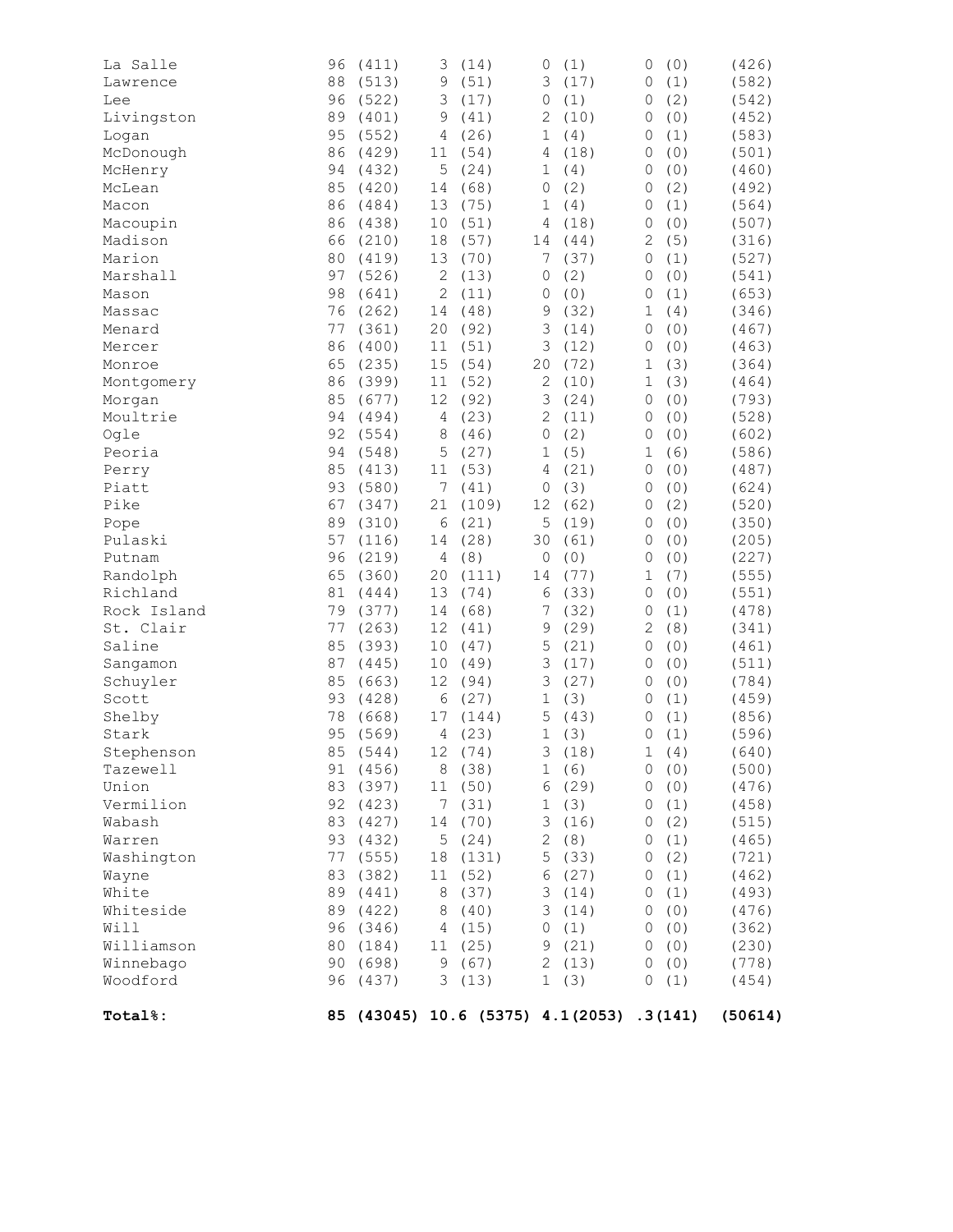# **REPORT 2**

### Percent (Number) of Points Surveyed With **Soil Loss Less Than "T" and**  Percent (Number) of Points With **Indicated Tons of Soil Loss Greater Than "T"**

| County        | <="T" |       |    | $0-1$ T/A |             | $1-2$ T/A |              | $2 - 3$ T/A | $>3$ T/A            |       |             | Unknown | Total |
|---------------|-------|-------|----|-----------|-------------|-----------|--------------|-------------|---------------------|-------|-------------|---------|-------|
|               |       |       |    |           |             |           |              |             |                     |       |             |         |       |
| Adams         | 79    | (583) | 4  | (28)      | 5           | (35)      | 5            | (34)        | 8                   | (56)  | 1           | (4)     | (740) |
| Alexander     | 80    | (115) | 9  | (13)      | 3           | (4)       | $\circ$      | (0)         | 6                   | (8)   | 2           | (3)     | (143) |
| Bond          | 60    | (267) | 11 | (49)      | 8           | (37)      | 7            | (29)        | 14                  | (60)  | 0           | (2)     | (444) |
| Boone         | 91    | (460) | 3  | (14)      | 2           | (12)      | 1            | (4)         | 3                   | (16)  | 0           | (2)     | (508) |
| Brown         | 83    | (430) | 4  | (23)      | 5           | (24)      | 2            | (11)        | 6                   | (30)  | 0           | (1)     | (519) |
| <b>Bureau</b> | 98    | (508) | 2  | (8)       | 0           | (2)       | $\mathbf{0}$ | (0)         | 0                   | (0)   | 0           | (0)     | (518) |
| Calhoun       | 86    | (215) | 6  | (15)      | 1           | (2)       | 0            | (0)         | 6                   | (14)  | 2           | (4)     | (250) |
| Carroll       | 83    | (468) | 6  | (33)      | 4           | (23)      | 1            | (8)         | 6                   | (34)  | 0           | (0)     | (566) |
| Cass          | 90    | (570) | 3  | (18)      | 2           | (13)      | 1            | (7)         | 3                   | (22)  | 0           | (2)     | (632) |
| Champaign     | 96    | (583) | 0  | (3)       | 2           | (11)      | 0            | (2)         | 1                   | (8)   | 0           | (0)     | (607) |
| Christian     | 86    | (464) | 4  | (19)      | 3           | (18)      | 2            | (12)        | 5                   | (29)  | 0           | (0)     | (542) |
| Clark         | 89    | (446) | 4  | (20)      | 3           | (15)      | 2            | (8)         | 2                   | (10)  | 0           | (2)     | (501) |
| Clay          | 80    | (565) | 6  | (40)      | 4           | (31)      | 4            | (25)        | 6                   | (42)  | 0           | (2)     | (705) |
| Clinton       | 88    | (624) | 5  | (38)      | 2           | (15)      | 2            | (11)        | 3                   | (21)  | 0           | (1)     | (710) |
| Coles         | 93    | (432) | 2  | (11)      | 2           | (10)      | $\mathbf 1$  | (6)         | $\mathbf 1$         | (6)   | 0           | (0)     | (465) |
| Crawford      | 56    | (344) | 10 | (63)      | 8           | (50)      | 7            | (45)        | 18                  | (110) | 0           | (0)     | (612) |
| Cumberland    | 83    | (533) | 6  | (41)      | 4           | (28)      | 2            | (16)        | 4                   | (23)  | 0           | (0)     | (641) |
| De Kalb       | 89    | (429) | 5  | (23)      | 3           | (15)      | 2            | (8)         | 1                   | (4)   | 0           | (2)     | (481) |
| De Witt       | 91    | (553) | 3  | (17)      | 1           | (8)       | 1            | (8)         | 3                   | (19)  | 0           | (0)     | (605) |
| Douglas       | 95    | (488) | 3  | (15)      | 1           | (5)       | 1            | (3)         | 0                   | (1)   | 0           | (1)     | (513) |
| Edgar         | 91    | (435) | 5  | (22)      | 2           | (10)      | 1            | (6)         | 1                   | (6)   | 0           | (0)     | (479) |
| Edwards       | 72    | (322) | 9  | (40)      | 5           | (24)      | 5            | (21)        | 9                   | (39)  | 1           | (3)     | (449) |
| Effingham     | 89    | (554) | 2  | (15)      | 2           | (10)      | 1            | (8)         | 4                   | (24)  | 1           | (8)     | (619) |
| Fayette       | 91    | (669) | 4  | (28)      | 2           | (13)      | $\mathbf 1$  | (7)         | 2                   | (18)  | 0           | (1)     | (736) |
| Ford          | 85    | (545) | 7  | (43)      | 3           | (18)      | 2            | (11)        | 3                   | (18)  | 0           | (3)     | (638) |
| Franklin      | 72    | (369) | 8  | (40)      | 6           | (29)      | 5            | (24)        | 9                   | (48)  | 1           | (6)     | (516) |
| Fulton        | 84    | (515) | 6  | (36)      | 4           | (22)      | 2            | (12)        | 4                   | (26)  | 0           | (1)     | (612) |
| Gallatin      | 69    | (284) | 7  | (27)      | 5           | (21)      | 4            | (15)        | 15                  | (60)  | 0           | (2)     | (409) |
| Greene        | 80    | (547) | 6  | (39)      | 5           | (31)      | 3            | (23)        | 6                   | (40)  | 1           | (4)     | (684) |
| Grundy        | 98    | (497) | 1  | (5)       | 1           | (3)       | 0            | (0)         | $\Omega$            | (2)   | 0           | (0)     | (507) |
| Hamilton      | 79    | (403) | 7  | (34)      | 5           | (24)      | 2            | (12)        | 7                   | (36)  | 0           | (0)     | (509) |
| Hancock       | 92    | (488) | 2  | (8)       | 2           | (9)       | $\mathbf 1$  | (5)         | 4                   | (19)  | 0           | (0)     | (529) |
| Hardin        | 87    | (108) | 2  | (2)       | 1           | (1)       | $\mathbf 1$  | (1)         | 10                  | (12)  | 0           | (0)     | (124) |
| Henderson     | 90    | (414) | 3  | (13)      | $\mathbf 1$ | (6)       | $\mathbf 1$  | (3)         | 5                   | (25)  | 0           | (0)     | (461) |
| Henry         | 81    | (509) | 4  | (23)      | 3           | (21)      | 2            | (13)        | 10                  | (60)  | 0           | (0)     | (626) |
| Iroquois      | 94    | (418) | 3  | (15)      | 1           | (5)       | 1            | (4)         | 0                   | (2)   | 0           | (0)     | (444) |
| Jackson       | 62    | (373) | 8  | (47)      | 5           | (31)      | 4            | (23)        | 20                  | (117) | 1           | (7)     | (598) |
| Jasper        | 78    | (485) | 9  | (54)      | 5           | (32)      | 3            | (20)        | 5                   | (28)  | 0           | (0)     | (619) |
| Jefferson     | 61    | (298) | 8  | (37)      | 6           | (29)      | 8            | (37)        | 18                  | (86)  | 1           | (3)     | (490) |
| Jersey        | 76    | (347) | 7  | (30)      | 8           | (36)      | 3            | (14)        | 6                   | (29)  | 0           | (0)     | (456) |
| Jo Daviess    | 76    | (359) | 4  | (17)      | 5           | (23)      | 5            | (22)        | 10                  | (48)  | 0           | (2)     | (471) |
| Johnson       | 56    | (109) | 22 | (42)      | 3           | (6)       | 0            | (0)         | 19                  | (38)  | 0           | (0)     | (195) |
| Kane          | 95    | (525) |    | 2(10)     |             | 2(9)      | 0            | (2)         | $\mathsf{O}\xspace$ | (1)   | $\mathbf 1$ | (4)     | (551) |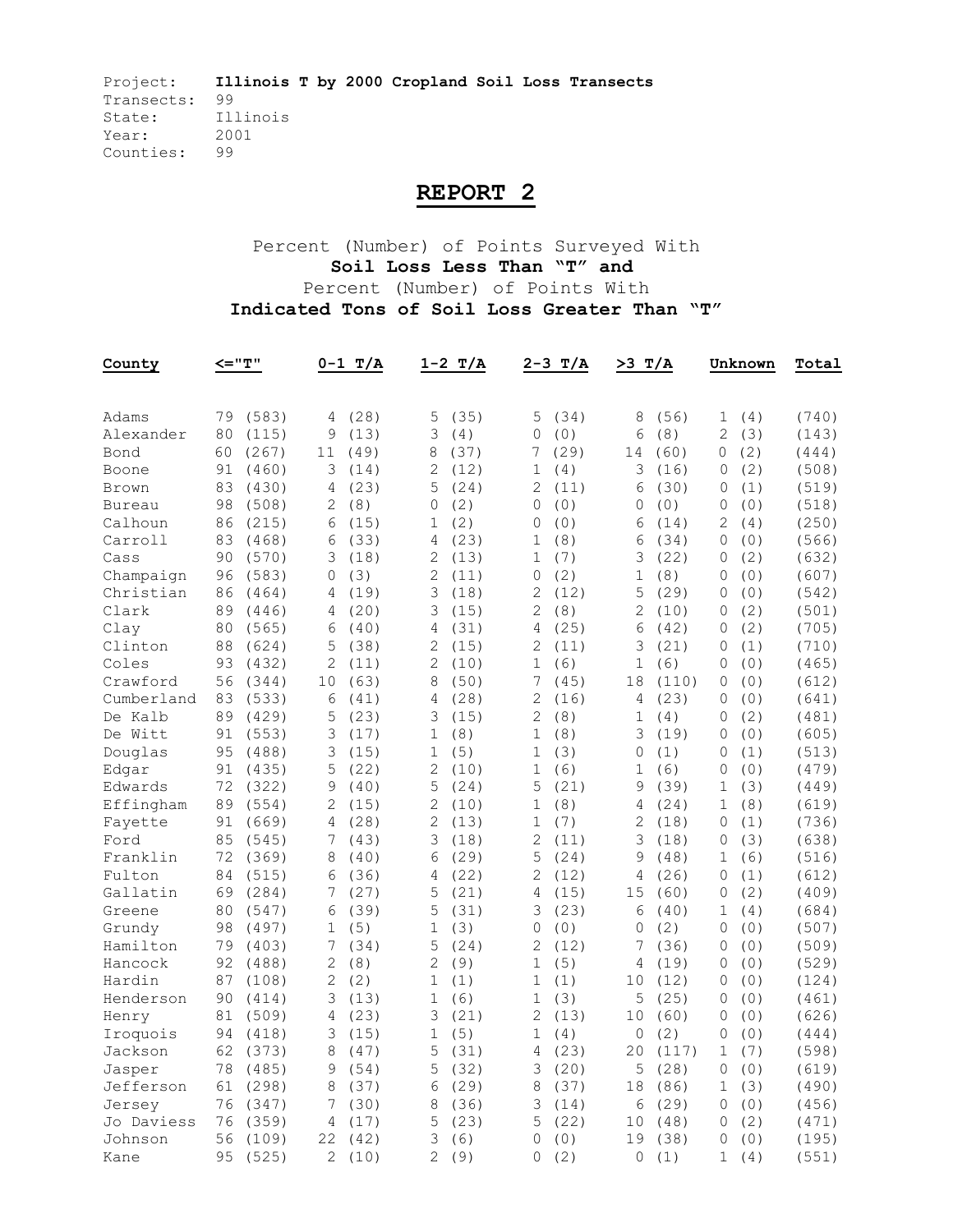| Kankakee       | 99 | (497)               | 1 | (3)    | 0 | (1)     | 0              | (1)       | 0  | (0)    | 0           | (0)   | (502)                        |
|----------------|----|---------------------|---|--------|---|---------|----------------|-----------|----|--------|-------------|-------|------------------------------|
| Kendall        | 97 | (476)               | 1 | (3)    | 0 | (2)     | 0              | (2)       | 0  | (2)    | 1           | (7)   | (492)                        |
| Knox           | 88 | (355)               | 3 | (14)   | 2 | (9)     | 1              | (4)       | 5  | (20)   | 0           | (0)   | (402)                        |
| La Salle       | 96 | (411)               | 2 | (9)    | 1 | (3)     | 0              | (2)       | 0  | (1)    | 0           | (0)   | (426)                        |
| Lawrence       | 88 | (513)               | 3 | (19)   | 3 | (15)    | 2              | (12)      | 4  | (22)   | 0           | (1)   | (582)                        |
| Lee            | 96 | (522)               | 2 | (11)   | 0 | (2)     | $\mathbf 1$    | (4)       | 0  | (1)    | 0           | (2)   | (542)                        |
| Livingston     | 89 | (401)               | 5 | (22)   | 2 | (7)     | 2              | (10)      | 3  | (12)   | 0           | (0)   | (452)                        |
| Logan          | 95 | (552)               | 2 | (14)   | 1 | (5)     | 1              | (4)       | 1  | (7)    | 0           | (1)   | (583)                        |
| McDonough      | 86 | (429)               | 6 | (28)   | 3 | (15)    | 3              | (15)      | 3  | (14)   | 0           | (0)   | (501)                        |
| McHenry        | 94 | (432)               | 3 | (13)   | 2 | (7)     | 0              | (2)       | 1  | (6)    | 0           | (0)   | (460)                        |
| McLean         | 85 | (420)               | 5 | (26)   | 6 | (29)    | $\mathbf 1$    | (6)       | 2  | (9)    | 0           | (2)   | (492)                        |
| Macon          | 86 | (484)               | 5 | (27)   | 2 | (13)    | 4              | (22)      | 3  | (17)   | 0           | (1)   | (564)                        |
| Macoupin       | 86 | (438)               | 5 | (27)   | 2 | (12)    | 2              | (9)       | 4  | (21)   | 0           | (0)   | (507)                        |
| Madison        | 66 | (210)               | 7 | (22)   | 5 | (17)    | 4              | (13)      | 16 | (49)   | 2           | (5)   | (316)                        |
| Marion         | 80 | (419)               | 7 | (35)   | 4 | (19)    | 2              | (12)      | 8  | (41)   | 0           | (1)   | (527)                        |
| Marshall       | 97 | (526)               | 1 | (6)    | 1 | (4)     | 0              | (2)       | 1  | (3)    | 0           | (0)   | (541)                        |
| Mason          | 98 | (641)               | 1 | (7)    | 0 | (1)     | 0              | (1)       | 0  | (2)    | 0           | (1)   | (653)                        |
| Massac         | 76 | (262)               | 5 | (19)   | 5 | (16)    | 3              | (11)      | 10 | (34)   | 1           | (4)   | (346)                        |
| Menard         | 77 | (361)               | 8 | (36)   | 5 | (24)    | 4              | (17)      | 6  | (29)   | 0           | (0)   | (467)                        |
| Mercer         | 86 | (400)               | 5 | (25)   | 3 | (13)    | 2              | (11)      | 3  | (14)   | 0           | (0)   | (463)                        |
| Monroe         | 65 | (235)               | 4 | (13)   | 4 | (14)    | 4              | (16)      | 23 | (83)   | 1           | (3)   | (364)                        |
| Montgomery     | 86 | (399)               | 5 | (23)   | 3 | (16)    | 2              | (10)      | 3  | (13)   | 1           | (3)   | (464)                        |
| Morgan         | 85 | (677)               | 5 | (37)   | 3 | (24)    | 2              | (14)      | 5  | (41)   | 0           | (0)   | (793)                        |
| Moultrie       | 94 | (494)               | 1 | (6)    | 1 | (3)     | 1              | (4)       | 4  | (21)   | 0           | (0)   | (528)                        |
| Ogle           | 92 | (554)               | 4 | (22)   | 1 | (7)     | 2              | (10)      | 1  | (9)    | 0           | (0)   | (602)                        |
| Peoria         | 94 | (548)               | 2 | (13)   | 1 | (6)     | 1              | (6)       | 1  | (7)    | 1           | (6)   | (586)                        |
| Perry          | 85 | (413)               | 5 | (22)   | 4 | (19)    | $\overline{2}$ | (11)      | 5  | (22)   | 0           | (0)   | (487)                        |
| Piatt          | 93 | (580)               | 3 | (19)   | 2 | (12)    | $\mathbf 1$    | (8)       | 1  | (5)    | 0           | (0)   | (624)                        |
| Pike           | 67 | (347)               | 6 | (33)   | 5 | (28)    | 4              | (20)      | 17 | (90)   | 0           | (2)   | (520)                        |
| Pope           | 89 | (310)               | 1 | (4)    | 1 | (4)     | 3              | (10)      | 6  | (22)   | 0           | (0)   | (350)                        |
| Pulaski        | 57 | (116)               | 5 | (10)   | 1 | (3)     | 5              | (11)      | 32 | (65)   | 0           | (0)   | (205)                        |
| Putnam         | 96 | (219)               | 1 | (3)    | 1 | (2)     | 1              | (3)       | 0  | (0)    | 0           | (0)   | (227)                        |
| Randolph       | 65 | (360)               | 6 | (35)   | 6 | (35)    | 5              | (27)      | 16 | (91)   | 1           | (7)   | (555)                        |
| Richland       | 81 | (444)               | 6 | (33)   | 3 | (18)    | 3              | (18)      | 7  | (38)   | 0           | (0)   | (551)                        |
| Rock Island 79 |    | (377)               | 5 | (22)   | 4 | (17)    | 2              | (11)      | 10 | (50)   | 0           | (1)   | (478)                        |
| St. Clair      | 77 | (263)               | 6 | (20)   | 3 | (10)    | $\mathbf{2}$   | (8)       | 9  | (32)   | 2           | (8)   | (341)                        |
| Saline         | 85 | (393)               | 4 | (18)   | 3 | (14)    | 2              | (11)      | 5  | (25)   | 0           | (0)   | (461)                        |
| Sangamon       | 87 | (445)               | 4 | (21)   | 2 | (11)    | $\mathbf 1$    | (6)       | 5  | (28)   | 0           | (0)   | (511)                        |
| Schuyler       | 85 | (663)               | 7 | (55)   | 2 | (16)    | 2              | (15)      | 4  | (35)   | 0           | (0)   | (784)                        |
| Scott          |    | 93 (428)            |   | 3(14)  |   | 2(8)    |                | 1(3)      |    | 1(5)   |             | 0(1)  | (459)                        |
| Shelby         |    | 78 (668)            |   | 6 (49) |   | 7(56)   |                | 4 (32)    |    | 6(50)  |             | 0(1)  | (856)                        |
| Stark          |    | 95 (569)            |   | 2(13)  |   | 1(4)    |                | 1(5)      |    | 1(4)   | 0           | (1)   | (596)                        |
| Stephenson     | 85 | (544)               |   | 4(25)  |   | 3(20)   |                | 2(14)     |    | 5(33)  | $\mathbf 1$ | (4)   | (640)                        |
| Tazewell       | 91 | (456)               |   | 3(16)  |   | 2(8)    |                | 1(7)      |    | 3(13)  | 0           | (0)   | (500)                        |
| Union          | 83 | (397)               |   | 2(9)   |   | 4(18)   |                | 3(15)     |    | 8 (37) | 0           | (0)   | (476)                        |
| Vermilion      | 92 | (423)               |   | 5(22)  |   | 2(8)    |                | 0(2)      | 0  | (2)    | 0           | (1)   | (458)                        |
| Wabash         |    | 83 (427)            |   | 7(34)  |   | 4(21)   |                | 3(13)     |    | 3(18)  | 0           | (2)   | (515)                        |
| Warren         |    | 93 (432)            |   | 3(16)  |   | 1(3)    |                | 1(4)      |    | 2(9)   | 0           | (1)   | (465)                        |
| Washington     |    | 77 (555)            |   | 10(74) |   | 4(26)   |                | 3(20)     |    | 6(44)  | 0           | (2)   | (721)                        |
| Wayne          |    | 83 (382)            |   | 7(31)  |   | 4(18)   |                | 1(4)      |    | 6(26)  | 0           | (1)   | (462)                        |
| White          |    | 89 (441)            |   | 4(18)  |   | 3(13)   |                | 1(3)      |    | 3(17)  | $\circ$     | (1)   | (493)                        |
| Whiteside      | 89 | (422)               |   | 4 (19) |   | 1(7)    |                | 2(10)     | 4  | (18)   | 0           | (0)   | (476)                        |
| Will           | 96 | (346)               |   | 2(9)   |   | 2(6)    | 0              | (0)       | 0  | (1)    | 0           | (0)   | (362)                        |
| Williamson     |    | 80 (184)            |   | 3(7)   |   | 5(12)   |                | 2(5)      |    | 10(22) | 0           | (0)   | (230)                        |
| Winnebago      |    | 90 (698)            |   | 5(36)  |   | 2(17)   |                | 1(11)     |    | 2(16)  |             | 0 (0) | (778)                        |
| Woodford       |    | 96 (437)            |   | 2(8)   |   | 0(1)    |                | 1(3)      |    | 1(4)   |             | 0(1)  | (454)                        |
| Total %:       |    | 85(43045) 4.5(2293) |   |        |   | 3(1490) |                | 2.1(1050) |    |        |             |       | $5.1(2595)$ $.3(141)(50614)$ |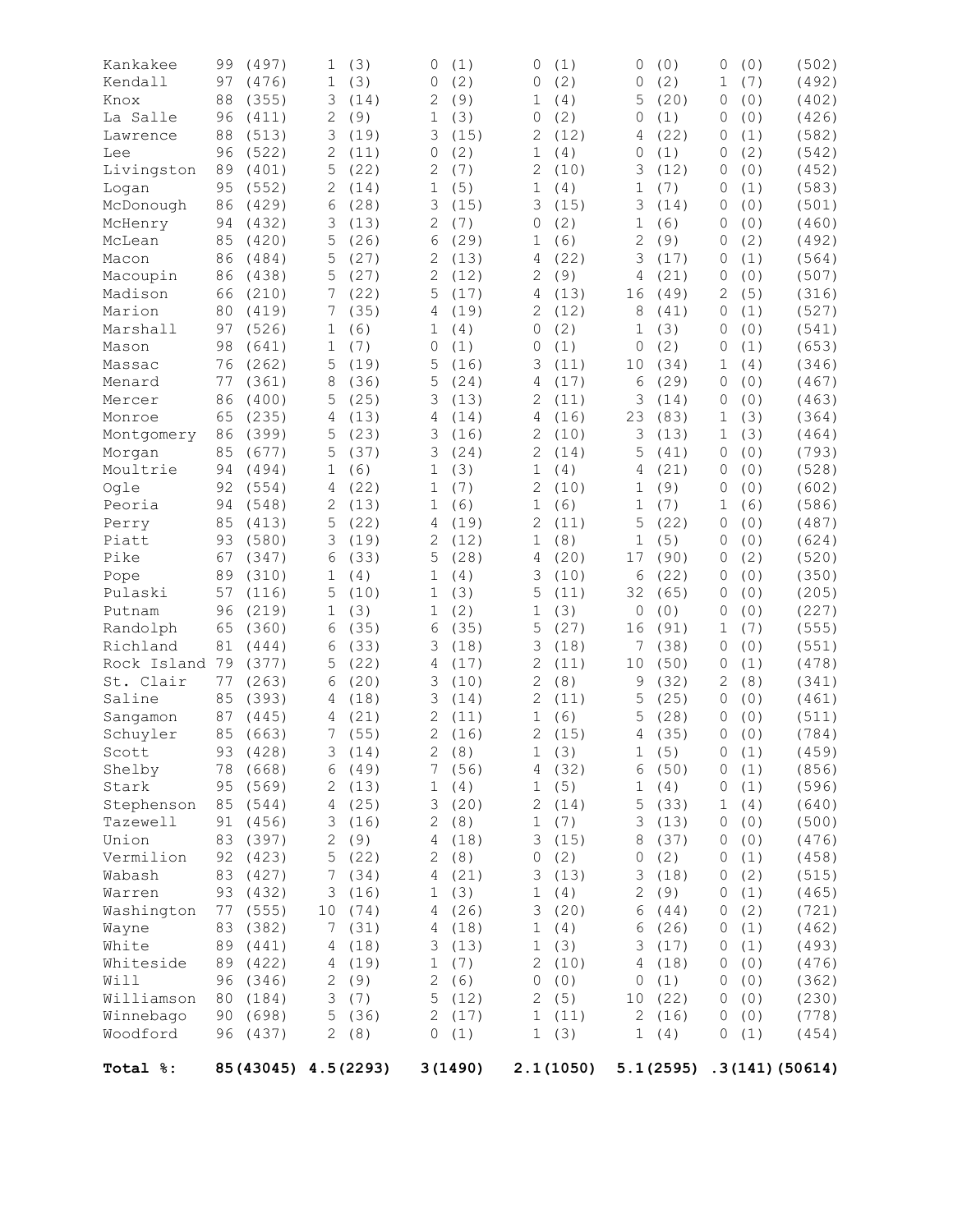# **REPORT 3**

Percent (Number) of Fields Surveyed With Indicated **Tillage System** For Each **Present Crop** 

| Present Crop                                           | Conventional                                           | Reduced-till                                           | Mulch-till                                            | No-till                                                | Total                                  |  |
|--------------------------------------------------------|--------------------------------------------------------|--------------------------------------------------------|-------------------------------------------------------|--------------------------------------------------------|----------------------------------------|--|
| Corn<br>Soybeans row<br>Soybeans drill<br>Small grains | 49 (10974)<br>$20.2$ (956)<br>12.4(2010)<br>20.8 (388) | 23.5 (5266)<br>33.9 (1607)<br>14.5 (2344)<br>18.9(352) | 10.5(2356)<br>29.0 (1372)<br>23.6 (3808)<br>27.9(519) | 17.0 (3799)<br>16.9 (801)<br>49.5 (7999)<br>32.4 (603) | (22395)<br>(4736)<br>(16161)<br>(1862) |  |
| Total %:                                               | 31.7(14328)                                            | 21.2 (9569)                                            | 17.8 (8055)                                           | 29.3(13202)                                            | (45154)                                |  |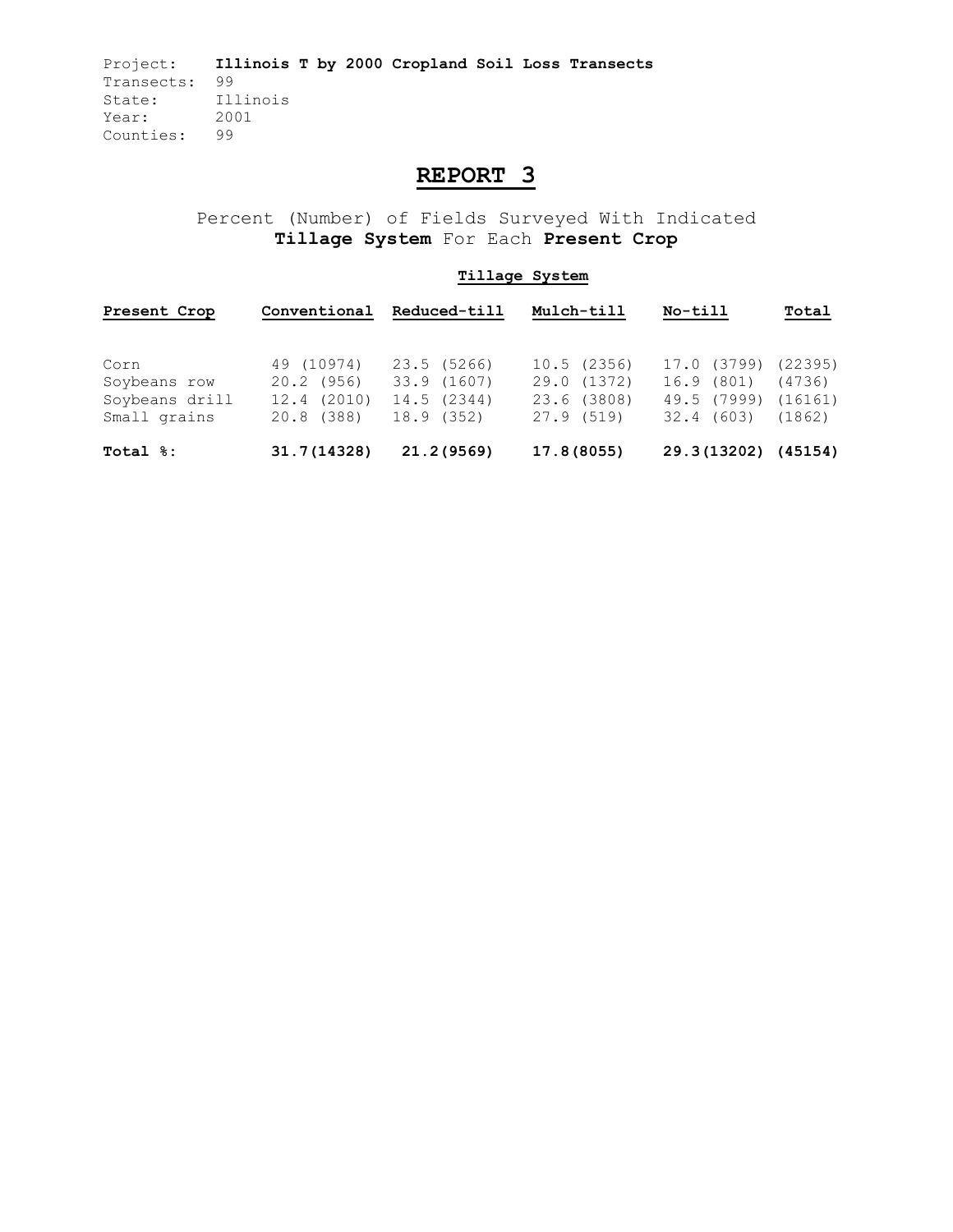# **REPORT 4**

Percent (Number) of **Corn Fields** Surveyed With Indicated **Tillage System** 

| County       | Conventional |          |             | Reduced-till Mulch-till |                |        | No-till        |         | Total |
|--------------|--------------|----------|-------------|-------------------------|----------------|--------|----------------|---------|-------|
| Adams        | 36           | (120)    | 35          | (118)                   |                | 17(57) | 11             | (38)    | (333) |
| Alexander    | 66           | (23)     | 0           | (0)                     |                | 3(1)   | 31             | (11)    | (35)  |
| Bond         | 91           | (144)    | 2           | (3)                     | 0              | (0)    | 8              | (12)    | (159) |
| Boone        | 87           | (217)    | 3           | (7)                     | 3              | (7)    | 7              | (18)    | (249) |
| <b>Brown</b> | 42           | (90)     | 27          | (59)                    | 4              | (9)    | 27             | (58)    | (216) |
| Bureau       | 22           | (62)     | 41          | (113)                   | 23             | (63)   | 14             | (40)    | (278) |
| Calhoun      | 31           | (18)     | 44          | (26)                    | $\mathbf{0}$   | (0)    | 25             | (15)    | (59)  |
| Carroll      | 14           | (46)     | 37          | (126)                   | 38             | (128)  | 11             | (37)    | (337) |
| Cass         | 34           | (103)    | 25          | (75)                    | 10             | (30)   | 32             | (97)    | (305) |
| Champaign    | 67           | (215)    | 26          | (83)                    | 7              | (21)   | 0              | (1)     | (320) |
| Christian    | 51           | (122)    | 30          | (70)                    | $\mathbf{0}$   | (1)    | 19             | (44)    | (237) |
| Clark        | 52           | (118)    | 42          | (95)                    | 5              | (12)   | 0              | (1)     | (226) |
| Clay         | 64           | (150)    | 1           | (3)                     | 3              | (8)    | 31             | (73)    | (234) |
| Clinton      | 70           | (195)    | 6           | (18)                    | 15             | (42)   | 9              | (24)    | (279) |
| Coles        | 58           | (130)    | 32          | (71)                    | 7              | (16)   | 3              | (6)     | (223) |
| Crawford     | 90           | (249)    | 8           | (22)                    | 0              | (1)    | 1              | (4)     | (276) |
| Cumberland   | 87           | (244)    | 7           | (19)                    | 1              | (3)    | 5              | (15)    | (281) |
| De Kalb      | 73           | (183)    | 15          | (38)                    | 6              | (16)   | 6              | (15)    | (252) |
| De Witt      | 85           | (238)    | 2           | (5)                     | $\mathbf 1$    | (2)    | 12             | (34)    | (279) |
| Douglas      | 85           | (224)    | 11          | (28)                    | $\mathbf{0}$   | (0)    | $\overline{4}$ | (11)    | (263) |
| Edgar        | 36           | (85)     | 27          | (63)                    | 6              | (13)   | 31             | (72)    | (233) |
| Edwards      | 46           | (79)     | 1           | (2)                     | 13             | (23)   | 40             | (69)    | (173) |
| Effingham    | 91           | (213)    | 4           | (9)                     | $\mathbf{2}$   | (4)    | 3              | (7)     | (233) |
| Fayette      | 82           | (217)    | 4           | (10)                    | 8              | (21)   | 6              | (17)    | (265) |
| Ford         | 78           | (248)    | 10          | (31)                    | 3              | (10)   | 9              | (27)    | (316) |
| Franklin     | 27           | (43)     | 24          | (38)                    | 19             | (31)   | 30             | (48)    | (160) |
| Fulton       | 23           | (67)     | 39          | (111)                   | 23             | (67)   | 15             | (42)    | (287) |
| Gallatin     | 86           | (194)    | 10          | (23)                    | 2              | (5)    | $\mathbf 1$    | (3)     | (225) |
| Greene       | 92           | (311)    | $\mathbf 0$ | (1)                     | $\mathbf 1$    | (2)    | 7              | (23)    | (337) |
| Grundy       | 36           | (93)     | 38          | (98)                    | 12             | (32)   | 13             | (34)    | (257) |
| Hamilton     | 45           | (69)     | 11          | (17)                    | $\mathbf{1}$   | (1)    | 43             | (66)    | (153) |
| Hancock      | 34           | (88)     | 16          | (42)                    | 25             | (64)   | 24             | (62)    | (256) |
| Hardin       | 45           | (5)      | 0           | (0)                     | $\mathbf{0}$   | (0)    | 55             | (6)     | (11)  |
| Henderson    | 2            | (4)      | 41          | (97)                    | 24             | (57)   | 32             | (76)    | (234) |
| Henry        | 43           | (143)    | 19          | (61)                    | 7              | (23)   | 31             | (102)   | (329) |
| Iroquois     | 69           | (148)    | 14          | (30)                    | 8              | (18)   | 8              | (18)    | (214) |
| Jackson      | 61           | (75)     | $\mathbb O$ | (0)                     | 18             | (22)   | 20             | (25)    | (122) |
| Jasper       |              | 79 (207) |             | 3(9)                    |                | 2(4)   |                | 16 (41) | (261) |
| Jefferson    |              | 71 (72)  |             | 4(4)                    |                | 4(4)   |                | 22 (22) | (102) |
| Jersey       | 53           | (112)    | 15          | (33)                    | $\overline{4}$ | (9)    | 28             | (59)    | (213) |
| Jo Daviess   | 28           | (57)     | 28          | (57)                    | 25             | (50)   | 19             | (39)    | (203) |
| Johnson      | 39           | (12)     | 13          | (4)                     | $\circ$        | (0)    | 48             | (15)    | (31)  |
| Kane         | 43           | (113)    | 42          | (111)                   | 12             | (31)   | 3              | (8)     | (263) |
| Kankakee     | 38           | (97)     | 27          | (70)                    | 9              | (23)   | 26             | (66)    | (256) |
| Kendall      | 85           | (234)    | 6           | (17)                    | 2              | (6)    | 7              | (19)    | (276) |
| Knox         | 46           | (84)     | 24          | (44)                    | 3              | (6)    | 27             | (49)    | (183) |
| La Salle     | 46           | (91)     | 43          | (87)                    | 4              | (9)    |                | 6(13)   | (200) |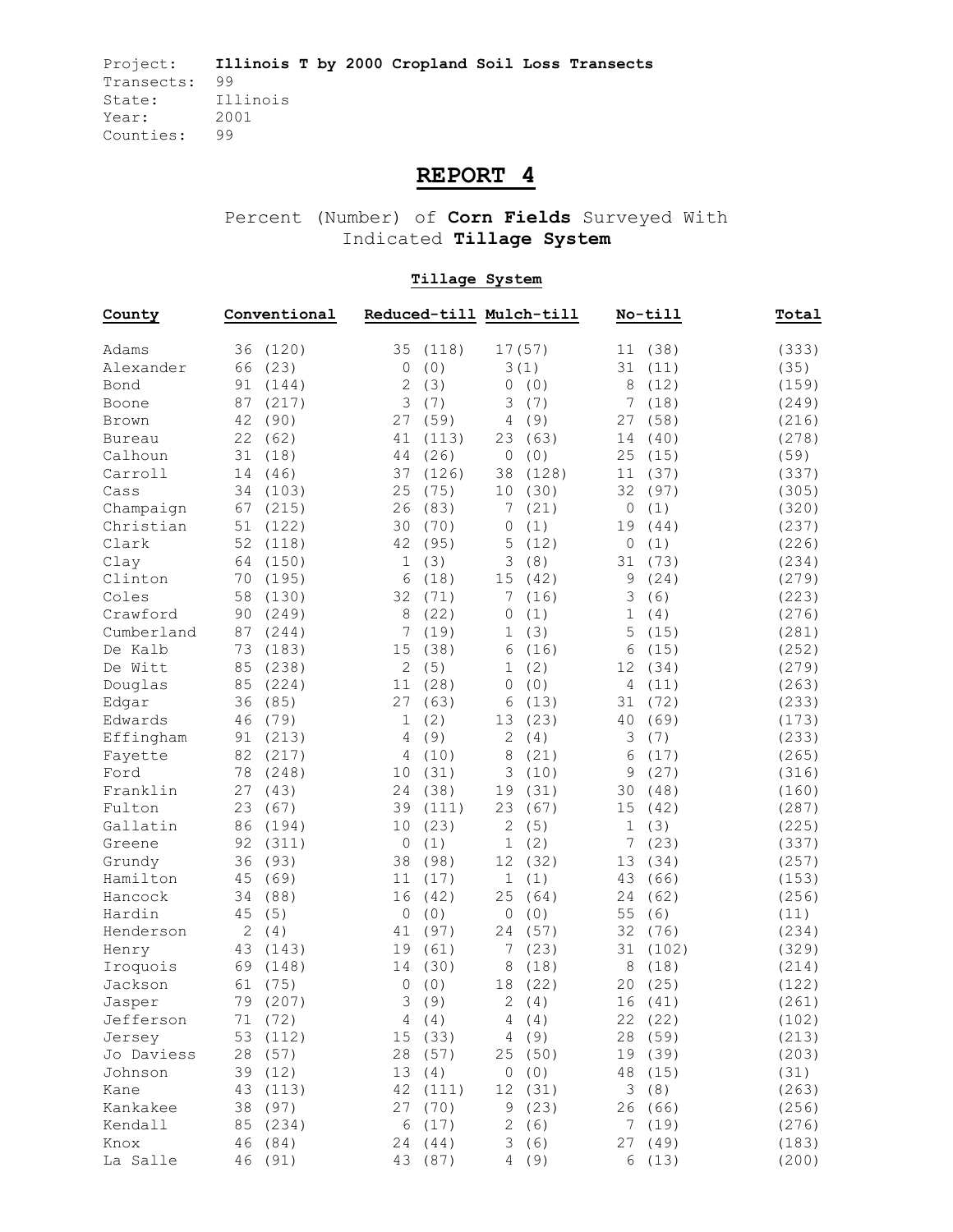| McDonough          | 57          | (140)           | 25           | (60)                | 9      | (21)                   | 9<br>9  | (23)<br>(21)       | (244)          |
|--------------------|-------------|-----------------|--------------|---------------------|--------|------------------------|---------|--------------------|----------------|
| McHenry            | 71          | (159)           | 10           | (22)                | 9      | (21)                   |         |                    | (223)          |
| McLean             | 83          | (212)           | 7            | (19)                | 6      | (15)                   | 4       | (9)                | (255)          |
| Macon              | 81<br>76    | (234)<br>(172)  | 16<br>18     | (47)                | 3<br>2 | (8)<br>(5)             | 0<br>4  | (1)<br>(8)         | (290)<br>(225) |
| Macoupin           | 74          | (96)            |              | (40)<br>(23)        | 2      |                        | 6       |                    |                |
| Madison<br>Marion  | 77          | (106)           | 18<br>9      | (13)                | 3      | (2)<br>(4)             | 11      | (8)<br>(15)        | (129)<br>(138) |
| Marshall           | 21          | (58)            | 58           | (157)               | 16     | (44)                   | 5       | (13)               | (272)          |
| Mason              | $\mathbf 1$ | (2)             | 38           | (113)               | 23     | (68)                   | 39      | (116)              | (299)          |
| Massac             | 27          | (33)            | 5            | (6)                 | 4      | (5)                    | 65      | (80)               | (124)          |
| Menard             | 70          | (169)           | 0            | (0)                 | 11     | (26)                   | 19      | (47)               | (242)          |
| Mercer             | 4           | (10)            | 52           | (121)               | 5      | (11)                   | 39      | (89)               | (231)          |
| Monroe             | 65          | (85)            | 14           | (18)                | 7      | (9)                    | 15      | (19)               | (131)          |
| Montgomery         | 79          | (174)           | 16           | (36)                | 0      | (0)                    | 5       | (10)               | (220)          |
| Morgan             | 49          | (192)           | 31           | (121)               | 5      | (20)                   | 16      | (62)               | (395)          |
| Moultrie           | 97          | (247)           | 2            | (5)                 | 1      | (2)                    | $\circ$ | (1)                | (255)          |
| Ogle               | 37          | (121)           | 28           | (93)                | 21     | (69)                   | 15      | (48)               | (331)          |
| Peoria             | 10          | (27)            | 39           | (110)               | 19     | (53)                   | 33      | (93)               | (283)          |
| Perry              | 0           | (0)             | 8            | (13)                | 31     | (50)                   | 61      | (98)               | (161)          |
| Piatt              | 44          | (129)           | 38           | (112)               | 17     | (49)                   | 1       | (3)                | (293)          |
| Pike               | 86          | (222)           | 12           | (31)                | 0      | (0)                    | 2       | (5)                | (258)          |
| Pope               | 66          | (27)            | $\mathbf{2}$ | (1)                 | 0      | (0)                    | 32      | (13)               | (41)           |
| Pulaski            | 48          | (27)            | 0            | (0)                 | 13     | (7)                    | 39      | (22)               | (56)           |
| Putnam             | 65          | (81)            | 19           | (23)                | 9      | (11)                   | 7       | (9)                | (124)          |
| Randolph           | 66          | (109)           | $\mathbf{2}$ | (3)                 | 17     | (28)                   | 15      | (24)               | (164)          |
| Richland           | 53          | (124)           | 2            | (5)                 | 6      | (15)                   | 38      | (88)               | (232)          |
| Rock Island        | 5           | (11)            | 44           | (98)                | 4      | (10)                   | 47      | (104)              | (223)          |
| St. Clair          | 72          | (110)           | 10           | (15)                | 4      | (6)                    | 14      | (21)               | (152)          |
| Saline             | 47          | (74)            | 8            | (13)                | 4      | (7)                    | 41      | (65)               | (159)          |
| Sangamon           | 64          | (169)           | 16           | (43)                | 5      | (14)                   | 15      | (39)               | (265)          |
| Schuyler           | 17          | (55)            | 48           | (156)               | 26     | (84)                   | 9       | (30)               | (325)          |
| Scott              | 33          | (73)            | 36           | (79)                | 14     | (31)                   | 18      | (39)               | (222)          |
| Shelby             | 54          | (217)           | 45           | (183)               | 0      | (2)                    | 0       | (2)                | (404)          |
| Stark              | $\mathbf 1$ | (3)             | 61           | (209)               | 16     | (55)                   | 22      | (75)               | (342)          |
| Stephenson         | 31          | (107)           | 27           | (92)                | 28     | (95)                   | 14      | (47)               | (341)          |
| Tazewell           |             | 55 (145)        |              | 17 (46)             |        | 8 (21)                 |         | 20 (54)            | (266)          |
| Union<br>Vermilion |             | 9(5)<br>40 (88) |              | 9(5)<br>40 (88)     |        | 2(1)<br>11(24)         |         | 80 (45)<br>9(20)   | (56)<br>(220)  |
|                    |             | 3(6)            |              |                     |        | 48 (109)               |         |                    |                |
| Wabash<br>Warren   |             | 23 (55)         |              | 27 (62)<br>43 (103) |        | 21(51)                 |         | 23 (52)<br>13 (32) | (229)          |
| Washington         |             | 13 (27)         |              | 43 (92)             |        | 7 (14)                 |         | 38 (80)            | (241)<br>(213) |
| Wayne              |             | 49 (59)         |              | 7(8)                |        | 9(11)                  |         | 36 (43)            | (121)          |
| White              |             | 43 (94)         |              | 2(5)                |        | 8(18)                  |         | 47 (103)           | (220)          |
| Whiteside          |             | 29 (76)         |              | 24 (62)             |        | 19 (49)                |         | 29 (76)            | (263)          |
| Will               |             | 71 (123)        |              | 14(24)              |        | 2(3)                   |         | 13 (23)            | (173)          |
| Williamson         |             | 21(11)          |              | 17(9)               |        | 8 (4)                  |         | 55 (29)            | (53)           |
| Winnebago          |             | 38 (147)        |              | 31 (118)            |        | 11 (42)                |         | 20 (76)            | (383)          |
| Woodford           |             | 9(18)           |              | 20 (41)             |        | 47 (95)                |         | 25 (50)            | (204)          |
|                    |             |                 |              |                     |        |                        |         |                    |                |
| Total %:           |             | 49 (10974)      |              |                     |        | 23.5(5266) 10.5 (2356) |         | 17.0 (3799)        | (22395)        |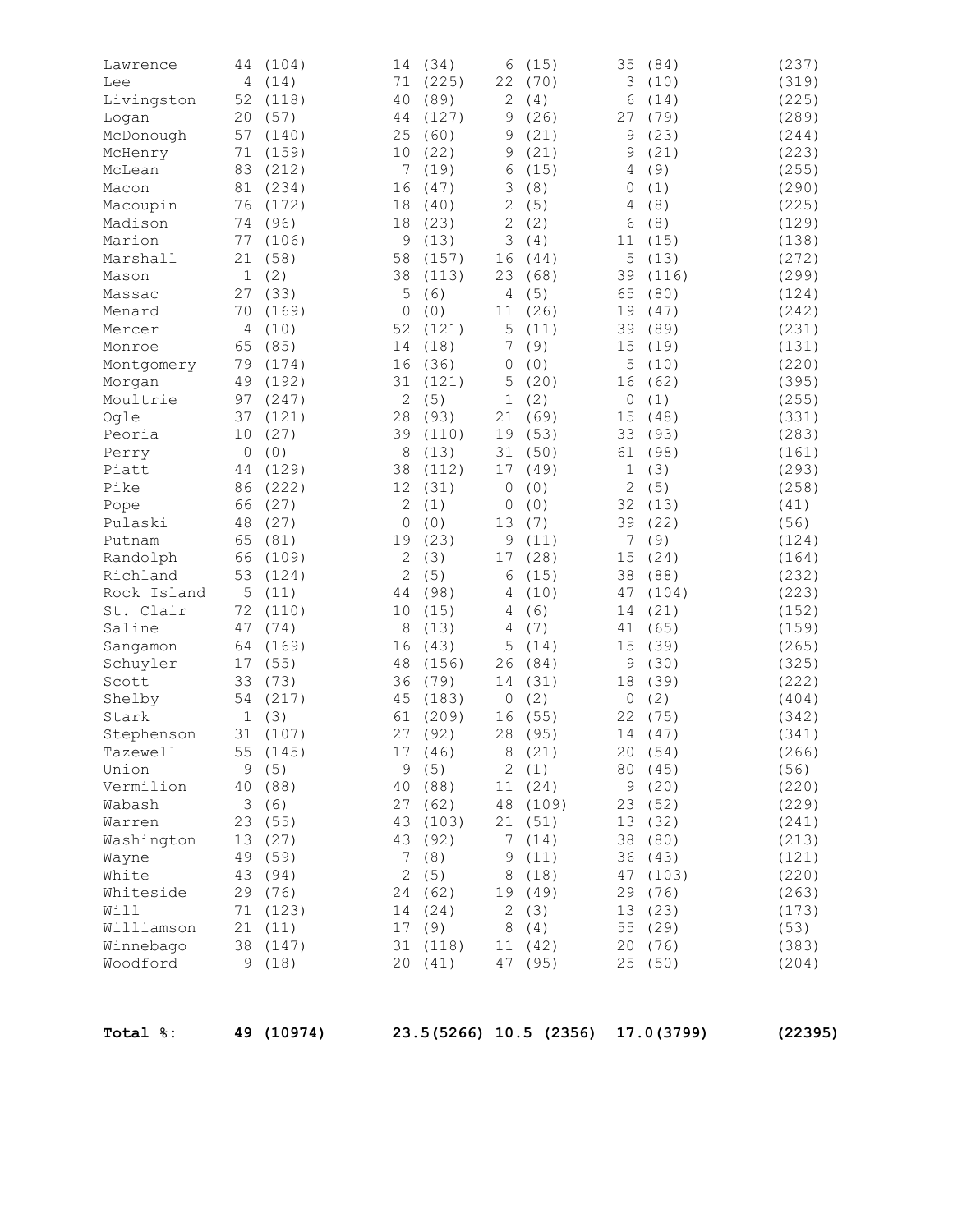# **REPORT 5**

Percent (Number) of **Soybean Fields** Surveyed With Indicated **Tillage System** 

| County        | Conventional           | Reduced-till       | Mulch-till              | No-till                   | Total |
|---------------|------------------------|--------------------|-------------------------|---------------------------|-------|
| Adams         | (20)<br>7              | (48)<br>16         | 28<br>(84)              | 50<br>(149)               | (301) |
| Alexander     | 46<br>(32)             | (6)<br>9           | 7<br>(5)                | 39<br>(27)                | (70)  |
| Bond          | 59<br>(103)            | 26<br>(45)         | $\circ$<br>(0)          | 15<br>(27)                | (175) |
| Boone         | 25<br>(47)             | (52)<br>28         | (43)<br>23              | 25<br>(47)                | (189) |
| Brown         | 10<br>(19)             | 22<br>(40)         | (18)<br>10              | 58<br>(108)               | (185) |
| <b>Bureau</b> | (9)<br>4               | 13<br>(29)         | (94)<br>44              | 39<br>(84)                | (216) |
| Calhoun       | (9)<br>16              | (21)<br>37         | (0)<br>0                | (27)<br>47                | (57)  |
| Carroll       | (2)<br>1               | 18<br>(25)         | 53<br>(72)              | 27<br>(37)                | (136) |
| Cass          | 3<br>(8)               | 15<br>(34)         | (58)<br>25              | (130)<br>57               | (230) |
| Champaign     | 13<br>(35)             | (121)<br>44        | 29<br>(78)              | (38)<br>14                | (272) |
| Christian     | (46)<br>17             | 38<br>(106)        | 25<br>(69)              | 20<br>(56)                | (277) |
| Clark         | 10<br>(26)             | (119)<br>46        | 32<br>(82)              | (29)<br>11                | (256) |
| Clay          | 29<br>(108)            | (2)<br>1           | (39)<br>10              | (227)<br>60               |       |
| Clinton       | (64)<br>26             | (39)<br>16         | (47)<br>19              | 38                        | (376) |
| Coles         | 8<br>(18)              | 27                 |                         | (92)<br>20                | (242) |
| Crawford      | (107)<br>41            | (60)<br>21<br>(56) | 45<br>(102)<br>2<br>(5) | (46)<br>36                | (226) |
| Cumberland    | (72)                   |                    | 15                      | (96)                      | (264) |
|               | 23<br>(41)             | 41<br>(125)        | (45)<br>28<br>(56)      | 21<br>(65)<br>(54)        | (307) |
| De Kalb       | 21                     | 25<br>(49)         |                         | 27                        | (200) |
| De Witt       | (51)<br>16             | 34<br>(105)        | 21<br>(66)              | 29<br>(90)                | (312) |
| Douglas       | (22)<br>9              | 44<br>(104)        | (6)<br>3                | (106)<br>45               | (238) |
| Edgar         | 7<br>(15)              | (35)<br>16         | 19<br>(41)              | 59<br>(130)               | (221) |
| Edwards       | (27)<br>15             | (7)<br>4           | 29<br>(51)              | 52<br>(92)                | (177) |
| Effingham     | 48<br>(147)            | 18<br>(55)         | 8<br>(26)               | 26<br>(81)                | (309) |
| Fayette       | 33<br>(109)            | (32)<br>10         | 29<br>(97)              | 28<br>(92)                | (330) |
| Ford          | 3<br>(10)              | 19<br>(55)         | (118)<br>40             | (112)<br>38               | (295) |
| Franklin      | 12<br>(24)             | 15<br>(29)         | 20<br>(39)              | 53<br>(102)               | (194) |
| Fulton        | (7)<br>3               | 2<br>(6)           | 31<br>(83)              | (171)<br>64               | (267) |
| Gallatin      | (48)<br>31             | 54<br>(85)         | (1)<br>1                | (23)<br>15                | (157) |
| Greene        | 41<br>(112)            | 0<br>(0)           | (45)<br>16              | (119)<br>43               | (276) |
| Grundy        | 2<br>(4)               | 12<br>(28)         | (61)<br>26              | (140)<br>60               | (233) |
| Hamilton      | 23<br>(43)             | 21<br>(41)         | 6<br>(11)               | 50<br>(96)                | (191) |
| Hancock       | (8)<br>4               | 6<br>(13)          | 28<br>(62)              | 63<br>(141)               | (224) |
| Hardin        | 50<br>(12)             | (0)<br>0           | 4<br>(1)<br>(47)        | 46<br>(11)                | (24)  |
| Henderson     | (2)<br>1<br>(21)       | 11<br>(18)         | 28                      | (98)<br>59                | (165) |
| Henry         | 8<br>5                 | 20<br>(50)<br>11   | 30<br>(75)<br>55        | 43<br>(108)<br>28<br>(62) | (254) |
| Iroquois      | (11)<br>(153)          | (25)               | (122)<br>(39)           |                           | (220) |
| Jackson       | 65                     | 0<br>(1)           | 17                      | 18<br>(43)                | (236) |
| Jasper        | 33 (100)               | 26 (79)            | 10 (31)                 | 31 (96)                   | (306) |
| Jefferson     | 24 (52)                | 11 (24)            | 6(12)                   | 60 (130)<br>57 (106)      | (218) |
| Jersey        | 11 (20)                | 15 (27)            | 17 (32)                 |                           | (185) |
| Jo Daviess    | 5<br>(5)               | 10<br>(10)         | 36 (36)                 | 48<br>(48)                | (99)  |
| Johnson       | (7)<br>11              | 8<br>(5)           | (0)<br>0                | 81<br>(51)                | (63)  |
| Kane          | $\overline{4}$<br>(10) | 17 (39)            | 50 (117)                | 28<br>(66)                | (232) |
| Kankakee      | 5(11)                  | 11 (23)            | 38 (80)                 | 46 (98)                   | (212) |
| Kendall       | 23 (44)                | 19 (35)            | 12 (23)                 | 46 (87)                   | (189) |
| Knox          | 5<br>(9)               | 16 (31)            | 19 (36)                 | 60 (113)                  | (189) |
| La Salle      | 1<br>(3)               | 30 (65)            | 33 (71)                 | 36 (77)                   | (216) |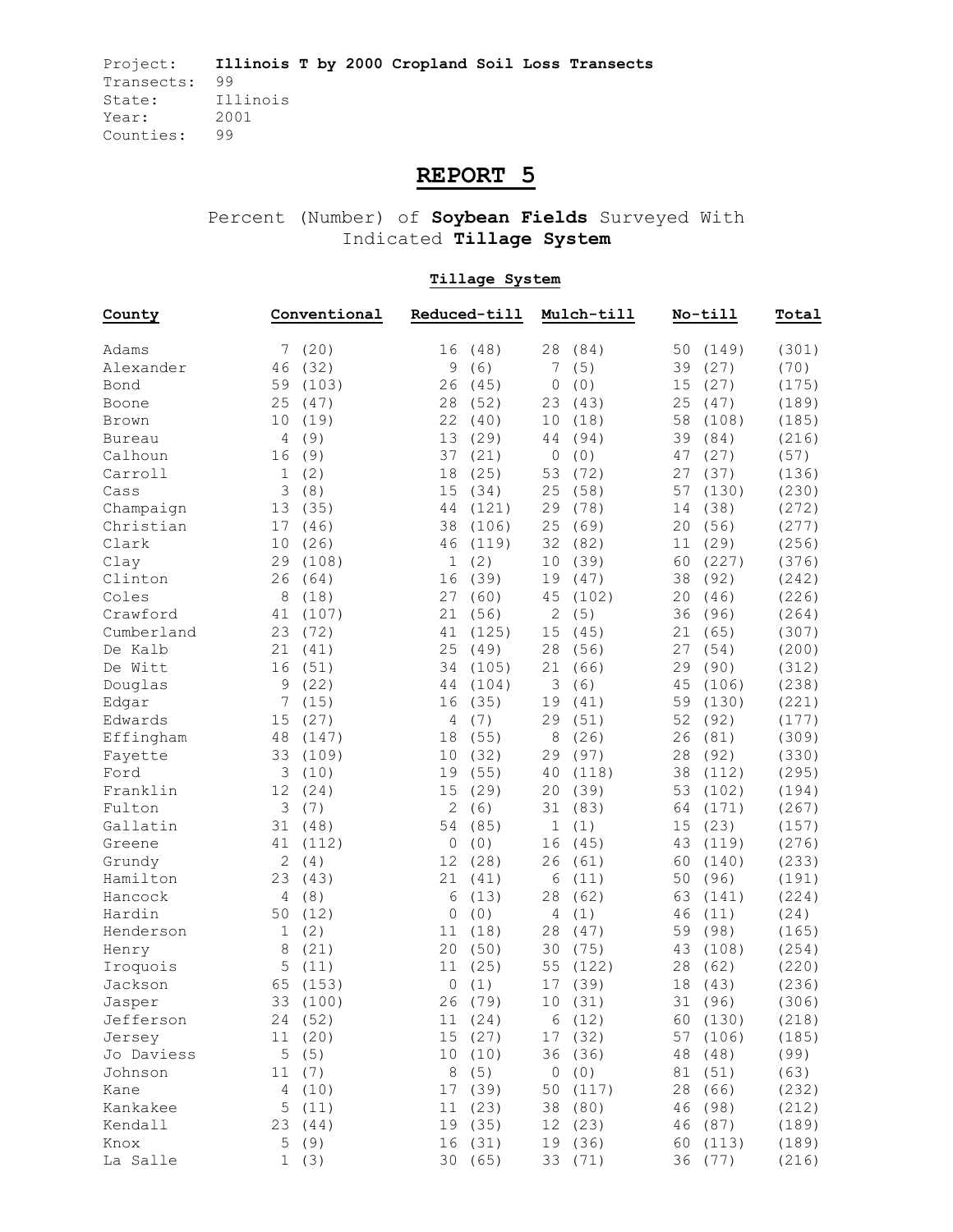| Lawrence    | 6  | (14)        | 16 | (40)    | 24           | (62)                  | 54 | (138)    | (254)               |
|-------------|----|-------------|----|---------|--------------|-----------------------|----|----------|---------------------|
| Lee         | 1  | (2)         | 28 | (56)    | 42           | (84)                  | 29 | (58)     | (200)               |
| Livingston  | 6  | (13)        | 32 | (67)    | 37           | (78)                  | 25 | (52)     | (210)               |
| Logan       | 2  | (5)         | 17 | (48)    | 35           | (96)                  | 46 | (129)    | (278)               |
| McDonough   | 12 | (28)        | 28 | (65)    | 26           | (60)                  | 35 | (81)     | (234)               |
| McHenry     | 14 | (23)        | 10 | (17)    | 36           | (61)                  | 41 | (69)     | (170)               |
| McLean      | 5  | (11)        | 14 | (30)    | 52           | (116)                 | 29 | (64)     | (221)               |
| Macon       | 44 | (114)       | 30 | (79)    | 8            | (22)                  | 18 | (47)     | (262)               |
| Macoupin    | 9  | (21)        | 27 | (61)    | 21           | (47)                  | 43 | (98)     | (227)               |
| Madison     | 19 | (24)        | 40 | (51)    | 25           | (32)                  | 16 | (20)     | (127)               |
| Marion      | 26 | (61)        | 17 | (39)    | 14           | (33)                  | 43 | (102)    | (235)               |
| Marshall    | 2  | (5)         | 12 | (30)    | 55           | (136)                 | 31 | (78)     | (249)               |
| Mason       | 0  | (0)         | 19 | (47)    | 31           | (76)                  | 49 | (120)    | (243)               |
| Massac      | 20 | (25)        | 3  | (4)     | 2            | (2)                   | 75 | (93)     | (124)               |
| Menard      | 23 | (46)        | 0  | (0)     | 33           | (67)                  | 44 | (90)     | (203)               |
| Mercer      | 0  | (0)         | 8  | (15)    | 28           | (54)                  | 64 | (125)    | (194)               |
| Monroe      | 19 | (36)        | 19 | (37)    | 12           | (22)                  | 50 | (95)     | (190)               |
| Montgomery  | 23 | (46)        | 42 | (86)    | 5            | (10)                  | 30 | (61)     | (203)               |
| Morgan      | 1  | (4)         | 19 | (66)    | 39           | (138)                 | 41 | (147)    | (355)               |
| Moultrie    | 22 | (54)        | 33 | (82)    | 28           | (70)                  | 17 | (41)     | (247)               |
| Ogle        | 7  | (13)        | 19 | (37)    | 44           | (86)                  | 30 | (58)     | (194)               |
| Peoria      | 3  | (6)         | 13 | (28)    | 34           | (75)                  | 51 | (114)    | (223)               |
| Perry       | 0  | (0)         | 2  | (5)     | 17           | (39)                  | 80 | (179)    | (223)               |
| Piatt       | 3  | (9)         | 19 | (61)    | 59           | (189)                 | 20 | (64)     | (323)               |
| Pike        | 14 | (21)        | 32 | (49)    | $\mathbf 1$  | (2)                   | 53 | (82)     | (154)               |
| Pope        | 29 | (26)        | 12 | (11)    | 0            | (0)                   | 58 | (52)     | (89)                |
| Pulaski     | 30 | (28)        | 4  | (4)     | 10           | (9)                   | 56 | (52)     | (93)                |
| Putnam      | 5  | (5)         | 15 | (14)    | 43           | (39)                  | 36 | (33)     | (91)                |
| Randolph    | 23 | (42)        | 3  | (5)     | 16           | (29)                  | 58 | (106)    | (182)               |
| Richland    | 18 | (44)        | 5  | (13)    | 14           | (35)                  | 63 | (159)    | (251)               |
| Rock Island | 2  | (3)         | 16 | (28)    | 10           | (18)                  | 72 | (124)    | (173)               |
| St. Clair   | 24 | (33)        | 9  | (12)    | 21           | (29)                  | 45 | (61)     | (135)               |
| Saline      | 22 | (40)        | 20 | (37)    | 9            | (16)                  | 49 | (89)     | (182)               |
| Sangamon    | 18 | (37)        | 31 | (65)    | 14           | (30)                  | 37 | (77)     | (209)               |
| Schuyler    | 4  | (10)        | 4  | (12)    | 51           | (143)                 | 41 | (117)    | (282)               |
| Scott       | 1  | (2)         | 4  | (9)     | 15           | (31)                  | 80 | (170)    | (212)               |
| Shelby      | 4  | (16)        | 75 | (295)   | 11           | (43)                  | 10 | (38)     | (392)               |
| Stark       | 1  | (2)         | 7  | (17)    | 40           | (96)                  | 52 | (127)    | (242)               |
| Stephenson  | 6  | (10)        | 16 | (25)    | 36           | (57)                  | 42 | (67)     | (159)               |
| Tazewell    |    | 8(14)       |    | 15 (27) |              | 29 (52)               |    | 48 (87)  | (180)               |
| Union       |    | 9(6)        |    | 7(5)    |              | 3(2)                  |    | 81 (57)  | (70)                |
| Vermilion   |    | 2(4)        |    | 22 (46) |              | 33 (71)               |    | 43 (91)  | (212)               |
| Wabash      | 1  | (2)         | 7  | (14)    | 37           | (79)                  |    | 56 (120) | (215)               |
| Warren      | 3  | (7)         | 6  | (13)    | 32           | (65)                  |    | 58 (119) | (204)               |
| Washington  |    | 5(15)       |    | 14 (42) |              | 26 (74)               |    | 55 (159) | (290)               |
| Wayne       |    | 32 (56)     | 5  | (9)     | 7            | (12)                  |    | 56 (97)  | (174)               |
| White       |    | 17 (36)     | 6  | (12)    | 5            | (10)                  |    | 72 (151) | (209)               |
| Whiteside   | 7  | (13)        |    | 20 (35) |              | 20 (35)               |    | 53 (93)  | (176)               |
| Will        |    | 16 (26)     |    | 17 (28) | 13           | (21)                  |    | 53 (86)  | (161)               |
| Williamson  |    | 33 (20)     | 0  | (0)     | $\mathbf{2}$ | (1)                   |    | 65 (39)  | (60)                |
| Winnebago   |    | 9(26)       |    | 20 (56) |              | 37 (107)              |    | 34 (97)  | (286)               |
| Woodford    |    | 4(9)        |    | 6 (13)  |              | 43 (93)               |    | 46 (99)  | (214)               |
|             |    |             |    |         |              |                       |    |          |                     |
| Total %:    |    | 14.2 (2966) |    |         |              | 18.9(3951) 24.8(5180) |    |          | 42.1 (8800) (20897) |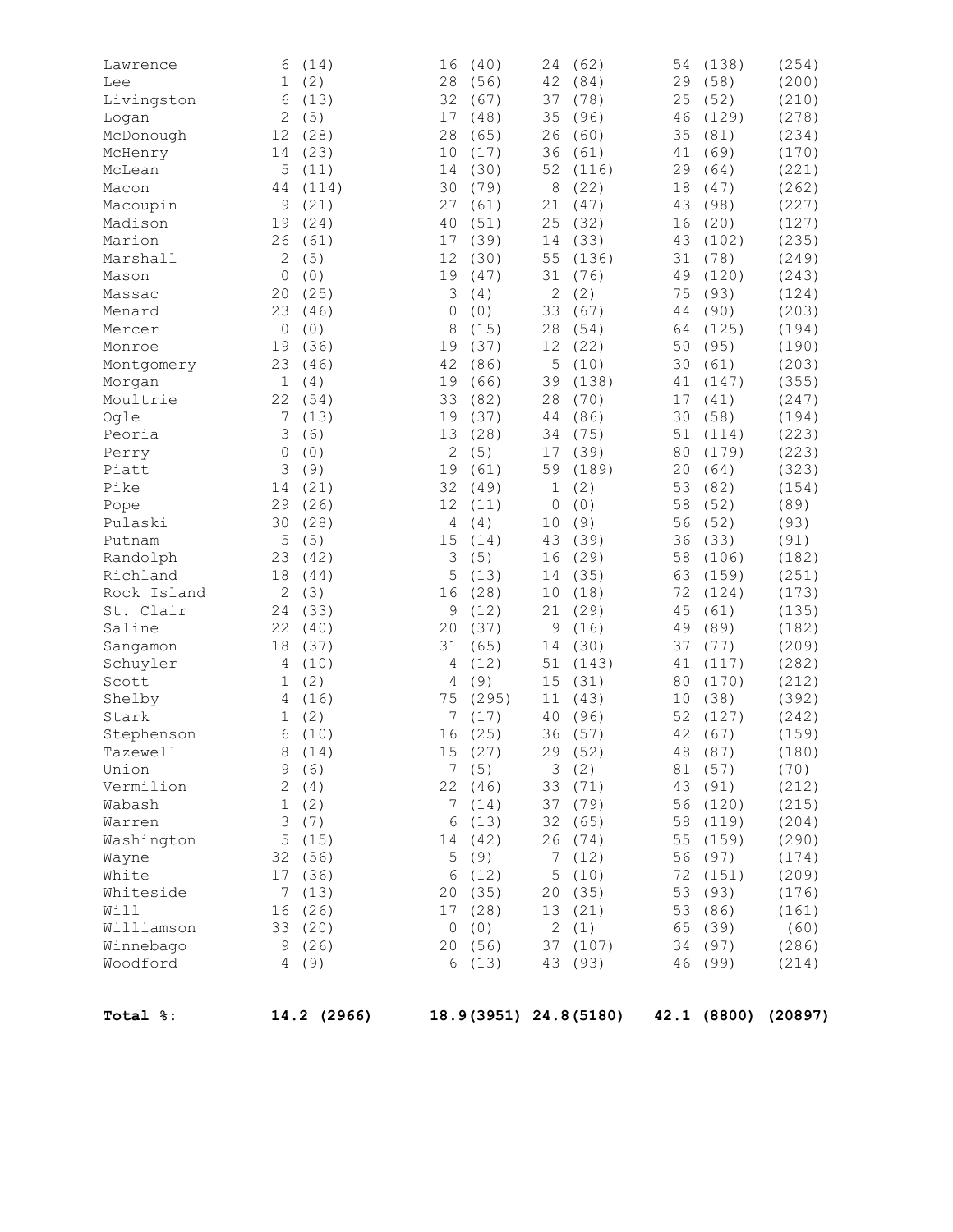# **REPORT 6**

Percent (Number) of **Small Grain Fields** Surveyed With Indicated **Tillage System** 

| County        |             | Conventional |              | Reduced-till |             | Mulch-till |             | No-till | Total |
|---------------|-------------|--------------|--------------|--------------|-------------|------------|-------------|---------|-------|
| Adams         | 2           | (1)          | 15           | (7)          | 15          | (7)        | 69          | (33)    | (48)  |
| Alexander     | 81          | (21)         | 19           | (5)          | $\mathbf 0$ | (0)        | 0           | (0)     | (26)  |
| Bond          | 49          | (23)         | 2            | (1)          | 0           | (0)        | 49          | (23)    | (47)  |
| Boone         | 0           | (0)          | 87           | (13)         | 13          | (2)        | 0           | (0)     | (15)  |
| Brown         | 0           | (0)          | 21           | (3)          | 7           | (1)        | 71          | (10)    | (14)  |
| <b>Bureau</b> | 0           | (0)          | 13           | (1)          | 63          | (5)        | 25          | (2)     | (8)   |
| Calhoun       | 0           | (0)          | 33           | (2)          | 0           | (0)        | 67          | (4)     | (6)   |
| Carroll       | 0           | (0)          | 100          | (6)          | 0           | (0)        | 0           | (0)     | (6)   |
| Cass          | 0           | (0)          | 14           | (3)          | 86          | (18)       | 0           | (0)     | (21)  |
| Champaign     | $\Omega$    | (0)          | 0            | (0)          | 0           | (0)        | 0           | (0)     | (0)   |
| Christian     | $\Omega$    | (0)          | 50           | (1)          | 0           | (0)        | 50          | (1)     | (2)   |
| Clark         | 0           | (0)          | 0            | (0)          | 80          | (8)        | 20          | (2)     | (10)  |
| Clay          | 24          | (7)          | 3            | (1)          | 24          | (7)        | 48          | (14)    | (29)  |
| Clinton       | 17          | (21)         | 1            | (1)          | 72          | (91)       | 10          | (13)    | (126) |
| Coles         | 0           | (0)          | 60           | (3)          | 20          | (1)        | 20          | (1)     | (5)   |
| Crawford      | 63          | (10)         | 38           | (6)          | 0           | (0)        | 0           | (0)     | (16)  |
| Cumberland    | 0           | (0)          | 25           | (1)          | 25          | (1)        | 50          | (2)     | (4)   |
| De Kalb       | 80          | (8)          | 10           | (1)          | 0           | (0)        | 10          | (1)     | (10)  |
| De Witt       | 0           | (0)          | 0            | (0)          | 100         | (2)        | 0           | (0)     | (2)   |
| Douglas       | $\Omega$    | (0)          | 0            | (0)          | 25          | (1)        | 75          | (3)     | (4)   |
| Edgar         | $\Omega$    | (0)          | $\Omega$     | (0)          | 0           | (0)        | 0           | (0)     | (0)   |
| Edwards       | 3           | (1)          | 0            | (0)          | 0           | (0)        | 97          | (34)    | (35)  |
| Effingham     | 89          | (25)         | 4            | (1)          | 0           | (0)        | 7           | (2)     | (28)  |
| Fayette       | 25          | (15)         | 3            | (2)          | 43          | (26)       | 30          | (18)    | (61)  |
| Ford          | 0           | (0)          | 25           | (1)          | 0           | (0)        | 75          | (3)     | (4)   |
| Franklin      | 3           | (1)          | 5            | (2)          | 41          | (15)       | 51          | (19)    | (37)  |
| Fulton        | 0           | (0)          | 0            | (0)          | 80          | (4)        | 20          | (1)     | (5)   |
| Gallatin      | 55          | (6)          | 27           | (3)          | 9           | (1)        | 9           | (1)     | (11)  |
| Greene        | 0           | (0)          | $\mathbf{0}$ | (0)          | 7           | (1)        | 93          | (14)    | (15)  |
| Grundy        | 50          | (1)          | 50           | (1)          | 0           | (0)        | 0           | (0)     | (2)   |
| Hamilton      | 14          | (6)          | 21           | (9)          | 16          | (7)        | 49          | (21)    | (43)  |
| Hancock       | 100         | (14)         | 0            | (0)          | 0           | (0)        | 0           | (0)     | (14)  |
| Hardin        | 0           | (0)          | 0            | (0)          | 0           | (0)        | 0           | (0)     | (0)   |
| Henderson     | 0           | (0)          | 0            | (0)          | 0           | (0)        | 0           | (0)     | (0)   |
| Henry         | 0           | (0)          | 0            | (0)          | 0           | (0)        | 100         | (9)     | (9)   |
| Iroquois      | 0           | (0)          | $\Omega$     | (0)          | 0           | (0)        | 100         | (4)     | (4)   |
| Jackson       | 57          | (36)         | 2            | (1)          | 24          | (15)       | 17          | (11)    | (63)  |
| Jasper        |             | 0 (0)        |              | 24(4)        |             | 12(2)      |             | 65 (11) | (17)  |
| Jefferson     |             | 10(5)        |              | 2(1)         | 6           | (3)        |             | 81 (39) | (48)  |
| Jersey        |             | 24(5)        |              | 0(0)         | 0           | (0)        |             | 76 (16) | (21)  |
| Jo Daviess    | 0           | (0)          | 100          | (17)         | 0           | (0)        | 0           | (0)     | (17)  |
| Johnson       | 0           | (0)          | 0            | (0)          | 0           | (0)        | 0           | (0)     | (0)   |
| Kane          | 33          | (3)          | 67           | (6)          | 0           | (0)        | $\mathbf 0$ | (0)     | (9)   |
| Kankakee      | $\mathbf 0$ | (0)          | 17           | (2)          | 33          | (4)        | 50          | (6)     | (12)  |
| Kendall       | 0           | (0)          | $\mathbf 0$  | (0)          | 0           | (0)        | 0           | (0)     | (0)   |
| Knox          | 0           | (0)          | $\mathbb O$  | (0)          | 0           | (0)        | 100         | (1)     | (1)   |
| La Salle      | 0           | (0)          | 100(2)       |              | 0           | (0)        |             | 0(0)    | (2)   |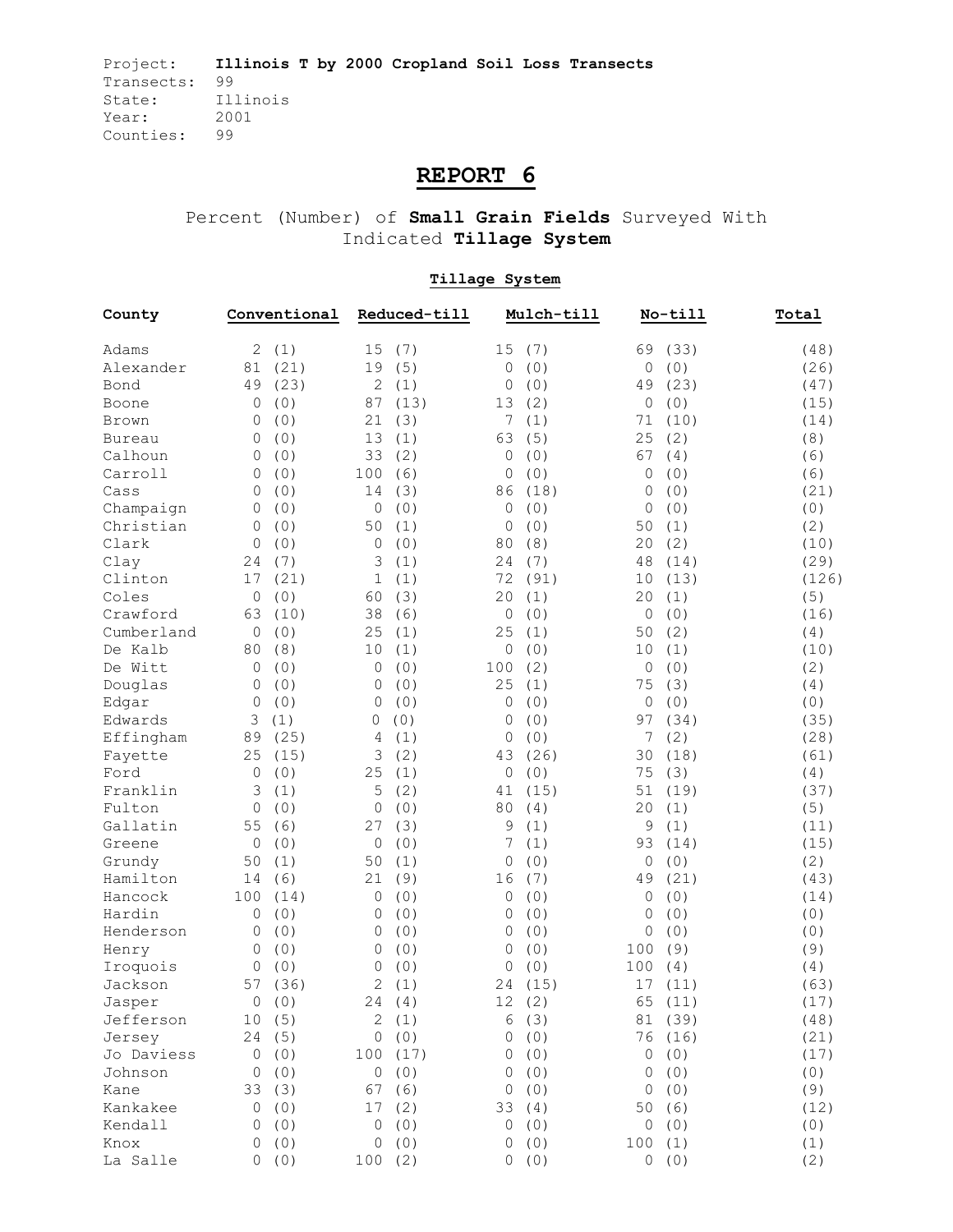| Lawrence    | 4       | (2)       | 2            | (1)       | 53  | (28)      | 42      | (22)       | (53)   |  |
|-------------|---------|-----------|--------------|-----------|-----|-----------|---------|------------|--------|--|
| Lee         | 0       | (0)       | $\mathbf 0$  | (0)       | 100 | (2)       | 0       | (0)        | (2)    |  |
| Livingston  | 0       | (0)       | 60           | (3)       | 20  | (1)       | 20      | (1)        | (5)    |  |
| Logan       | 0       | (0)       | 0            | (0)       | 0   | (0)       | 0       | (0)        | (0)    |  |
| McDonough   | 50      | (1)       | 0            | (0)       | 50  | (1)       | 0       | (0)        | (2)    |  |
| McHenry     | 100     | (7)       | 0            | (0)       | 0   | (0)       | 0       | (0)        | (7)    |  |
| McLean      | 0       | (0)       | 0            | (0)       | 0   | (0)       | 0       | (0)        | (0)    |  |
| Macon       | 100     | (1)       | 0            | (0)       | 0   | (0)       | 0       | (0)        | (1)    |  |
| Macoupin    | 100     | (14)      | 0            | (0)       | 0   | (0)       | 0       | (0)        | (14)   |  |
| Madison     | 0       | (0)       | 100          | (35)      | 0   | (0)       | 0       | (0)        | (35)   |  |
| Marion      | 73      | (30)      | 12           | (5)       | 5   | (2)       | 10      | (4)        | (41)   |  |
| Marshall    | 0       | (0)       | $\mathbf{0}$ | (0)       | 0   | (0)       | 0       | (0)        | (0)    |  |
| Mason       | 0       | (0)       | 7            | (2)       | 86  | (25)      | 7       | (2)        | (29)   |  |
| Massac      | 0       | (0)       | 0            | (0)       | 0   | (0)       | 100     | (17)       | (17)   |  |
| Menard      | 25      | (1)       | 0            | (0)       | 50  | (2)       | 25      | (1)        | (4)    |  |
| Mercer      | 0       | (0)       | 0            | (0)       | 0   | (0)       | 0       | (0)        | (0)    |  |
| Monroe      | 100     | (2)       | 0            | (0)       | 0   | (0)       | 0       | (0)        | (2)    |  |
| Montgomery  | 10      | (2)       | 43           | (9)       | 0   | (0)       | 48      | (10)       | (21)   |  |
| Morgan      | 0       | (0)       | $\mathbf{0}$ | (0)       | 0   | (0)       | 0       | (0)        | (0)    |  |
| Moultrie    | 0       | (0)       | 100          | (7)       | 0   | (0)       | 0       | (0)        | (7)    |  |
| Ogle        | 8       | (1)       | 8            | (1)       | 85  | (11)      | 0       | (0)        | (13)   |  |
| Peoria      | 0       | (0)       | 8            | (1)       | 83  | (10)      | 8       | (1)        | (12)   |  |
| Perry       | 4       | (2)       | 0            | (0)       | 0   | (0)       | 96      | (44)       | (46)   |  |
| Piatt       | 50      | (1)       | 0            | (0)       | 50  | (1)       | 0       | (0)        | (2)    |  |
| Pike        | 0       | (0)       | 20           | (3)       | 0   | (0)       | 80      | (12)       | (15)   |  |
| Pope        | 0       | (0)       | 0            | (0)       | 0   | (0)       | 0       | (0)        | (0)    |  |
| Pulaski     | 31      | (4)       | 62           | (8)       | 0   | (0)       | 8       | (1)        | (13)   |  |
| Putnam      | 0       | (0)       | 0            | (0)       | 0   | (0)       | 0       | (0)        | (0)    |  |
| Randolph    | 12      | (17)      | 30           | (43)      | 29  | (42)      | 30      | (43)       | (145)  |  |
| Richland    | 79      | (26)      | 0            | (0)       | 0   | (0)       | 21      | (7)        | (33)   |  |
| Rock Island | 10      | (1)       | 10           | (1)       | 70  | (7)       | 10      | (1)        | (10)   |  |
| St. Clair   | 64      | (27)      | 19           | (8)       | 17  | (7)       | 0       | (0)        | (42)   |  |
| Saline      | 8       | (1)       | 17           | (2)       | 17  | (2)       | 58      | (7)        | (12)   |  |
| Sangamon    | 0       | (0)       | $\mathbf{0}$ | (0)       | 0   | (0)       | 100     | (1)        | (1)    |  |
| Schuyler    | 0       | (0)       | 0            | (0)       | 74  | (25)      | 26      | (9)        | (34)   |  |
| Scott       | 0       | (0)       | 17           | (2)       | 25  | (3)       | 58      | (7)        | (12)   |  |
| Shelby      | 20      | (1)       | 80           | (4)       | 0   | (0)       | 0       | (0)        | (5)    |  |
| Stark       | 0       | (0)       | 0            | (0)       | 0   | (0)       | 0       | (0)        | (0)    |  |
| Stephenson  | 4       | (1)       | 92           | (22)      | 4   | (1)       | 0       | (0)        | (24)   |  |
| Tazewell    |         | 50(4)     |              | 25(2)     |     | 25 (2)    |         | 0 (0)      | (8)    |  |
| Union       |         | 0(0)      |              | 0(0)      |     | 17(1)     |         | 83 (5)     | (6)    |  |
| Vermilion   |         | 14(1)     |              | 71(5)     | 14  | (1)       | 0       | (0)        | (7)    |  |
| Wabash      | 0       | (0)       | 0            | (0)       | 43  | (21)      | 57      | (28)       | (49)   |  |
| Warren      | 0       | (0)       | 0            | (0)       | 40  | (2)       | 60      | (3)        | (5)    |  |
| Washington  |         | 11 (18)   | 48           | (79)      | 25  | (41)      | 16      | (27)       | (165)  |  |
| Wayne       |         | 31 (11)   | 0            | (0)       | 69  | (24)      | 0       | (0)        | (35)   |  |
| White       | $\circ$ | (0)       | 0            | (0)       | 28  | (10)      | 72      | (26)       | (36)   |  |
| Whiteside   | 100(2)  |           | 0            | (0)       | 0   | (0)       | 0       | (0)        | (2)    |  |
| Will        | 0       | (0)       | 33           | (2)       | 0   | (0)       | 67      | (4)        | (6)    |  |
| Williamson  | 100(1)  |           | 0            | (0)       | 0   | (0)       | $\circ$ | (0)        | (1)    |  |
| Winnebago   |         | 0(0)      | $\circ$      | (0)       | 100 | (22)      | 0       | (0)        | (22)   |  |
| Woodford    | 0       | (0)       | 0            | (0)       |     | 75 (3)    |         | 25(1)      | (4)    |  |
| Total %:    |         | 20.8(388) |              | 18.9(352) |     | 27.9(519) |         | 32.4 (603) | (1862) |  |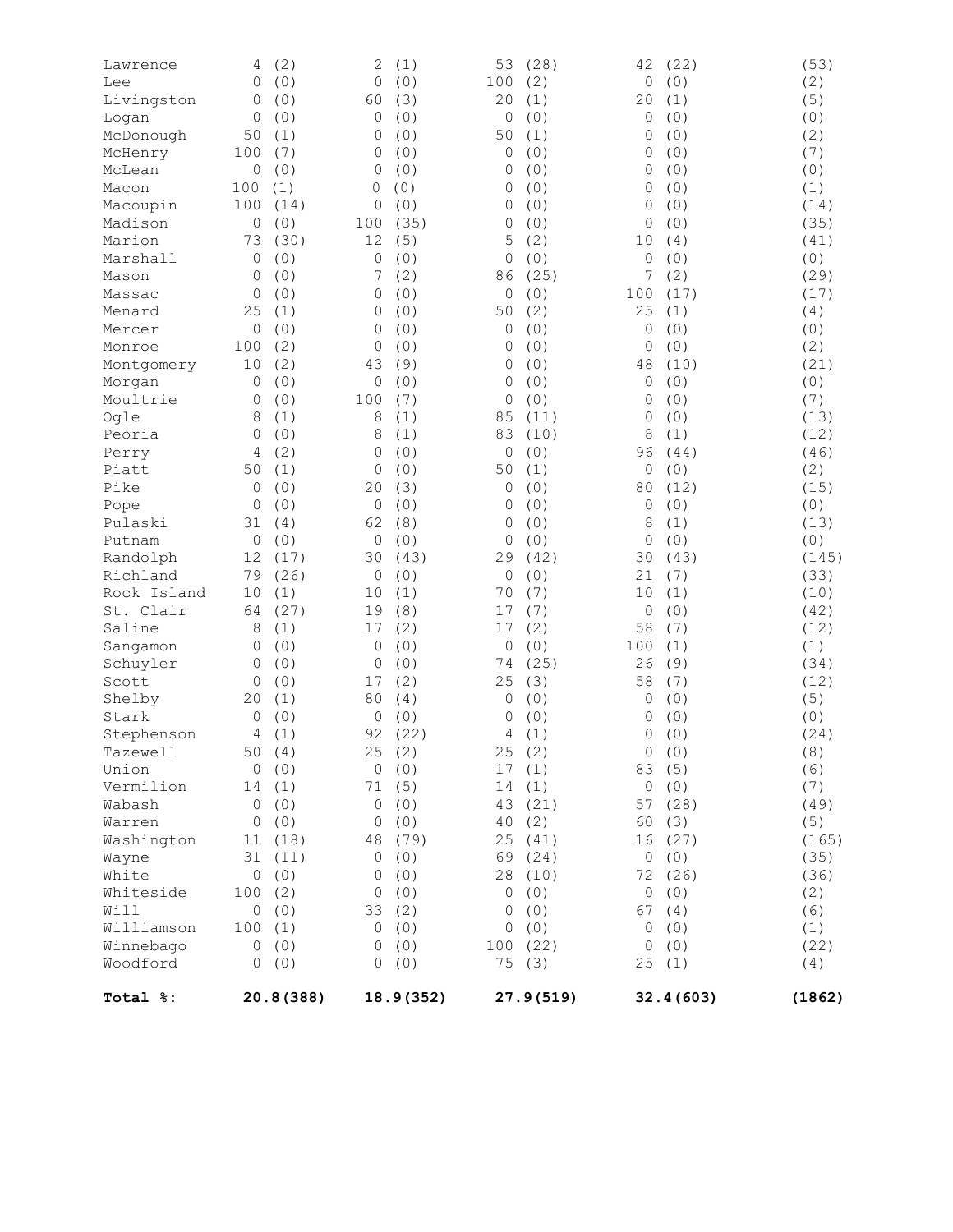# **REPORT 7**

Percent (Number) of **Corn Fields** Surveyed With Indicated **Residue Level** 

|               |              |          |            | Residue Level |              |         |       |
|---------------|--------------|----------|------------|---------------|--------------|---------|-------|
| County        | $0 - 15%$    |          |            | $16 - 30%$    | >30%         |         | Total |
|               |              |          |            |               |              |         |       |
| Adams         | 36           | (120)    | 35         | (118)         |              | 29 (95) | (333) |
| Alexander     | 66           | (23)     | $\circ$    | (0)           | 34           | (12)    | (35)  |
| Bond          | 91           | (144)    | $\sqrt{2}$ | (3)           | 8            | (12)    | (159) |
| Boone         | 87           | (217)    | 3          | (7)           | 10           | (25)    | (249) |
| Brown         | 42           | (90)     | 27         | (59)          | 31           | (67)    | (216) |
| <b>Bureau</b> | 22           | (62)     | 41         | (113)         | 37           | (103)   | (278) |
| Calhoun       | 31           | (18)     | 44         | (26)          | 25           | (15)    | (59)  |
| Carroll       | 14           | (46)     | 37         | (125)         | 49           | (166)   | (337) |
| Cass          | 38           | (115)    | 21         | (64)          | 41           | (126)   | (305) |
| Champaign     | 67           | (216)    | 26         | (83)          | 7            | (21)    | (320) |
| Christian     | 53           | (125)    | 28         | (66)          | 19           | (46)    | (237) |
| Clark         | 65           | (148)    | 29         | (65)          | 6            | (13)    | (226) |
| Clay          | 65           | (152)    | $\circ$    | (1)           | 35           | (81)    | (234) |
| Clinton       | 70           | (195)    | 6          | (18)          | 24           | (66)    | (279) |
| Coles         | 58           | (130)    | 32         | (71)          | 10           | (22)    | (223) |
| Crawford      | 90           | (249)    | 8          | (22)          | $\mathbf{2}$ | (5)     | (276) |
| Cumberland    | 87           | (244)    | 7          | (19)          | 6            | (18)    | (281) |
| De Kalb       | 73           | (183)    | 13         | (33)          | 14           | (36)    | (252) |
| De Witt       | 85           | (238)    | 2          | (5)           | 13           | (36)    | (279) |
| Douglas       | 85           | (224)    | 10         | (26)          | $\mathsf S$  | (13)    | (263) |
| Edgar         | 36           | (85)     | 27         | (63)          | 36           | (85)    | (233) |
| Edwards       | 47           | (81)     | $\circ$    | (0)           | 53           | (92)    | (173) |
| Effingham     | 91           | (213)    | 3          | (8)           | 5            | (12)    | (233) |
| Fayette       | 82           | (217)    | 4          | (10)          | 14           | (38)    | (265) |
| Ford          | 78           | (248)    | 10         | (31)          | 12           | (37)    | (316) |
| Franklin      | 27           | (43)     | 24         | (38)          | 49           | (79)    | (160) |
| Fulton        | 23           | (67)     | 39         | (111)         | 38           | (109)   | (287) |
| Gallatin      | 86           | (194)    | 10         | (23)          | 4            | (8)     | (225) |
| Greene        | 92           | (311)    | $\circ$    | (0)           | 8            | (26)    | (337) |
| Grundy        | 36           | (93)     | 38         | (98)          | 26           | (66)    | (257) |
| Hamilton      | 45           | (69)     | 10         | (15)          | 45           | (69)    | (153) |
| Hancock       | 34           | (88)     | 16         | (42)          | 49           | (126)   | (256) |
| Hardin        | 45           | (5)      | $\circ$    | (0)           | 55           | (6)     | (11)  |
| Henderson     | $\mathbf{2}$ | (5)      | 41         | (95)          | 57           | (134)   | (234) |
| Henry         | 44           | (144)    | 18         | (59)          | 38           | (126)   | (329) |
| Iroquois      |              | 69 (148) |            | 14 (30)       |              | 17 (36) | (214) |
| Jackson       |              | 62 (76)  |            | 13 (16)       |              | 25 (30) | (122) |
| Jasper        | 79           | (207)    | 3          | (9)           |              | 17 (45) | (261) |
| Jefferson     |              | 71 (72)  |            | 3(3)          |              | 26 (27) | (102) |
| Jersey        | 55           | (118)    |            | 12 (26)       |              | 32 (69) | (213) |
| Jo Daviess    | 28           | (57)     |            | 28 (57)       | 44           | (89)    | (203) |
| Johnson       | 39           | (12)     |            | 13(4)         | 48           | (15)    | (31)  |
| Kane          | 43           | (113)    |            | 42 (111)      |              | 15 (39) | (263) |
| Kankakee      | 38           | (97)     |            | 27 (70)       | 35           | (89)    | (256) |
| Kendall       | 85           | (234)    |            | 6(17)         |              | 9(25)   | (276) |
| Knox          |              | 46 (85)  |            | 23 (43)       |              | 30 (55) | (183) |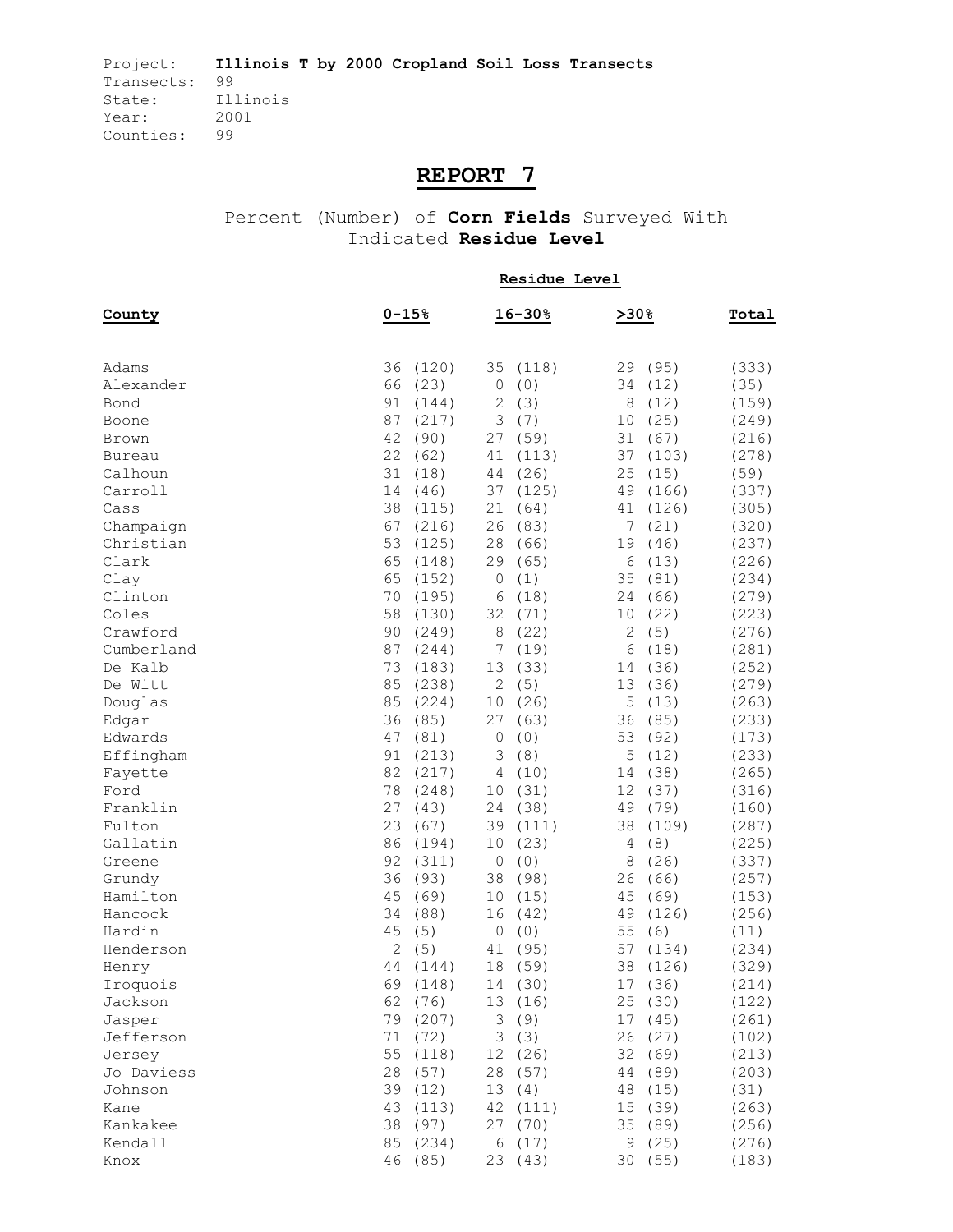| Total %:    |             |                 |             | 50.6(11326)22 (4919) |              | 27.4 (6150) (22395) |       |
|-------------|-------------|-----------------|-------------|----------------------|--------------|---------------------|-------|
| Woodford    |             | 21 (42)         |             | 11(23)               |              | 68 (139)            | (204) |
| Winnebago   |             | 39 (149)        |             | 31 (117)             |              | 31 (117)            | (383) |
|             |             |                 |             |                      |              |                     | (53)  |
| Williamson  |             | 21 (11)         |             | 17 (9)               |              | 62 (33)             |       |
| Will        |             | 79 (137) 9 (15) |             |                      |              | 12 (21)             | (173) |
| Whiteside   |             | 29 (76)         |             | 24 (62)              |              | 48 (125)            | (263) |
| White       |             | 44 (97)         |             | 1(2)                 |              | 55 (121)            | (220) |
| Wayne       |             | 49 (59)         |             | 7 (8)                |              | 45 (54)             | (121) |
| Washington  |             | 13 (27)         |             | 44 (93)              |              | 44 (93)             | (213) |
| Warren      |             | 23 (55)         |             | 43 (103)             |              | 34 (83)             | (241) |
| Wabash      |             | 3(6)            |             | 27 (61)              |              | 71 (162)            | (229) |
| Vermilion   |             | 43 (94)         |             | 38 (83)              |              | 20 (43)             | (220) |
| Union       |             |                 |             | 9 (5) 9 (5) 82 (46)  |              |                     | (56)  |
| Tazewell    |             | 55 (145)        |             | 17 (46)              |              | 28 (75)             | (266) |
| Stephenson  |             | 33 (113)        |             | 25 (85)              |              | 42 (143)            | (341) |
| Stark       | $\mathbf 1$ | (4)             | 61          | (207)                | 38           | (131)               | (342) |
| Shelby      | 55          | (221)           | 44          | (178)                | $1\,$        | (5)                 | (404) |
| Scott       | 33          | (73)            | 36          | (79)                 | 32           | (70)                | (222) |
| Schuyler    | 17          | (55)            | 47          | (154)                | 36           | (116)               | (325) |
| Sangamon    | 64          | (169)           | 17          | (44)                 | 20           | (52)                | (265) |
| Saline      | 47          | (74)            | 8           | (13)                 | 45           | (72)                | (159) |
| St. Clair   | 72          | (110)           | 10          | (15)                 | 18           | (27)                | (152) |
| Rock Island | 40          | (90)            | 9           | (19)                 | 51           | (114)               | (223) |
| Richland    | 53          | (124)           | $\sqrt{2}$  | (5)                  | 44           | (103)               | (232) |
| Randolph    | 66          | (109)           | $\sqrt{2}$  | (3)                  | 32           | (52)                | (164) |
| Putnam      | 65          | (81)            | 17          | (21)                 | 18           | (22)                | (124) |
|             |             |                 | 0           |                      |              |                     |       |
| Pulaski     | 48          | (27)            |             | (0)                  | 52           | (29)                | (56)  |
| Pope        | 66          | (27)            | 0           | (0)                  | 34           | (14)                | (41)  |
| Pike        | 86          | (222)           | 12          | (31)                 | $\mathbf{2}$ | (5)                 | (258) |
| Piatt       | 42          | (123)           | 40          | (118)                | 18           | (52)                | (293) |
| Perry       | 0           | (0)             | 8           | (13)                 | 92           | (148)               | (161) |
| Peoria      | 10          | (27)            | 39          | (109)                | 52           | (147)               | (283) |
| Ogle        | 37          | (121)           | 28          | (93)                 | 35           | (117)               | (331) |
| Moultrie    | 97          | (247)           | $\sqrt{2}$  | (5)                  | $\mathbf 1$  | (3)                 | (255) |
| Morgan      | 49          | (192)           | 31          | (121)                | 21           | (82)                | (395) |
| Montgomery  | 80          | (175)           | 15          | (34)                 | 5            | (11)                | (220) |
| Monroe      | 65          | (85)            | 14          | (18)                 | 21           | (28)                | (131) |
| Mercer      | 4           | (10)            | 52          | (121)                | 43           | (100)               | (231) |
| Menard      | 70          | (169)           | 0           | (0)                  | 30           | (73)                | (242) |
| Massac      | 27          | (33)            | 5           | (6)                  | 69           | (85)                | (124) |
| Mason       | $\mathbf 1$ | (2)             | 37          | (112)                | 62           | (185)               | (299) |
| Marshall    | 23          | (62)            | 56          | (153)                | 21           | (57)                | (272) |
| Marion      | 77          | (106)           | $\mathsf 9$ | (13)                 | 14           | (19)                | (138) |
| Madison     | 74          | (96)            | 19          | (24)                 | 7            | (9)                 | (129) |
| Macoupin    | 76          | (172)           | 18          | (40)                 | 6            | (13)                | (225) |
| Macon       | 81          | (234)           | 16          | (47)                 | 3            | (9)                 | (290) |
| McLean      | 83          | (212)           | 7           | (19)                 | 9            | (24)                | (255) |
| McHenry     | 71          | (159)           | 10          | (22)                 | 19           | (42)                | (223) |
| McDonough   | 57          | (140)           | 25          | (60)                 | 18           | (44)                | (244) |
| Logan       | 20          | (57)            | 44          | (128)                | 36           | (104)               | (289) |
| Livingston  | 52          | (118)           | 40          | (89)                 | 8            | (18)                | (225) |
| Lee         | 53          | (168)           | 22          | (69)                 | 26           | (82)                | (319) |
| Lawrence    | 44          | (104)           | 14          | (34)                 | 42           | (99)                | (237) |
| La Salle    | 46          | (91)            | 43          | (87)                 | 11           | (22)                | (200) |
|             |             |                 |             |                      |              |                     |       |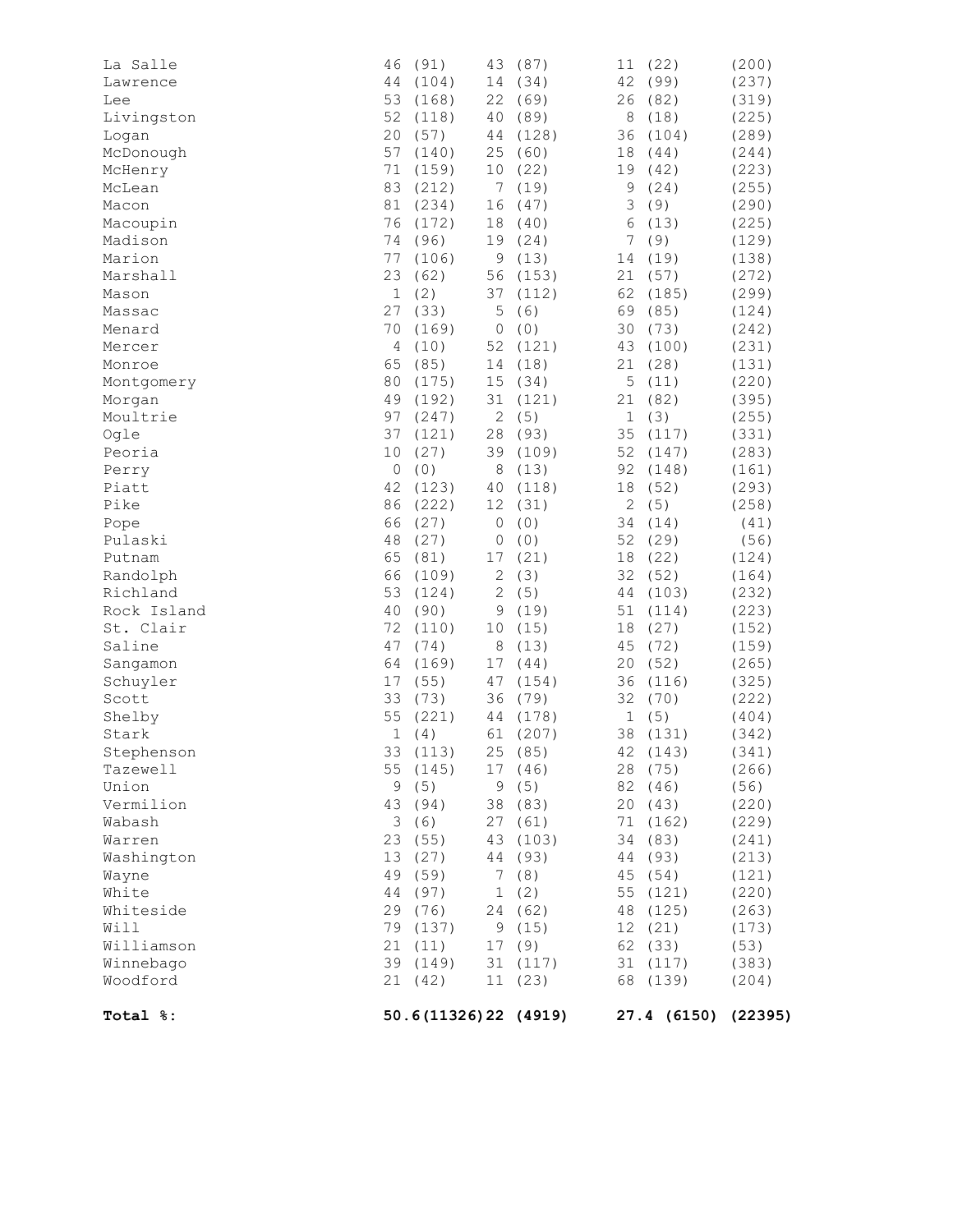### **REPORT 8**

Percent (Number) of **Soybean Fields** Surveyed With Indicated **Residue Level** 

**Residue Level**

| County        | $0 - 15%$           | $16 - 30%$         | 230%        | Total |
|---------------|---------------------|--------------------|-------------|-------|
| Adams         | (20)<br>7           | (48)<br>16         | 77<br>(233) | (301) |
| Alexander     | 46<br>(32)          | 9<br>(6)           | (32)<br>46  | (70)  |
| Bond          | 59<br>(103)         | 26<br>(45)         | (27)<br>15  | (175) |
| Boone         | 25<br>(48)          | (51)<br>27         | 48<br>(90)  | (189) |
| Brown         | 10<br>(19)          | 21<br>(39)         | 69<br>(127) | (185) |
| <b>Bureau</b> | 4<br>(9)            | 13<br>(29)         | 82<br>(178) | (216) |
| Calhoun       | 16<br>(9)           | (21)<br>37         | (27)<br>47  | (57)  |
| Carroll       | (2)<br>1            | 18<br>(25)         | 80<br>(109) | (136) |
| Cass          | 4<br>(10)           | (32)<br>14         | 82<br>(188) | (230) |
| Champaign     | 13<br>(35)          | 42<br>(114)        | 45<br>(123) | (272) |
| Christian     | 18<br>(49)          | 34<br>(95)         | 48<br>(133) | (277) |
| Clark         | 15<br>(38)          | (106)<br>41        | (112)<br>44 | (256) |
| Clay          | 29<br>(110)         | (0)<br>0           | (266)<br>71 | (376) |
| Clinton       | 26<br>(64)          | (39)<br>16         | 57<br>(139) | (242) |
| Coles         | 8<br>(18)           | 27<br>(60)         | 65<br>(148) | (226) |
| Crawford      | 41<br>(107)         | 21<br>(56)         | 38<br>(101) | (264) |
| Cumberland    | 24<br>(74)          | 40<br>(123)        | 36<br>(110) | (307) |
| De Kalb       | (42)<br>21          | (33)<br>17         | 62<br>(125) | (200) |
| De Witt       | 16<br>(51)          | 33<br>(104)        | 50<br>(157) | (312) |
| Douglas       | 9<br>(22)           | 41<br>(97)         | 50<br>(119) | (238) |
| Edgar         | 7<br>(15)           | (35)<br>16         | (171)<br>77 | (221) |
| Edwards       | 16<br>(29)          | $\mathsf 3$<br>(5) | (143)<br>81 | (177) |
| Effingham     | 47<br>(144)         | 15<br>(45)         | 39<br>(120) | (309) |
| Fayette       | 33<br>(109)         | (32)<br>10         | (189)<br>57 | (330) |
| Ford          | 3<br>(10)           | (55)<br>19         | 78<br>(230) | (295) |
| Franklin      | 13<br>(26)          | 14<br>(27)         | 73<br>(142) | (195) |
| Fulton        | 3<br>(7)            | 2<br>(6)           | 95<br>(254) | (267) |
| Gallatin      | 32<br>(50)          | 52<br>(82)         | (25)<br>16  | (157) |
| Greene        | (112)<br>41         | $\mathbf 1$<br>(3) | 58<br>(161) | (276) |
| Grundy        | $\mathbf{2}$<br>(4) | 12<br>(28)         | (201)<br>86 | (233) |
| Hamilton      | 23<br>(43)          | 22<br>(42)         | (106)<br>55 | (191) |
| Hancock       | 4<br>(8)            | 6<br>(13)          | 91<br>(203) | (224) |
| Hardin        | 50<br>(12)          | (0)<br>0           | 50<br>(12)  | (24)  |
| Henderson     | (2)<br>1            | (18)<br>11         | 88<br>(145) | (165) |
| Henry         | (21)<br>8           | (47)<br>19         | 73<br>(186) | (254) |
| Iroquois      | 5<br>(11)           | 11<br>(25)         | 84<br>(184) | (220) |
| Jackson       | 66<br>(156)         | (22)<br>9          | 25<br>(59)  | (237) |
| Jasper        | 33 (100)            | 26 (79)            | 42 (127)    | (306) |
| Jefferson     | 24 (53)             | 11 (23)            | 65 (142)    | (218) |
| Jersey        | 13 (24)             | 12 (23)            | 75 (138)    | (185) |
| Jo Daviess    | 5<br>(5)            | 11<br>(11)         | 84 (83)     | (99)  |
| Johnson       | 11 (7)              | 8<br>(5)           | 81 (51)     | (63)  |
| Kane          | 4<br>(10)           | 17 (39)            | 79<br>(182) | (231) |
| Kankakee      | 5<br>(11)           | 9(20)              | 85<br>(181) | (212) |
| Kendall       | 23 (44)             | 18 (34)            | 59 (111)    | (189) |
| Knox          | 5<br>(10)           | 16 (30)            | 79<br>(149) | (189) |
| La Salle      | 1(3)                | 30 (65)            | 69 (148)    | (216) |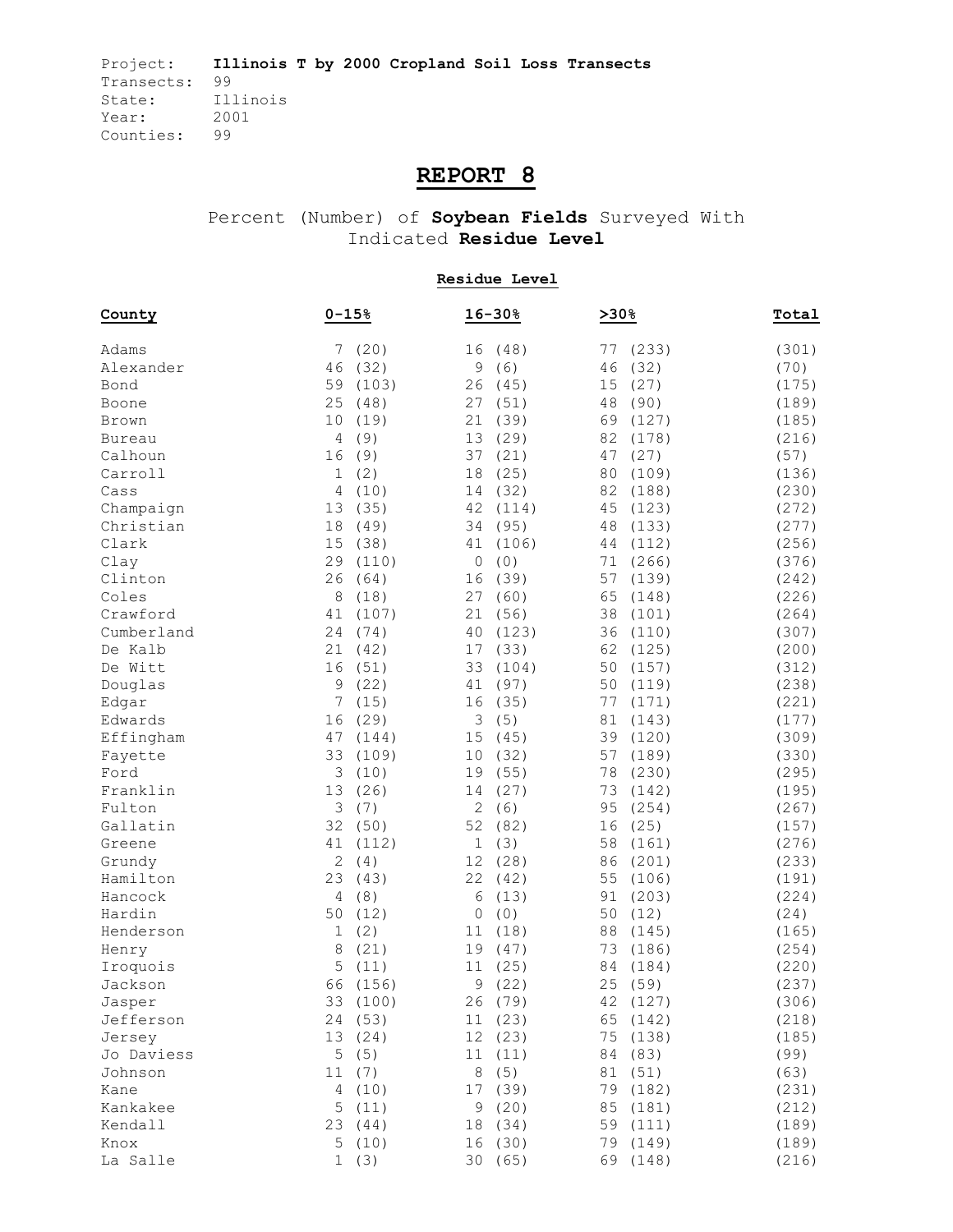| Lawrence    | (15)<br>6              | (40)<br>16         | (200)<br>78 | (255)   |
|-------------|------------------------|--------------------|-------------|---------|
| Lee         | (22)<br>11             | 18<br>(35)         | (143)<br>71 | (200)   |
| Livingston  | 6<br>(13)              | 32<br>(67)         | 62<br>(130) | (210)   |
| Logan       | 2<br>(5)               | 17<br>(48)         | 81<br>(225) | (278)   |
| McDonough   | 12<br>(29)             | 27<br>(64)         | (141)<br>60 | (234)   |
| McHenry     | (23)<br>14             | 10<br>(17)         | (130)<br>76 | (170)   |
| McLean      | 5<br>(11)              | 12<br>(26)         | 83<br>(184) | (221)   |
| Macon       | 44<br>(114)            | 30<br>(78)         | (70)<br>27  | (262)   |
| Macoupin    | 9<br>(21)              | 22<br>(49)         | 69<br>(157) | (227)   |
| Madison     | 19<br>(24)             | (51)<br>40         | (52)<br>41  | (127)   |
| Marion      | 26<br>(62)             | 16<br>(38)         | 57<br>(135) | (235)   |
| Marshall    | $\mathbf{2}$<br>(5)    | 12<br>(29)         | 86<br>(215) | (249)   |
| Mason       | $\circ$<br>(0)         | 19<br>(46)         | (197)<br>81 | (243)   |
| Massac      | 20<br>(25)             | 3<br>(4)           | (95)<br>77  | (124)   |
| Menard      | 23<br>(46)             | (0)<br>0           | 77<br>(157) | (203)   |
| Mercer      | 0<br>(0)               | 8<br>(15)          | 92<br>(179) | (194)   |
| Monroe      | 19<br>(36)             | 20<br>(37)         | (116)<br>61 | (189)   |
| Montgomery  | 23<br>(47)             | 40<br>(82)         | 36<br>(74)  | (203)   |
| Morgan      | 1<br>(4)               | 19<br>(66)         | 80<br>(285) | (355)   |
| Moultrie    | 22<br>(54)             | 33<br>(81)         | 45<br>(112) | (247)   |
| Oqle        | 7<br>(13)              | 19<br>(37)         | 74<br>(144) | (194)   |
| Peoria      | 3<br>(6)               | 10<br>(23)         | (194)<br>87 | (223)   |
| Perry       | $\mathbf 0$<br>(0)     | 3<br>(6)           | 97<br>(217) | (223)   |
| Piatt       | 3<br>(9)               | 19<br>(61)         | (253)<br>78 | (323)   |
| Pike        | 14<br>(21)             | 32<br>(49)         | (84)<br>55  | (154)   |
| Pope        | 29<br>(26)             | 8<br>(7)           | (56)<br>63  | (89)    |
| Pulaski     | 30<br>(28)             | 4<br>(4)           | (61)<br>66  | (93)    |
| Putnam      | 5<br>(5)               | 16<br>(15)         | 78<br>(71)  | (91)    |
| Randolph    | 23<br>(42)             | 3<br>(5)           | 74<br>(135) | (182)   |
| Richland    | 18<br>(44)             | 5<br>(13)          | (194)<br>77 | (251)   |
| Rock Island | 6<br>(11)              | 12<br>(20)         | 82<br>(142) | (173)   |
| St. Clair   | 24<br>(33)             | (12)<br>9          | (90)<br>67  | (135)   |
| Saline      | 22<br>(40)             | 20<br>(37)         | 58<br>(105) | (182)   |
| Sangamon    | 18<br>(37)             | 31<br>(65)         | 51<br>(107) | (209)   |
| Schuyler    | 4<br>(10)              | (12)<br>4          | 92<br>(260) | (282)   |
| Scott       | (2)<br>1               | (9)<br>4           | 95<br>(201) | (212)   |
| Shelby      | (17)<br>4              | 57<br>(225)        | 38<br>(150) | (392)   |
| Stark       | (2)<br>1               | 7<br>(17)          | (223)<br>92 | (242)   |
| Stephenson  | $\overline{7}$<br>(11) | (23)<br>14         | 79 (125)    | (159)   |
| Tazewell    | 8 (14)                 | 15 (27)            | 77 (139)    | (180)   |
| Union       | 9<br>(6)               | 7(5)               | 84 (59)     | (70)    |
| Vermilion   | 3<br>(7)               | 20<br>(42)         | 77<br>(163) | (212)   |
| Wabash      | 1<br>(2)               | 7<br>(14)          | 93<br>(199) | (215)   |
| Warren      | 3<br>(7)               | 6<br>(13)          | (184)<br>90 | (204)   |
| Washington  | 5<br>(15)              | 14 (41)            | 81<br>(234) | (290)   |
| Wayne       | 32<br>(56)             | 5<br>(9)           | 63<br>(109) | (174)   |
| White       | 19<br>(39)             | 4<br>(9)           | 77<br>(161) | (209)   |
| Whiteside   | 7<br>(13)              | 20<br>(35)         | (128)<br>73 | (176)   |
| Will        | 17<br>(28)             | (25)<br>16         | 67<br>(108) | (161)   |
| Williamson  | 33<br>(20)             | $\mathbf 0$<br>(0) | 67<br>(40)  | (60)    |
| Winnebago   | 9<br>(26)              | 20<br>(56)         | (204)<br>71 | (286)   |
| Woodford    | 4<br>(9)               | 7<br>(14)          | 89<br>(191) | (214)   |
|             |                        |                    |             |         |
| Total %:    | 14.6(3043)             | 17.9(3740)         | 67.5(14115) | (20898) |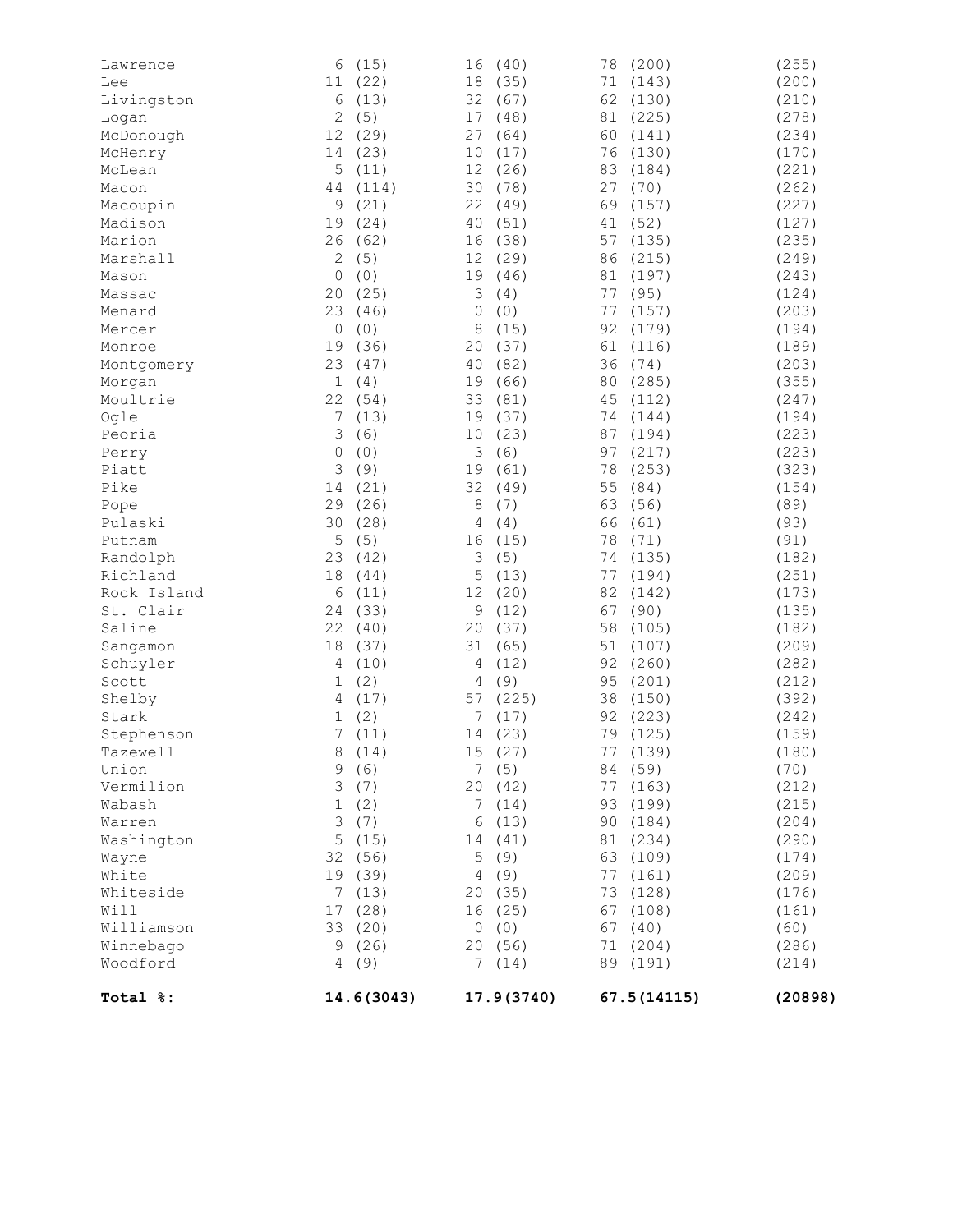# **REPORT 9**

Percent (Number) of **Small Grain Fields** Surveyed With Indicated **Residue Level** 

|              |                     |         |                     | Residue Level |        |         |              |     |       |
|--------------|---------------------|---------|---------------------|---------------|--------|---------|--------------|-----|-------|
| County       | $0 - 15%$           |         |                     | $16 - 30%$    | >30%   |         | N/A          |     | Total |
| Adams        | 2                   | (1)     | 15                  | (7)           | 83     | (40)    | 0            | (0) | (48)  |
| Alexander    | 81                  | (21)    | 19                  | (5)           | 0      | (0)     | 0            | (0) | (26)  |
| Bond         | 49                  | (23)    | 2                   | (1)           | 49     | (23)    | 0            | (0) | (47)  |
| Boone        | 0                   | (0)     | 87                  | (13)          | 13     | (2)     | 0            | (0) | (15)  |
| <b>Brown</b> | 0                   | (0)     | 21                  | (3)           | 79     | (11)    | 0            | (0) | (14)  |
| Bureau       | 0                   | (0)     | 13                  | (1)           | 88     | (7)     | 0            | (0) | (8)   |
| Calhoun      | 0                   | (0)     | 33                  | (2)           | 67     | (4)     | 0            | (0) | (6)   |
| Carroll      | 0                   | (0)     | 100                 | (6)           | 0      | (0)     | 0            | (0) | (6)   |
| Cass         | 0                   | (0)     | 10                  | (2)           | 90     | (19)    | 0            | (0) | (21)  |
| Champaign    | 0                   | (0)     | 0                   | (0)           | 0      | (0)     | 0            | (0) | (0)   |
| Christian    | 0                   | (0)     | 0                   | (0)           | 50     | (1)     | 50           | (1) | (2)   |
| Clark        | 0                   | (0)     | 0                   | (0)           | 100    | (10)    | 0            | (0) | (10)  |
| Clay         | 24                  | (7)     | 3                   | (1)           | 72     | (21)    | 0            | (0) | (29)  |
| Clinton      | 17                  | (21)    | $\mathbf 1$         | (1)           | 83     | (104)   | 0            | (0) | (126) |
| Coles        | 0                   | (0)     | 60                  | (3)           | 40     | (2)     | 0            | (0) | (5)   |
| Crawford     | 63                  | (10)    | 38                  | (6)           | 0      | (0)     | 0            | (0) | (16)  |
| Cumberland   | 0                   | (0)     | 25                  | (1)           | 75     | (3)     | 0            | (0) | (4)   |
| De Kalb      | 80                  | (8)     | 10                  | (1)           | 10     | (1)     | 0            | (0) | (10)  |
| De Witt      | 0                   | (0)     | $\mathbf 0$         | (0)           | 0      | (0)     | 100          | (2) | (2)   |
| Douglas      | 0                   | (0)     | 0                   | (0)           | 100    | (4)     | 0            | (0) | (4)   |
| Edgar        | 0                   | (0)     | 0                   | (0)           | 0      | (0)     | 0            | (0) | (0)   |
| Edwards      | 3                   | (1)     | 0                   | (0)           | 97     | (34)    | 0            | (0) | (35)  |
| Effingham    | 89                  | (25)    | 0                   | (0)           | 11     | (3)     | 0            | (0) | (28)  |
| Fayette      | 25                  | (15)    | 3                   | (2)           | 72     | (44)    | 0            | (0) | (61)  |
| Ford         | 0                   | (0)     | 25                  | (1)           | 75     | (3)     | 0            | (0) | (4)   |
| Franklin     | 3                   | (1)     | 5                   | (2)           | 92     | (34)    | 0            | (0) | (37)  |
| Fulton       | $\circ$             | (0)     | 0                   | (0)           | 100    | (5)     | 0            | (0) | (5)   |
| Gallatin     | 55                  | (6)     | 18                  | (2)           | 27     | (3)     | 0            | (0) | (11)  |
| Greene       | 0                   | (0)     | 0                   | (0)           | 100    | (15)    | 0            | (0) | (15)  |
| Grundy       | 50                  | (1)     | 50                  | (1)           | 0      | (0)     | 0            | (0) | (2)   |
| Hamilton     | 14                  | (6)     | 9                   | (4)           | 77     | (33)    | 0            | (0) | (43)  |
| Hancock      | 100                 | (14)    | 0                   | (0)           | 0      | (0)     | 0            | (0) | (14)  |
| Hardin       | 0                   | (0)     | 0                   | (0)           | 0      | (0)     | 0            | (0) | (0)   |
| Henderson    | 0                   | (0)     | 0                   | (0)           | 0      | (0)     | 0            | (0) | (0)   |
| Henry        | 0                   | (0)     | 0                   | (0)           | 56     | (5)     | 44           | (4) | (9)   |
| Iroquois     |                     | (0)     | $\mathsf{O}\xspace$ | (0)           | 100(4) |         | $\mathsf{O}$ | (0) | (4)   |
| Jackson      |                     | 59 (37) |                     | 16(10)        |        | 25 (16) | 0            | (0) | (63)  |
| Jasper       | $\mathsf{O}\xspace$ | (0)     | 24                  | (4)           | 76     | (13)    | 0            | (0) | (17)  |
| Jefferson    | 10                  | (5)     | 0                   | (0)           | 90     | (43)    | 0            | (0) | (48)  |
| Jersey       |                     | 24(5)   | 0                   | (0)           | 76     | (16)    | 0            | (0) | (21)  |
| Jo Daviess   | 0                   | (0)     | 100                 | (17)          | 0      | (0)     | 0            | (0) | (17)  |
| Johnson      | 0                   | (0)     | 0                   | (0)           | 0      | (0)     | 0            | (0) | (0)   |
| Kane         | 33                  | (3)     | 67                  | (6)           | 0      | (0)     | 0            | (0) | (9)   |
| Kankakee     | $\mathbb O$         | (0)     | 17                  | (2)           | 83     | (10)    | 0            | (0) | (12)  |
| Kendall      | 0                   | (0)     | 0                   | (0)           | 0      | (0)     | 0            | (0) | (0)   |
| Knox         | 0                   | (0)     | 0                   | (0)           | 100    | (1)     | 0            | (0) | (1)   |
| La Salle     | 0                   | (0)     | 100                 | (2)           | 0      | (0)     | 0            | (0) | (2)   |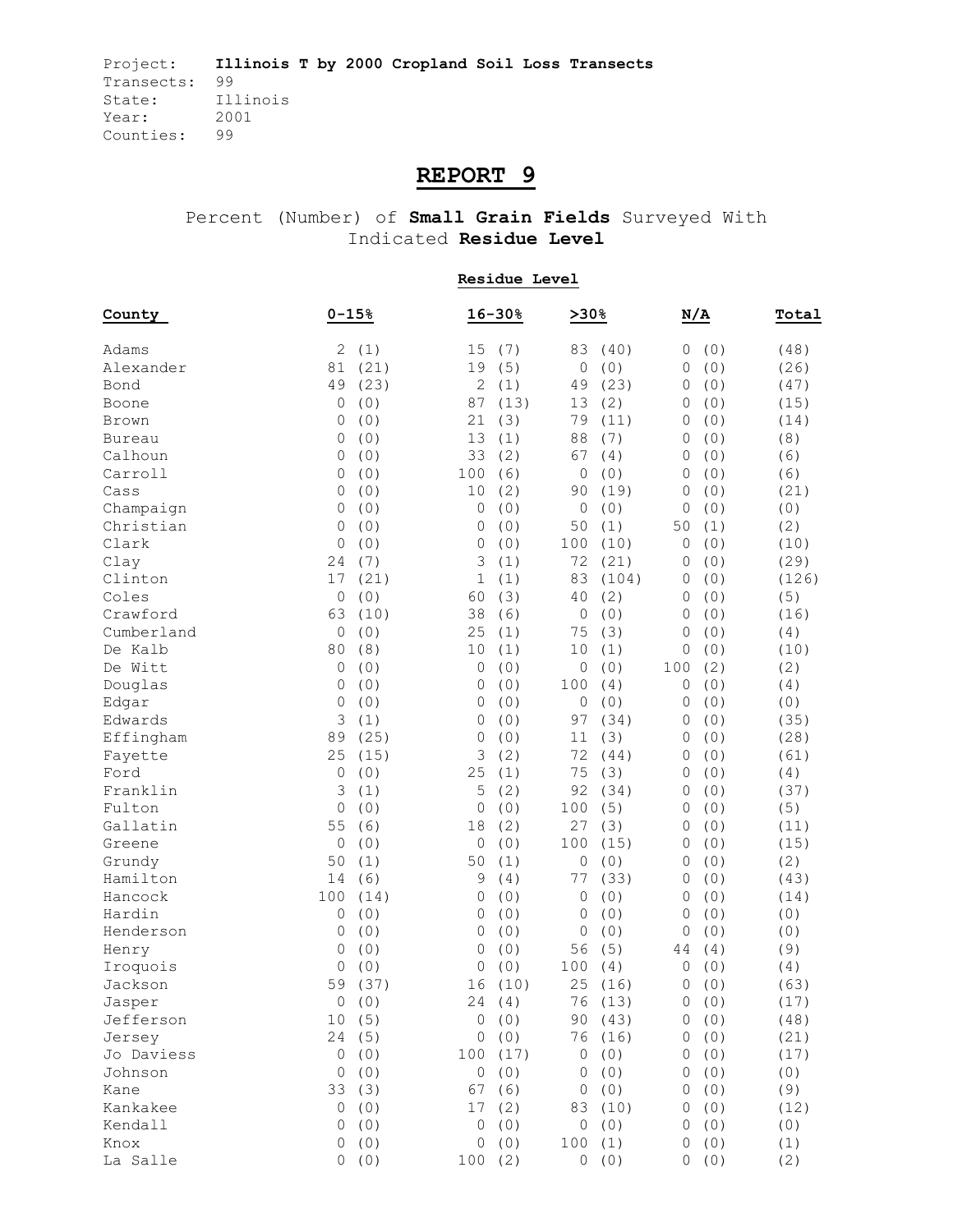| Lawrence<br>Lee | 4<br>0         | (2)<br>(0) | 2<br>$\circ$ | (1)<br>(0) | 94<br>100    | (50)<br>(2) | 0<br>0 | (0)<br>(0) | (53)<br>(2) |
|-----------------|----------------|------------|--------------|------------|--------------|-------------|--------|------------|-------------|
| Livingston      | 0              | (0)        | 60           | (3)        | 40           | (2)         | 0      | (0)        | (5)         |
| Logan           | 0              | (0)        | $\circ$      | (0)        | 0            | (0)         | 0      | (0)        | (0)         |
| McDonough       | 50             | (1)        | $\circ$      | (0)        | 50           | (1)         | 0      | (0)        | (2)         |
| McHenry         | 100            | (7)        | 0            | (0)        | 0            | (0)         | 0      | (0)        | (7)         |
| McLean          | 0              | (0)        | 0            | (0)        | 0            | (0)         | 0      | (0)        | (0)         |
| Macon           | 100            | (1)        | 0            | (0)        | $\mathbf{0}$ | (0)         | 0      | (0)        | (1)         |
| Macoupin        | 100            | (14)       | 0            | (0)        | 0            | (0)         | 0      | (0)        | (14)        |
| Madison         | 0              | (0)        | 6            | (2)        | 0            | (0)         | 94     | (33)       | (35)        |
| Marion          | 73             | (30)       | 12           | (5)        | 15           | (6)         | 0      | (0)        | (41)        |
| Marshall        | 0              | (0)        | $\circ$      | (0)        | $\mathbb O$  | (0)         | 0      | (0)        | (0)         |
| Mason           | 0              | (0)        | 7            | (2)        | 93           | (27)        | 0      | (0)        | (29)        |
| Massac          | 0              | (0)        | 0            | (0)        | 100          | (17)        | 0      | (0)        | (17)        |
| Menard          | 25             | (1)        | 0            | (0)        | 75           | (3)         | 0      | (0)        | (4)         |
| Mercer          | 0              | (0)        | $\circ$      | (0)        | 0            | (0)         | 0      | (0)        | (0)         |
| Monroe          | 100            | (2)        | 0            | (0)        | $\mathbf{0}$ | (0)         | 0      | (0)        | (2)         |
| Montgomery      | 10             | (2)        | 24           | (5)        | 67           | (14)        | 0      | (0)        | (21)        |
| Morgan          | 0              | (0)        | $\circ$      | (0)        | 0            | (0)         | 0      | (0)        | (0)         |
| Moultrie        | 0              | (0)        | $\circ$      | (0)        | 0            | (0)         | 100    | (7)        | (7)         |
| Ogle            | 8              | (1)        | 8            | (1)        | 85           | (11)        | 0      | (0)        | (13)        |
| Peoria          | 0              | (0)        | 8            | (1)        | 92           | (11)        | 0      | (0)        | (12)        |
| Perry           | 4              | (2)        | 0            | (0)        | 96           | (44)        | 0      | (0)        | (46)        |
| Piatt           | 50             | (1)        | $\circ$      | (0)        | 50           | (1)         | 0      | (0)        | (2)         |
| Pike            | 0              | (0)        | 27           | (4)        | 73           | (11)        | 0      | (0)        | (15)        |
| Pope            | 0              | (0)        | $\circ$      | (0)        | 0            | (0)         | 0      | (0)        | (0)         |
| Pulaski         | 31             | (4)        | 62           | (8)        | 8            | (1)         | 0      | (0)        | (13)        |
| Putnam          | 0              | (0)        | $\circ$      | (0)        | 0            | (0)         | 0      | (0)        | (0)         |
| Randolph        | 12             | (17)       | 30           | (43)       | 59           | (85)        | 0      | (0)        | (145)       |
| Richland        | 79             | (26)       | $\circ$      | (0)        | 21           | (7)         | 0      | (0)        | (33)        |
| Rock Island     | 10             | (1)        | 10           | (1)        | 80           | (8)         | 0      | (0)        | (10)        |
| St. Clair       | 64             | (27)       | 19           | (8)        | 17           | (7)         | 0      | (0)        | (42)        |
| Saline          | 8              | (1)        | 17           | (2)        | 75           | (9)         | 0      | (0)        | (12)        |
| Sangamon        | 0              | (0)        | 0            | (0)        | 100          | (1)         | 0      | (0)        | (1)         |
| Schuyler        | 0              | (0)        | $\circ$      | (0)        | 100          | (34)        | 0      | (0)        | (34)        |
| Scott           | 0              | (0)        | 17           | (2)        | 83           | (10)        | 0      | (0)        | (12)        |
| Shelby          | 20             | (1)        | 80           | (4)        | $\mathbf 0$  | (0)         | 0      | (0)        | (5)         |
| Stark           | 0              | (0)        | $\circ$      | (0)        | 0            | (0)         | 0      | (0)        | (0)         |
| Stephenson      | 4              | (1)        | 92           | (22)       | 4            | (1)         | 0      | (0)        | (24)        |
| Tazewell        |                | 50(4)      |              | 25(2)      |              | 12(1)       |        | 13(1)      | (8)         |
| Union           |                | 0(0)       | 0            | (0)        | 100(6)       |             |        | 0(0)       | (6)         |
| Vermilion       |                | 14(1)      | 71           | (5)        |              | 14(1)       |        | 0(0)       | (7)         |
| Wabash          | 0              | (0)        | 0            | (0)        |              | 100 (49)    | 0      | (0)        | (49)        |
| Warren          | 0              | (0)        | 0            | (0)        | 100(5)       |             | 0      | (0)        | (5)         |
| Washington      | 11             | (18)       | 46           | (77)       |              | 43 (71)     | 0      | (0)        | (166)       |
| Wayne           | 31             | (11)       | 0            | (0)        |              | 69 (24)     | 0      | (0)        | (35)        |
| White           | $\circledcirc$ | (0)        | 0            | (0)        |              | 100 (36)    | 0      | (0)        | (36)        |
| Whiteside       | 100            | (2)        | 0            | (0)        | $\circ$      | (0)         | 0      | (0)        | (2)         |
| Will            | 0              | (0)        | 33           | (2)        |              | 67 (4)      | 0      | (0)        | (6)         |
| Williamson      | 100            | (1)        | $\circ$      | (0)        |              | 0 (0)       | 0      | (0)        | (1)         |
| Winnebago       | 0              | (0)        | 0            | (0)        |              | 100 (22)    | 0      | (0)        | (22)        |
| Woodford        | 0              | (0)        | 0            | (0)        | 100(4)       |             | 0      | (0)        | (4)         |
| Total %:        |                | 20.9(389)  |              | 16.4 (306) |              | 60.1(1119)  |        | 2.6(48)    | (1862)      |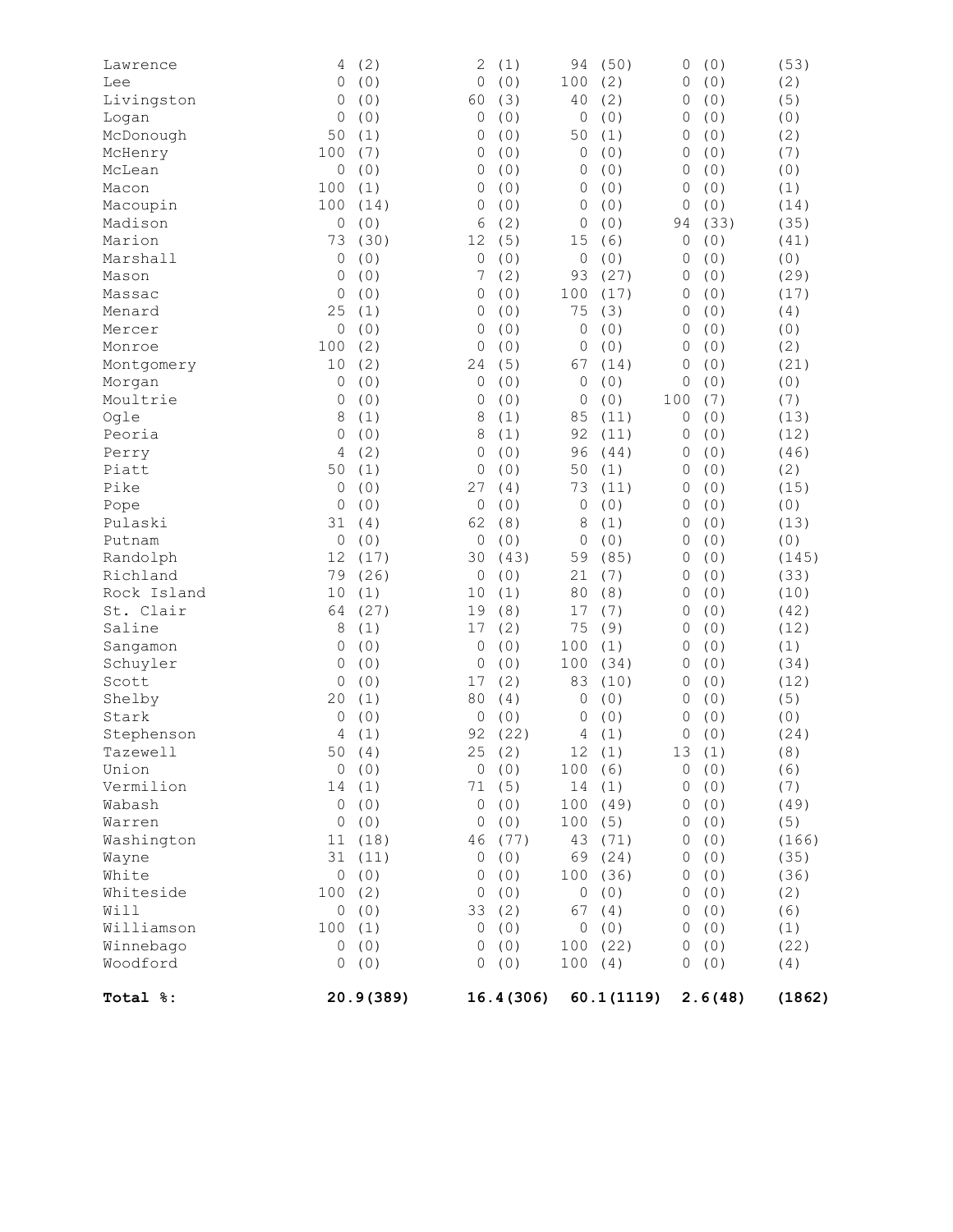# **REPORT 10**

Percent (Number) of Fields Surveyed With Indicated **Ephemeral Erosion** By County

#### **Ephemeral Erosion**

| Adams<br>(131)<br>82<br>(609)<br>0<br>(0)<br>18<br>(740)<br>(2)<br>99<br>(141)<br>(0)<br>Alexander<br>1<br>0<br>(143)<br>4<br>(18)<br>96<br>(426)<br>(0)<br>Bond<br>0<br>(444)<br>10<br>(51)<br>90<br>(457)<br>(0)<br>(508)<br>0<br>Boone<br>61<br>(315)<br>(204)<br>(0)<br>(519)<br>39<br>0<br>Brown<br>12<br>(63)<br>(455)<br>(0)<br>(518)<br>88<br>0<br><b>Bureau</b><br>(0)<br>Calhoun<br>13<br>(32)<br>87<br>(218)<br>(250)<br>0<br>12<br>(69)<br>(0)<br>Carroll<br>88<br>(497)<br>0<br>(566)<br>7<br>(0)<br>Cass<br>(358)<br>43<br>(274)<br>0<br>(632)<br>(0)<br>Champaign<br>6<br>(34)<br>94<br>(573)<br>0<br>(607)<br>Christian<br>3<br>(15)<br>97<br>(0)<br>(527)<br>(542)<br>0<br>19<br>(96)<br>$8\,1$<br>(0)<br>Clark<br>(405)<br>(501)<br>0<br>10<br>90<br>(631)<br>(0)<br>Clay<br>(74)<br>0<br>(705)<br>Clinton<br>3<br>(24)<br>96<br>(685)<br>(1)<br>(710)<br>0<br>Coles<br>13<br>(62)<br>(0)<br>87<br>(403)<br>0<br>(465)<br>(0)<br>Crawford<br>22<br>(134)<br>78<br>(478)<br>0<br>(612)<br>(67)<br>(0)<br>Cumberland<br>10<br>90<br>(574)<br>0<br>(641)<br>De Kalb<br>14<br>(66)<br>86<br>(415)<br>(0)<br>0<br>(481)<br>6<br>(36)<br>(0)<br>De Witt<br>94<br>(569)<br>0<br>(605)<br>3<br>(2)<br>Douglas<br>(14)<br>97<br>(497)<br>(513)<br>0<br>12<br>(56)<br>(423)<br>(0)<br>8<br>(479)<br>Edgar<br>0<br>Edwards<br>30<br>(135)<br>70<br>(314)<br>(0)<br>0<br>(449)<br>(147)<br>76<br>(471)<br>(1)<br>(619)<br>Effingham<br>24<br>0<br>18<br>(135)<br>82<br>(601)<br>(0)<br>(736)<br>0<br>Fayette<br>5<br>95<br>(2)<br>Ford<br>(33)<br>(603)<br>(638)<br>0<br>1<br>Franklin<br>(3)<br>97<br>(500)<br>3<br>(13)<br>(516)<br>Fulton<br>45<br>55<br>(0)<br>(273)<br>(339)<br>0<br>(612)<br>36<br>(0)<br>Gallatin<br>64<br>(261)<br>(148)<br>0<br>(409)<br>60<br>(0)<br>Greene<br>40<br>(271)<br>(413)<br>0<br>(684)<br>12<br>(59)<br>88<br>(0)<br>Grundy<br>(448)<br>(507)<br>0<br>Hamilton<br>21<br>(107)<br>79<br>(0)<br>(402)<br>0<br>(509)<br>(232)<br>56<br>(297)<br>(0)<br>(529)<br>Hancock<br>44<br>0<br>66<br>(82)<br>34<br>(42)<br>(0)<br>(124)<br>Hardin<br>0<br>(0)<br>Henderson<br>57<br>(262)<br>43<br>(199)<br>(461)<br>0 |
|-------------------------------------------------------------------------------------------------------------------------------------------------------------------------------------------------------------------------------------------------------------------------------------------------------------------------------------------------------------------------------------------------------------------------------------------------------------------------------------------------------------------------------------------------------------------------------------------------------------------------------------------------------------------------------------------------------------------------------------------------------------------------------------------------------------------------------------------------------------------------------------------------------------------------------------------------------------------------------------------------------------------------------------------------------------------------------------------------------------------------------------------------------------------------------------------------------------------------------------------------------------------------------------------------------------------------------------------------------------------------------------------------------------------------------------------------------------------------------------------------------------------------------------------------------------------------------------------------------------------------------------------------------------------------------------------------------------------------------------------------------------------------------------------------------------------------------------------------------------------------------------------------------------------------------------------------------------------------------------------------------------------------------------------------------------------------------------------------------------------------------------------------------|
|                                                                                                                                                                                                                                                                                                                                                                                                                                                                                                                                                                                                                                                                                                                                                                                                                                                                                                                                                                                                                                                                                                                                                                                                                                                                                                                                                                                                                                                                                                                                                                                                                                                                                                                                                                                                                                                                                                                                                                                                                                                                                                                                                       |
|                                                                                                                                                                                                                                                                                                                                                                                                                                                                                                                                                                                                                                                                                                                                                                                                                                                                                                                                                                                                                                                                                                                                                                                                                                                                                                                                                                                                                                                                                                                                                                                                                                                                                                                                                                                                                                                                                                                                                                                                                                                                                                                                                       |
|                                                                                                                                                                                                                                                                                                                                                                                                                                                                                                                                                                                                                                                                                                                                                                                                                                                                                                                                                                                                                                                                                                                                                                                                                                                                                                                                                                                                                                                                                                                                                                                                                                                                                                                                                                                                                                                                                                                                                                                                                                                                                                                                                       |
|                                                                                                                                                                                                                                                                                                                                                                                                                                                                                                                                                                                                                                                                                                                                                                                                                                                                                                                                                                                                                                                                                                                                                                                                                                                                                                                                                                                                                                                                                                                                                                                                                                                                                                                                                                                                                                                                                                                                                                                                                                                                                                                                                       |
|                                                                                                                                                                                                                                                                                                                                                                                                                                                                                                                                                                                                                                                                                                                                                                                                                                                                                                                                                                                                                                                                                                                                                                                                                                                                                                                                                                                                                                                                                                                                                                                                                                                                                                                                                                                                                                                                                                                                                                                                                                                                                                                                                       |
|                                                                                                                                                                                                                                                                                                                                                                                                                                                                                                                                                                                                                                                                                                                                                                                                                                                                                                                                                                                                                                                                                                                                                                                                                                                                                                                                                                                                                                                                                                                                                                                                                                                                                                                                                                                                                                                                                                                                                                                                                                                                                                                                                       |
|                                                                                                                                                                                                                                                                                                                                                                                                                                                                                                                                                                                                                                                                                                                                                                                                                                                                                                                                                                                                                                                                                                                                                                                                                                                                                                                                                                                                                                                                                                                                                                                                                                                                                                                                                                                                                                                                                                                                                                                                                                                                                                                                                       |
|                                                                                                                                                                                                                                                                                                                                                                                                                                                                                                                                                                                                                                                                                                                                                                                                                                                                                                                                                                                                                                                                                                                                                                                                                                                                                                                                                                                                                                                                                                                                                                                                                                                                                                                                                                                                                                                                                                                                                                                                                                                                                                                                                       |
|                                                                                                                                                                                                                                                                                                                                                                                                                                                                                                                                                                                                                                                                                                                                                                                                                                                                                                                                                                                                                                                                                                                                                                                                                                                                                                                                                                                                                                                                                                                                                                                                                                                                                                                                                                                                                                                                                                                                                                                                                                                                                                                                                       |
|                                                                                                                                                                                                                                                                                                                                                                                                                                                                                                                                                                                                                                                                                                                                                                                                                                                                                                                                                                                                                                                                                                                                                                                                                                                                                                                                                                                                                                                                                                                                                                                                                                                                                                                                                                                                                                                                                                                                                                                                                                                                                                                                                       |
|                                                                                                                                                                                                                                                                                                                                                                                                                                                                                                                                                                                                                                                                                                                                                                                                                                                                                                                                                                                                                                                                                                                                                                                                                                                                                                                                                                                                                                                                                                                                                                                                                                                                                                                                                                                                                                                                                                                                                                                                                                                                                                                                                       |
|                                                                                                                                                                                                                                                                                                                                                                                                                                                                                                                                                                                                                                                                                                                                                                                                                                                                                                                                                                                                                                                                                                                                                                                                                                                                                                                                                                                                                                                                                                                                                                                                                                                                                                                                                                                                                                                                                                                                                                                                                                                                                                                                                       |
|                                                                                                                                                                                                                                                                                                                                                                                                                                                                                                                                                                                                                                                                                                                                                                                                                                                                                                                                                                                                                                                                                                                                                                                                                                                                                                                                                                                                                                                                                                                                                                                                                                                                                                                                                                                                                                                                                                                                                                                                                                                                                                                                                       |
|                                                                                                                                                                                                                                                                                                                                                                                                                                                                                                                                                                                                                                                                                                                                                                                                                                                                                                                                                                                                                                                                                                                                                                                                                                                                                                                                                                                                                                                                                                                                                                                                                                                                                                                                                                                                                                                                                                                                                                                                                                                                                                                                                       |
|                                                                                                                                                                                                                                                                                                                                                                                                                                                                                                                                                                                                                                                                                                                                                                                                                                                                                                                                                                                                                                                                                                                                                                                                                                                                                                                                                                                                                                                                                                                                                                                                                                                                                                                                                                                                                                                                                                                                                                                                                                                                                                                                                       |
|                                                                                                                                                                                                                                                                                                                                                                                                                                                                                                                                                                                                                                                                                                                                                                                                                                                                                                                                                                                                                                                                                                                                                                                                                                                                                                                                                                                                                                                                                                                                                                                                                                                                                                                                                                                                                                                                                                                                                                                                                                                                                                                                                       |
|                                                                                                                                                                                                                                                                                                                                                                                                                                                                                                                                                                                                                                                                                                                                                                                                                                                                                                                                                                                                                                                                                                                                                                                                                                                                                                                                                                                                                                                                                                                                                                                                                                                                                                                                                                                                                                                                                                                                                                                                                                                                                                                                                       |
|                                                                                                                                                                                                                                                                                                                                                                                                                                                                                                                                                                                                                                                                                                                                                                                                                                                                                                                                                                                                                                                                                                                                                                                                                                                                                                                                                                                                                                                                                                                                                                                                                                                                                                                                                                                                                                                                                                                                                                                                                                                                                                                                                       |
|                                                                                                                                                                                                                                                                                                                                                                                                                                                                                                                                                                                                                                                                                                                                                                                                                                                                                                                                                                                                                                                                                                                                                                                                                                                                                                                                                                                                                                                                                                                                                                                                                                                                                                                                                                                                                                                                                                                                                                                                                                                                                                                                                       |
|                                                                                                                                                                                                                                                                                                                                                                                                                                                                                                                                                                                                                                                                                                                                                                                                                                                                                                                                                                                                                                                                                                                                                                                                                                                                                                                                                                                                                                                                                                                                                                                                                                                                                                                                                                                                                                                                                                                                                                                                                                                                                                                                                       |
|                                                                                                                                                                                                                                                                                                                                                                                                                                                                                                                                                                                                                                                                                                                                                                                                                                                                                                                                                                                                                                                                                                                                                                                                                                                                                                                                                                                                                                                                                                                                                                                                                                                                                                                                                                                                                                                                                                                                                                                                                                                                                                                                                       |
|                                                                                                                                                                                                                                                                                                                                                                                                                                                                                                                                                                                                                                                                                                                                                                                                                                                                                                                                                                                                                                                                                                                                                                                                                                                                                                                                                                                                                                                                                                                                                                                                                                                                                                                                                                                                                                                                                                                                                                                                                                                                                                                                                       |
|                                                                                                                                                                                                                                                                                                                                                                                                                                                                                                                                                                                                                                                                                                                                                                                                                                                                                                                                                                                                                                                                                                                                                                                                                                                                                                                                                                                                                                                                                                                                                                                                                                                                                                                                                                                                                                                                                                                                                                                                                                                                                                                                                       |
|                                                                                                                                                                                                                                                                                                                                                                                                                                                                                                                                                                                                                                                                                                                                                                                                                                                                                                                                                                                                                                                                                                                                                                                                                                                                                                                                                                                                                                                                                                                                                                                                                                                                                                                                                                                                                                                                                                                                                                                                                                                                                                                                                       |
|                                                                                                                                                                                                                                                                                                                                                                                                                                                                                                                                                                                                                                                                                                                                                                                                                                                                                                                                                                                                                                                                                                                                                                                                                                                                                                                                                                                                                                                                                                                                                                                                                                                                                                                                                                                                                                                                                                                                                                                                                                                                                                                                                       |
|                                                                                                                                                                                                                                                                                                                                                                                                                                                                                                                                                                                                                                                                                                                                                                                                                                                                                                                                                                                                                                                                                                                                                                                                                                                                                                                                                                                                                                                                                                                                                                                                                                                                                                                                                                                                                                                                                                                                                                                                                                                                                                                                                       |
|                                                                                                                                                                                                                                                                                                                                                                                                                                                                                                                                                                                                                                                                                                                                                                                                                                                                                                                                                                                                                                                                                                                                                                                                                                                                                                                                                                                                                                                                                                                                                                                                                                                                                                                                                                                                                                                                                                                                                                                                                                                                                                                                                       |
|                                                                                                                                                                                                                                                                                                                                                                                                                                                                                                                                                                                                                                                                                                                                                                                                                                                                                                                                                                                                                                                                                                                                                                                                                                                                                                                                                                                                                                                                                                                                                                                                                                                                                                                                                                                                                                                                                                                                                                                                                                                                                                                                                       |
|                                                                                                                                                                                                                                                                                                                                                                                                                                                                                                                                                                                                                                                                                                                                                                                                                                                                                                                                                                                                                                                                                                                                                                                                                                                                                                                                                                                                                                                                                                                                                                                                                                                                                                                                                                                                                                                                                                                                                                                                                                                                                                                                                       |
|                                                                                                                                                                                                                                                                                                                                                                                                                                                                                                                                                                                                                                                                                                                                                                                                                                                                                                                                                                                                                                                                                                                                                                                                                                                                                                                                                                                                                                                                                                                                                                                                                                                                                                                                                                                                                                                                                                                                                                                                                                                                                                                                                       |
|                                                                                                                                                                                                                                                                                                                                                                                                                                                                                                                                                                                                                                                                                                                                                                                                                                                                                                                                                                                                                                                                                                                                                                                                                                                                                                                                                                                                                                                                                                                                                                                                                                                                                                                                                                                                                                                                                                                                                                                                                                                                                                                                                       |
|                                                                                                                                                                                                                                                                                                                                                                                                                                                                                                                                                                                                                                                                                                                                                                                                                                                                                                                                                                                                                                                                                                                                                                                                                                                                                                                                                                                                                                                                                                                                                                                                                                                                                                                                                                                                                                                                                                                                                                                                                                                                                                                                                       |
|                                                                                                                                                                                                                                                                                                                                                                                                                                                                                                                                                                                                                                                                                                                                                                                                                                                                                                                                                                                                                                                                                                                                                                                                                                                                                                                                                                                                                                                                                                                                                                                                                                                                                                                                                                                                                                                                                                                                                                                                                                                                                                                                                       |
|                                                                                                                                                                                                                                                                                                                                                                                                                                                                                                                                                                                                                                                                                                                                                                                                                                                                                                                                                                                                                                                                                                                                                                                                                                                                                                                                                                                                                                                                                                                                                                                                                                                                                                                                                                                                                                                                                                                                                                                                                                                                                                                                                       |
| 11<br>(67)<br>89<br>(559)<br>(0)<br>(626)<br>0<br>Henry                                                                                                                                                                                                                                                                                                                                                                                                                                                                                                                                                                                                                                                                                                                                                                                                                                                                                                                                                                                                                                                                                                                                                                                                                                                                                                                                                                                                                                                                                                                                                                                                                                                                                                                                                                                                                                                                                                                                                                                                                                                                                               |
| Iroquois<br>14<br>(62)<br>86<br>(382)<br>(0)<br>0<br>(444)                                                                                                                                                                                                                                                                                                                                                                                                                                                                                                                                                                                                                                                                                                                                                                                                                                                                                                                                                                                                                                                                                                                                                                                                                                                                                                                                                                                                                                                                                                                                                                                                                                                                                                                                                                                                                                                                                                                                                                                                                                                                                            |
| 56<br>(336)<br>43<br>(4)<br>Jackson<br>(258)<br>$\mathbf 1$<br>(598)                                                                                                                                                                                                                                                                                                                                                                                                                                                                                                                                                                                                                                                                                                                                                                                                                                                                                                                                                                                                                                                                                                                                                                                                                                                                                                                                                                                                                                                                                                                                                                                                                                                                                                                                                                                                                                                                                                                                                                                                                                                                                  |
| 91 (564)<br>0 (0)<br>(619)<br>9(55)<br>Jasper                                                                                                                                                                                                                                                                                                                                                                                                                                                                                                                                                                                                                                                                                                                                                                                                                                                                                                                                                                                                                                                                                                                                                                                                                                                                                                                                                                                                                                                                                                                                                                                                                                                                                                                                                                                                                                                                                                                                                                                                                                                                                                         |
| 29 (143)<br>71 (347)<br>0(0)<br>(490)<br>Jefferson                                                                                                                                                                                                                                                                                                                                                                                                                                                                                                                                                                                                                                                                                                                                                                                                                                                                                                                                                                                                                                                                                                                                                                                                                                                                                                                                                                                                                                                                                                                                                                                                                                                                                                                                                                                                                                                                                                                                                                                                                                                                                                    |
| (61)<br>87 (395)<br>13<br>(0)<br>(456)<br>Jersey<br>0                                                                                                                                                                                                                                                                                                                                                                                                                                                                                                                                                                                                                                                                                                                                                                                                                                                                                                                                                                                                                                                                                                                                                                                                                                                                                                                                                                                                                                                                                                                                                                                                                                                                                                                                                                                                                                                                                                                                                                                                                                                                                                 |
| Jo Daviess<br>43<br>(201)<br>57 (270)<br>(0)<br>0<br>(471)                                                                                                                                                                                                                                                                                                                                                                                                                                                                                                                                                                                                                                                                                                                                                                                                                                                                                                                                                                                                                                                                                                                                                                                                                                                                                                                                                                                                                                                                                                                                                                                                                                                                                                                                                                                                                                                                                                                                                                                                                                                                                            |
| 94 (184)<br>Johnson<br>6<br>(11)<br>(0)<br>(195)<br>0                                                                                                                                                                                                                                                                                                                                                                                                                                                                                                                                                                                                                                                                                                                                                                                                                                                                                                                                                                                                                                                                                                                                                                                                                                                                                                                                                                                                                                                                                                                                                                                                                                                                                                                                                                                                                                                                                                                                                                                                                                                                                                 |
| (20)<br>96 (531)<br>(0)<br>(551)<br>Kane<br>4<br>0                                                                                                                                                                                                                                                                                                                                                                                                                                                                                                                                                                                                                                                                                                                                                                                                                                                                                                                                                                                                                                                                                                                                                                                                                                                                                                                                                                                                                                                                                                                                                                                                                                                                                                                                                                                                                                                                                                                                                                                                                                                                                                    |
| Kankakee<br>(2)<br>99 (499)<br>(502)<br>0<br>(1)<br>0                                                                                                                                                                                                                                                                                                                                                                                                                                                                                                                                                                                                                                                                                                                                                                                                                                                                                                                                                                                                                                                                                                                                                                                                                                                                                                                                                                                                                                                                                                                                                                                                                                                                                                                                                                                                                                                                                                                                                                                                                                                                                                 |
| Kendall<br>2<br>(12)<br>(6)<br>96<br>(474)<br>1<br>(492)                                                                                                                                                                                                                                                                                                                                                                                                                                                                                                                                                                                                                                                                                                                                                                                                                                                                                                                                                                                                                                                                                                                                                                                                                                                                                                                                                                                                                                                                                                                                                                                                                                                                                                                                                                                                                                                                                                                                                                                                                                                                                              |
| 42<br>(168)<br>58<br>(0)<br>Knox<br>(234)<br>(402)<br>0                                                                                                                                                                                                                                                                                                                                                                                                                                                                                                                                                                                                                                                                                                                                                                                                                                                                                                                                                                                                                                                                                                                                                                                                                                                                                                                                                                                                                                                                                                                                                                                                                                                                                                                                                                                                                                                                                                                                                                                                                                                                                               |
| La Salle<br>19 (82)<br>81<br>(344)<br>(426)<br>0(0)                                                                                                                                                                                                                                                                                                                                                                                                                                                                                                                                                                                                                                                                                                                                                                                                                                                                                                                                                                                                                                                                                                                                                                                                                                                                                                                                                                                                                                                                                                                                                                                                                                                                                                                                                                                                                                                                                                                                                                                                                                                                                                   |